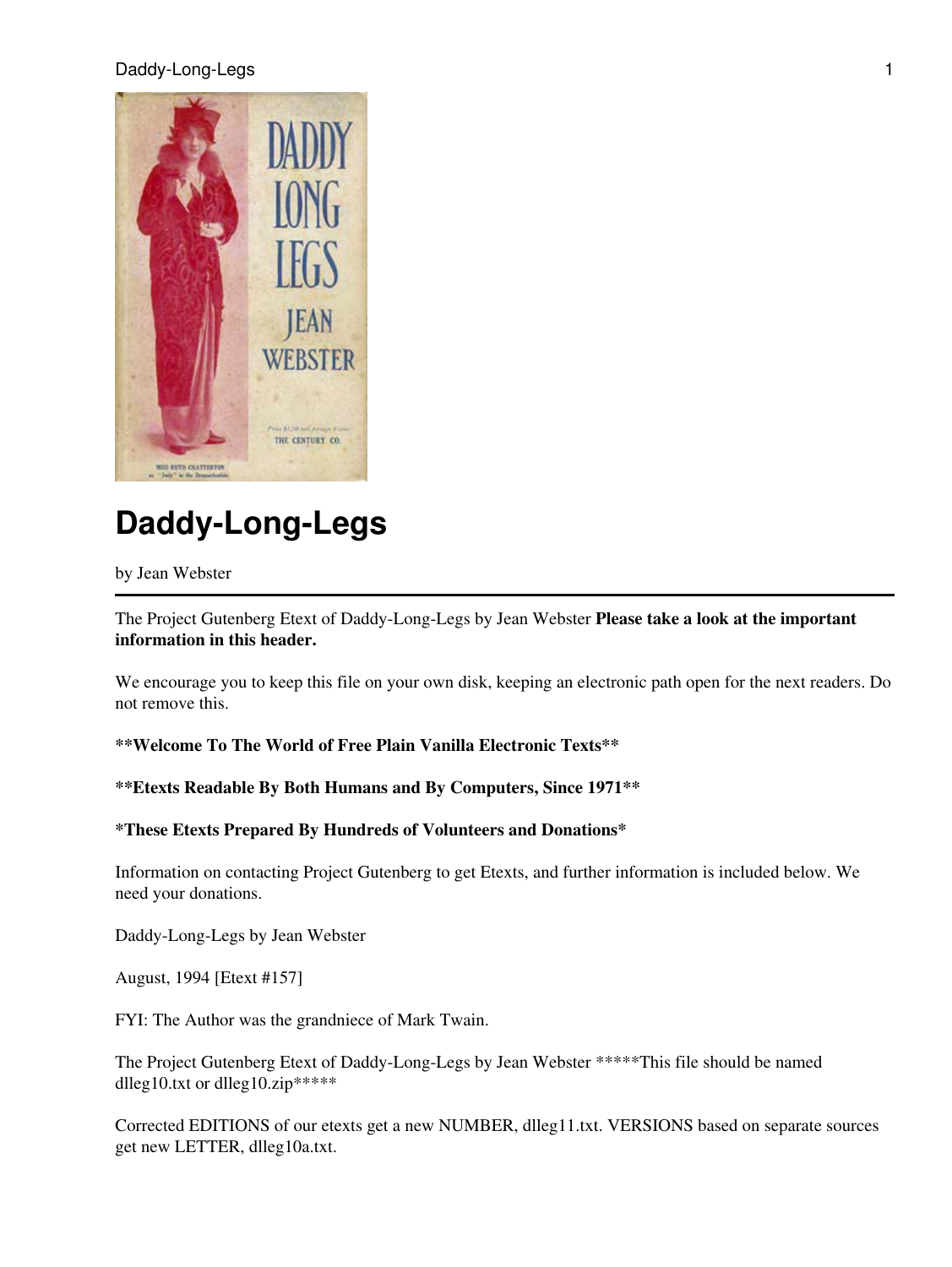#### **Information about Project Gutenberg 2** 2

This etext was prepared with the use of Calera WordScan Plus 2.0 donated by: Calera Recognition Systems 475 Potrero Sunnyvale, CA 94086 1-408-720-8300 mikel@calera.com Mike Lynch

We are now trying to release all our books one month in advance of the official release dates, for time for better editing. We have this as a goal to accomplish by the end of the year but we cannot guarantee to stay that far ahead every month after that.

Please note: neither this list nor its contents are final till midnight of the last day of the month of any such announcement. The official release date of all Project Gutenberg Etexts is at Midnight, Central Time, of the last day of the stated month. A preliminary version may often be posted for suggestion, comment and editing by those who wish to do so. To be sure you have an up to date first edition [xxxxx10x.xxx] please check file sizes in the first week of the next month. Since our ftp program has a bug in it that scrambles the date [tried to fix and failed] a look at the file size will have to do, but we will try to see a new copy has at least one byte more or less.

## **Information about Project Gutenberg**

(one page)

We produce about two million dollars for each hour we work. The fifty hours is one conservative estimate for how long it we take to get any etext selected, entered, proofread, edited, copyright searched and analyzed, the copyright letters written, etc. This projected audience is one hundred million readers. If our value per text is nominally estimated at one dollar then we produce \$4 million dollars per hour this year as we release some eight text files per month: thus upping our productivity from \$2 million.

The Goal of Project Gutenberg is to Give Away One Trillion Etext Files by the December 31, 2001. [10,000 x 100,000,000=Trillion] This is ten thousand titles each to one hundred million readers, which is 10% of the expected number of computer users by the end of the year 2001.

#### **We need your donations more than ever!**

All donations should be made to "Project Gutenberg/IBC", and are tax deductible to the extent allowable by law ("IBC" is Illinois Benedictine College). (Subscriptions to our paper newsletter go to IBC, too)

For these and other matters, please mail to:

Project Gutenberg P. O. Box 2782 Champaign, IL 61825

When all other email fails try our Michael S. Hart, Executive Director: hart@vmd.cso.uiuc.edu (internet) hart@uiucvmd (bitnet)

We would prefer to send you this information by email (Internet, Bitnet, Compuserve, ATTMAIL or MCImail).

\*\*\*\*\*\* If you have an FTP program (or emulator), please FTP directly to the Project Gutenberg archives: [Mac users, do NOT point and click. . .type]

```
 ftp mrcnext.cso.uiuc.edu
login: anonymous
password: your@login
cd etext/etext91
or cd etext92
or cd etext93 [for new books] [now also in cd etext/etext93]
```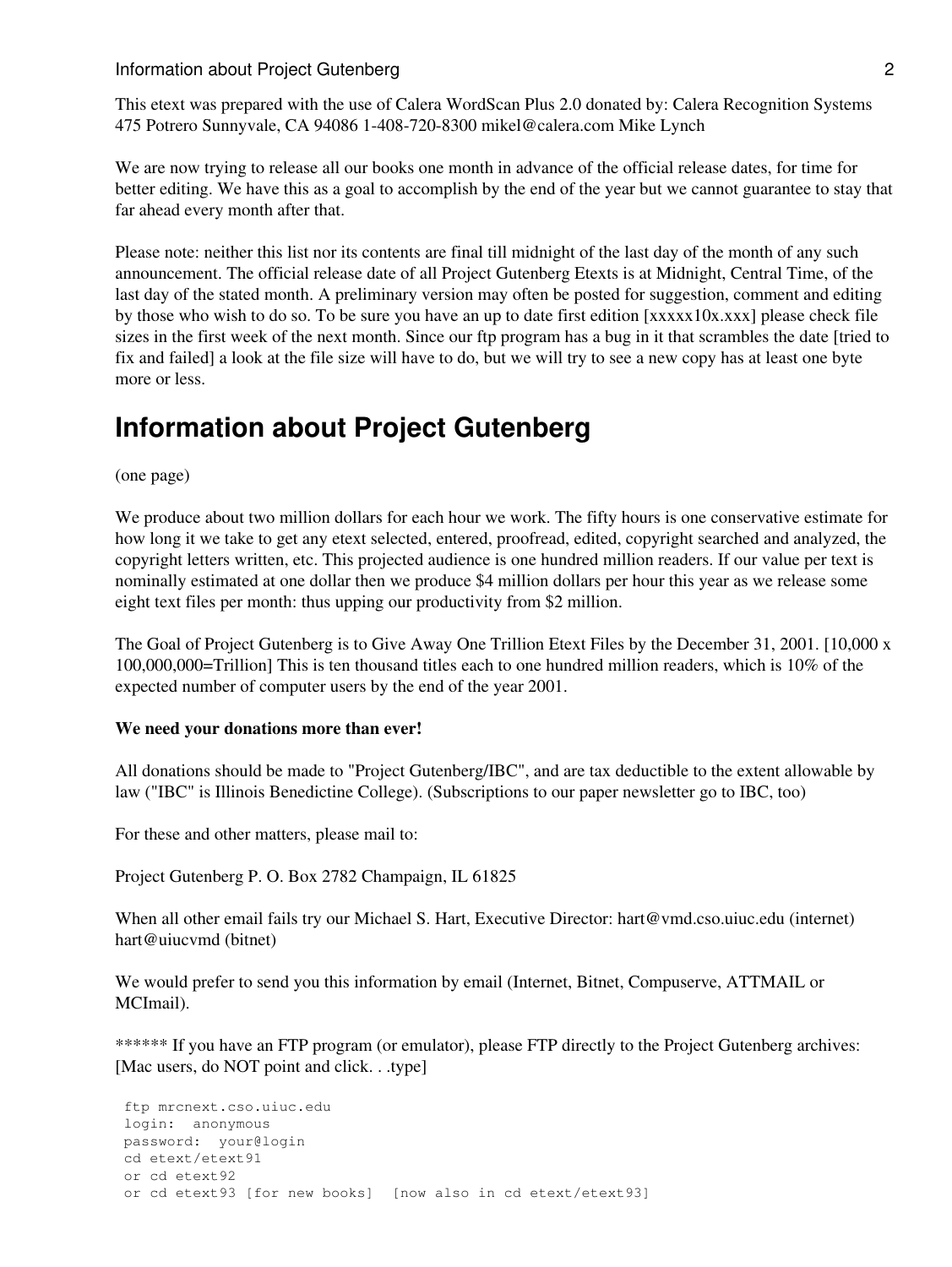```
 or cd etext/articles [get suggest gut for more information]
dir [to see files]
get or mget [to get files. . .set bin for zip files]
GET 0INDEX.GUT
for a list of books
and
GET NEW GUT for general information
and
MGET GUT* for newsletters.
```
\*\*

## **Information prepared by the Project Gutenberg legal advisor**

\*\* (Three Pages)

\*\*\*START\*\*THE SMALL PRINT!\*\*FOR PUBLIC DOMAIN ETEXTS\*\*START\*\*\* Why is this "Small Print!" statement here? You know: lawyers. They tell us you might sue us if there is something wrong with your copy of this etext, even if you got it for free from someone other than us, and even if what's wrong is not our fault. So, among other things, this "Small Print!" statement disclaims most of our liability to you. It also tells you how you can distribute copies of this etext if you want to.

#### **\*BEFORE!\* YOU USE OR READ THIS ETEXT**

By using or reading any part of this PROJECT GUTENBERG-tm etext, you indicate that you understand, agree to and accept this "Small Print!" statement. If you do not, you can receive a refund of the money (if any) you paid for this etext by sending a request within 30 days of receiving it to the person you got it from. If you received this etext on a physical medium (such as a disk), you must return it with your request.

## **ABOUT PROJECT GUTENBERG-TM ETEXTS**

This PROJECT GUTENBERG-tm etext, like most PROJECT GUTENBERG- tm etexts, is a "public domain" work distributed by Professor Michael S. Hart through the Project Gutenberg Association at Illinois Benedictine College (the "Project"). Among other things, this means that no one owns a United States copyright on or for this work, so the Project (and you!) can copy and distribute it in the United States without permission and without paying copyright royalties. Special rules, set forth below, apply if you wish to copy and distribute this etext under the Project's "PROJECT GUTENBERG" trademark.

To create these etexts, the Project expends considerable efforts to identify, transcribe and proofread public domain works. Despite these efforts, the Project's etexts and any medium they may be on may contain "Defects". Among other things, Defects may take the form of incomplete, inaccurate or corrupt data, transcription errors, a copyright or other intellectual property infringement, a defective or damaged disk or other etext medium, a computer virus, or computer codes that damage or cannot be read by your equipment.

## **LIMITED WARRANTY; DISCLAIMER OF DAMAGES**

But for the "Right of Replacement or Refund" described below, [1] the Project (and any other party you may receive this etext from as a PROJECT GUTENBERG-tm etext) disclaims all liability to you for damages, costs and expenses, including legal fees, and [2] YOU HAVE NO REMEDIES FOR NEGLIGENCE OR UNDER STRICT LIABILITY, OR FOR BREACH OF WARRANTY OR CONTRACT, INCLUDING BUT NOT LIMITED TO INDIRECT, CONSEQUENTIAL, PUNITIVE OR INCIDENTAL DAMAGES, EVEN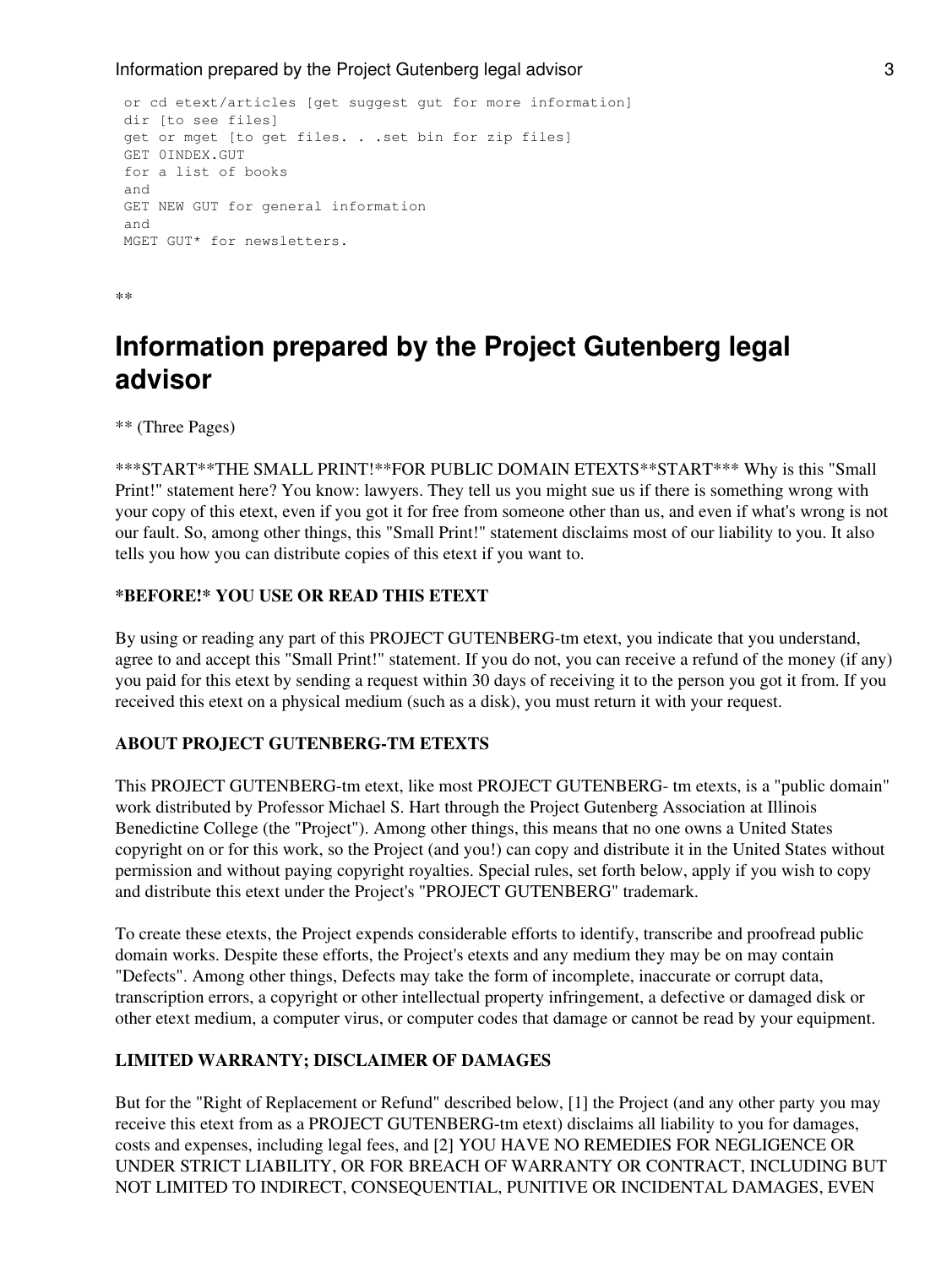#### IF YOU GIVE NOTICE OF THE POSSIBILITY OF SUCH DAMAGES.

If you discover a Defect in this etext within 90 days of receiving it, you can receive a refund of the money (if any) you paid for it by sending an explanatory note within that time to the person you received it from. If you received it on a physical medium, you must return it with your note, and such person may choose to alternatively give you a replacement copy. If you received it electronically, such person may choose to alternatively give you a second opportunity to receive it electronically.

THIS ETEXT IS OTHERWISE PROVIDED TO YOU "AS-IS". NO OTHER WARRANTIES OF ANY KIND, EXPRESS OR IMPLIED, ARE MADE TO YOU AS TO THE ETEXT OR ANY MEDIUM IT MAY BE ON, INCLUDING BUT NOT LIMITED TO WARRANTIES OF MERCHANTABILITY OR FITNESS FOR A PARTICULAR PURPOSE.

Some states do not allow disclaimers of implied warranties or the exclusion or limitation of consequential damages, so the above disclaimers and exclusions may not apply to you, and you may have other legal rights.

#### **INDEMNITY**

You will indemnify and hold the Project, its directors, officers, members and agents harmless from all liability, cost and expense, including legal fees, that arise directly or indirectly from any of the following that you do or cause: [1] distribution of this etext, [2] alteration, modification, or addition to the etext, or [3] any Defect.

#### **DISTRIBUTION UNDER "PROJECT GUTENBERG-tm"**

You may distribute copies of this etext electronically, or by disk, book or any other medium if you either delete this "Small Print!" and all other references to Project Gutenberg, or:

[1] Only give exact copies of it. Among other things, this requires that you do not remove, alter or modify the etext or this "small print!" statement. You may however, if you wish, distribute this etext in machine readable binary, compressed, mark-up, or proprietary form, including any form resulting from conversion by word processing or hypertext software, but only so long as \*EITHER\*:

[\*] The etext, when displayed, is clearly readable, and does \*not\* contain characters other than those intended by the author of the work, although tilde (~), asterisk (\*) and underline (*i*) characters may be used to convey punctuation intended by the author, and additional characters may be used to indicate hypertext links; OR

[\*] The etext may be readily converted by the reader at no expense into plain ASCII, EBCDIC or equivalent form by the program that displays the etext (as is the case, for instance, with most word processors); OR

[\*] You provide, or agree to also provide on request at no additional cost, fee or expense, a copy of the etext in its original plain ASCII form (or in EBCDIC or other equivalent proprietary form).

[2] Honor the etext refund and replacement provisions of this "Small Print!" statement.

[3] Pay a trademark license fee to the Project of 20% of the net profits you derive calculated using the method you already use to calculate your applicable taxes. If you don't derive profits, no royalty is due. Royalties are payable to "Project Gutenberg Association / Illinois Benedictine College" within the 60 days following each date you prepare (or were legally required to prepare) your annual (or equivalent periodic) tax return.

## **WHAT IF YOU \*WANT\* TO SEND MONEY EVEN IF YOU DON'T HAVE TO?**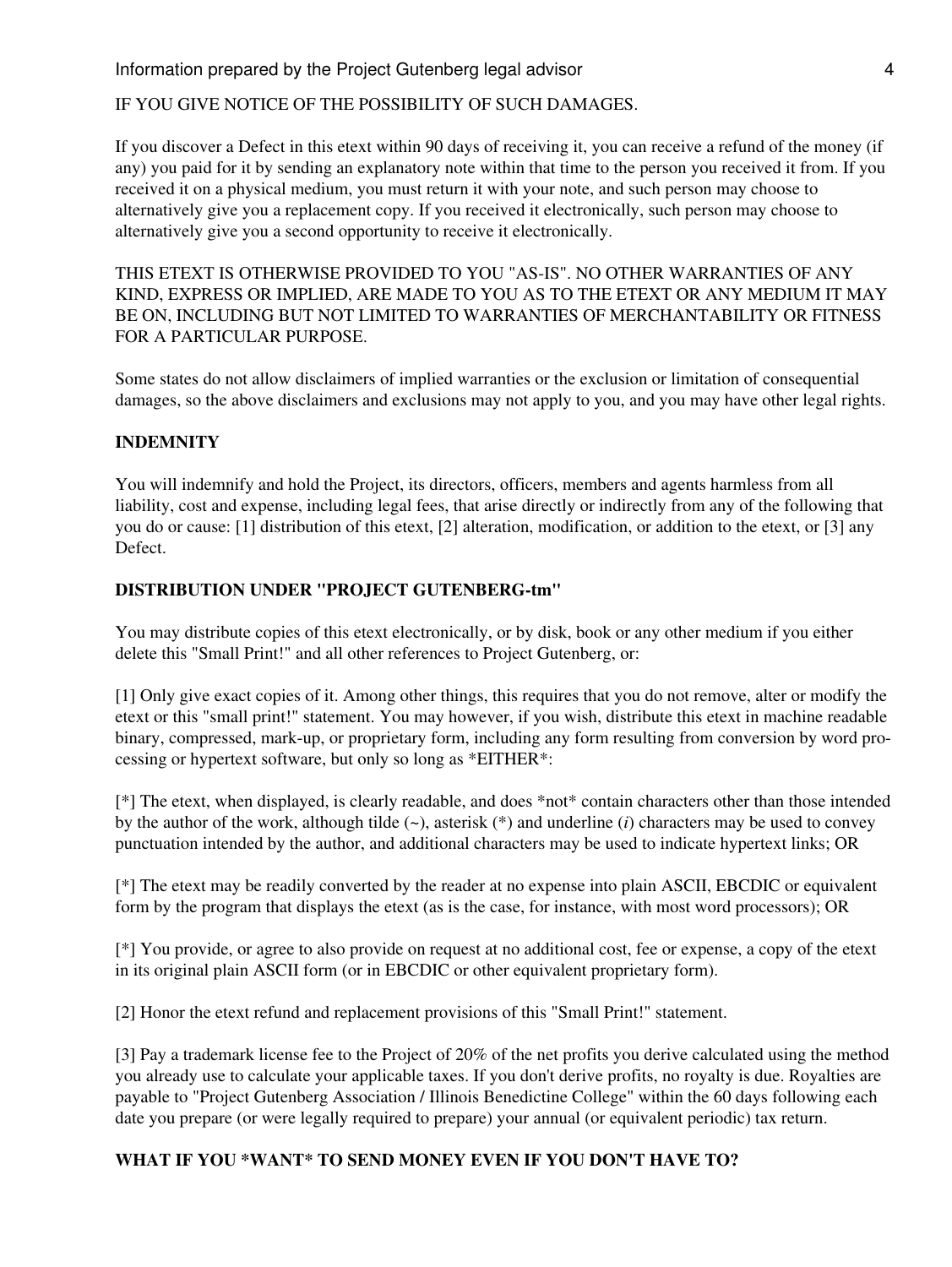The Project gratefully accepts contributions in money, time, scanning machines, OCR software, public domain etexts, royalty free copyright licenses, and every other sort of contribution you can think of. Money should be paid to "Project Gutenberg Association / Illinois Benedictine College".

This "Small Print!" by Charles B. Kramer, Attorney Internet (72600.2026@compuserve.com); TEL: (212-254-5093) \*END\*THE SMALL PRINT! FOR PUBLIC DOMAIN ETEXTS\*Ver.04.29.93\*END\*

#### DADDY-LONG-LEGS

#### JEAN WEBSTER

Copyright 1912 by The Century Company

#### TO YOU

Blue Wednesday

The first Wednesday in every month was a Perfectly Awful Day--a day to be awaited with dread, endured with courage and forgotten with haste. Every floor must be spotless, every chair dustless, and every bed without a wrinkle. Ninety-seven squirming little orphans must be scrubbed and combed and buttoned into freshly starched ginghams; and all ninety-seven reminded of their manners, and told to say, `Yes, sir,' `No, sir,' whenever a Trustee spoke.

It was a distressing time; and poor Jerusha Abbott, being the oldest orphan, had to bear the brunt of it. But this particular first Wednesday, like its predecessors, finally dragged itself to a close. Jerusha escaped from the pantry where she had been making sandwiches for the asylum's guests, and turned upstairs to accomplish her regular work. Her special care was room F, where eleven little tots, from four to seven, occupied eleven little cots set in a row. Jerusha assembled her charges, straightened their rumpled frocks, wiped their noses, and started them in an orderly and willing line towards the dining-room to engage themselves for a blessed half hour with bread and milk and prune pudding.

Then she dropped down on the window seat and leaned throbbing temples against the cool glass. She had been on her feet since five that morning, doing everybody's bidding, scolded and hurried by a nervous matron. Mrs. Lippett, behind the scenes, did not always maintain that calm and pompous dignity with which she faced an audience of Trustees and lady visitors. Jerusha gazed out across a broad stretch of frozen lawn, beyond the tall iron paling that marked the confines of the asylum, down undulating ridges sprinkled with country estates, to the spires of the village rising from the midst of bare trees.

The day was ended--quite successfully, so far as she knew. The Trustees and the visiting committee had made their rounds, and read their reports, and drunk their tea, and now were hurrying home to their own cheerful firesides, to forget their bothersome little charges for another month. Jerusha leaned forward watching with curiosity--and a touch of wistfulness--the stream of carriages and automobiles that rolled out of the asylum gates. In imagination she followed first one equipage, then another, to the big houses dotted along the hillside. She pictured herself in a fur coat and a velvet hat trimmed with feathers leaning back in the seat and nonchalantly murmuring `Home' to the driver. But on the door-sill of her home the picture grew blurred.

Jerusha had an imagination--an imagination, Mrs. Lippett told her, that would get her into trouble if she didn't take care--but keen as it was, it could not carry her beyond the front porch of the houses she would enter. Poor, eager, adventurous little Jerusha, in all her seventeen years, had never stepped inside an ordinary house; she could not picture the daily routine of those other human beings who carried on their lives undiscommoded by orphans.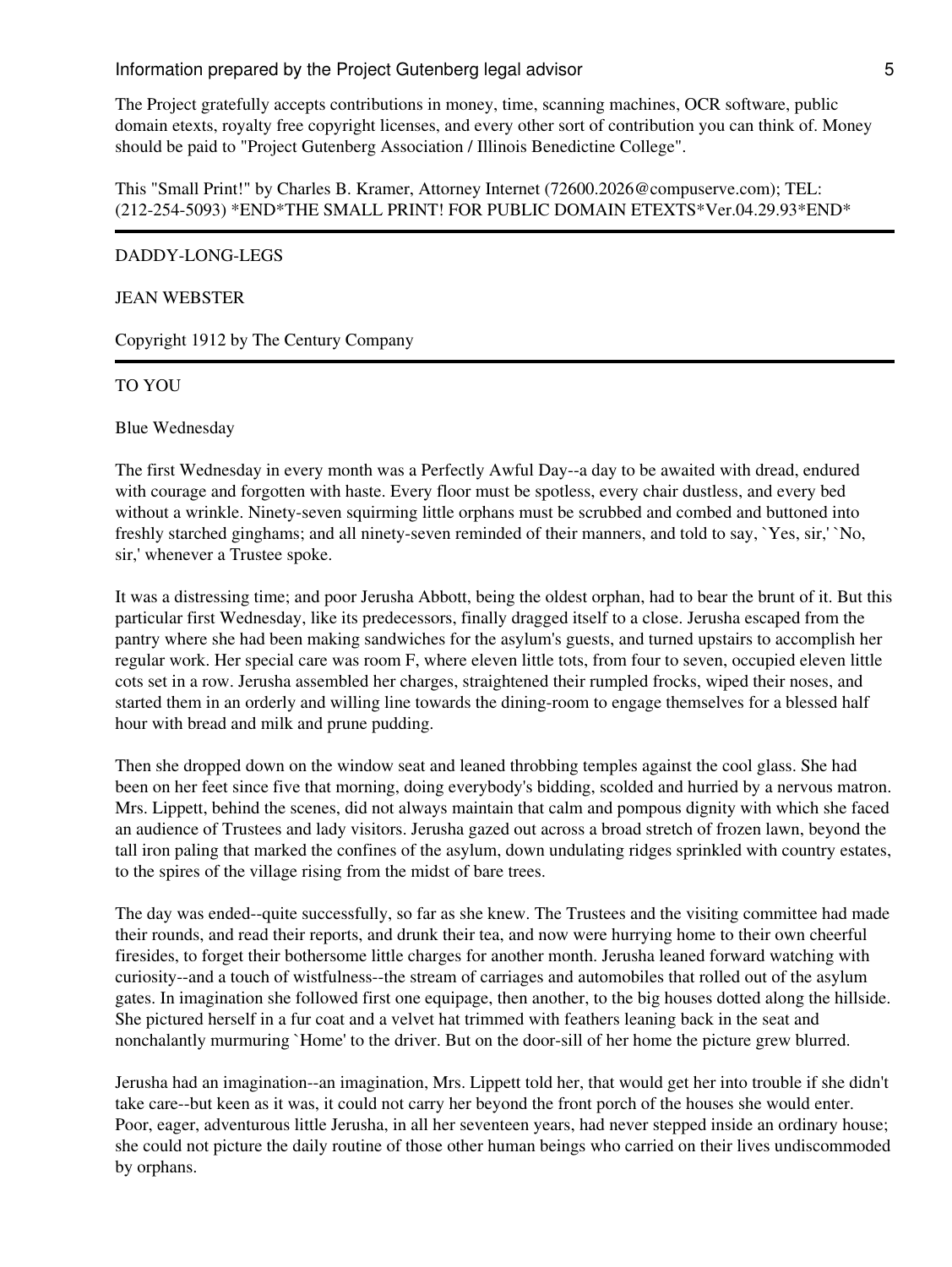Je-ru-sha Ab-bott You are wan-ted In the of-fice, And I think you'd Better hurry up!

Tommy Dillon, who had joined the choir, came singing up the stairs and down the corridor, his chant growing louder as he approached room F. Jerusha wrenched herself from the window and refaced the troubles of life.

`Who wants me?' she cut into Tommy's chant with a note of sharp anxiety.

Mrs. Lippett in the office, And I think she's mad. Ah-a-men!

Tommy piously intoned, but his accent was not entirely malicious. Even the most hardened little orphan felt sympathy for an erring sister who was summoned to the office to face an annoyed matron; and Tommy liked Jerusha even if she did sometimes jerk him by the arm and nearly scrub his nose off.

Jerusha went without comment, but with two parallel lines on her brow. What could have gone wrong, she wondered. Were the sandwiches not thin enough? Were there shells in the nut cakes? Had a lady visitor seen the hole in Susie Hawthorn's stocking? Had--O horrors!-- one of the cherubic little babes in her own room F `sauced' a Trustee?

The long lower hall had not been lighted, and as she came downstairs, a last Trustee stood, on the point of departure, in the open door that led to the porte-cochere. Jerusha caught only a fleeting impression of the man--and the impression consisted entirely of tallness. He was waving his arm towards an automobile waiting in the curved drive. As it sprang into motion and approached, head on for an instant, the glaring headlights threw his shadow sharply against the wall inside. The shadow pictured grotesquely elongated legs and arms that ran along the floor and up the wall of the corridor. It looked, for all the world, like a huge, wavering daddy-long-legs.

Jerusha's anxious frown gave place to quick laughter. She was by nature a sunny soul, and had always snatched the tiniest excuse to be amused. If one could derive any sort of entertainment out of the oppressive fact of a Trustee, it was something unexpected to the good. She advanced to the office quite cheered by the tiny episode, and presented a smiling face to Mrs. Lippett. To her surprise the matron was also, if not exactly smiling, at least appreciably affable; she wore an expression almost as pleasant as the one she donned for visitors.

`Sit down, Jerusha, I have something to say to you.' Jerusha dropped into the nearest chair and waited with a touch of breathlessness. An automobile flashed past the window; Mrs. Lippett glanced after it.

`Did you notice the gentleman who has just gone?'

`I saw his back.'

`He is one of our most affluential Trustees, and has given large sums of money towards the asylum's support. I am not at liberty to mention his name; he expressly stipulated that he was to remain unknown.'

Jerusha's eyes widened slightly; she was not accustomed to being summoned to the office to discuss the eccentricities of Trustees with the matron.

`This gentleman has taken an interest in several of our boys. You remember Charles Benton and Henry Freize? They were both sent through college by Mr.--er--this Trustee, and both have repaid with hard work and success the money that was so generously expended. Other payment the gentleman does not wish. Heretofore his philanthropies have been directed solely towards the boys; I have never been able to interest him in the slightest degree in any of the girls in the institution, no matter how deserving. He does not, I may tell you, care for girls.'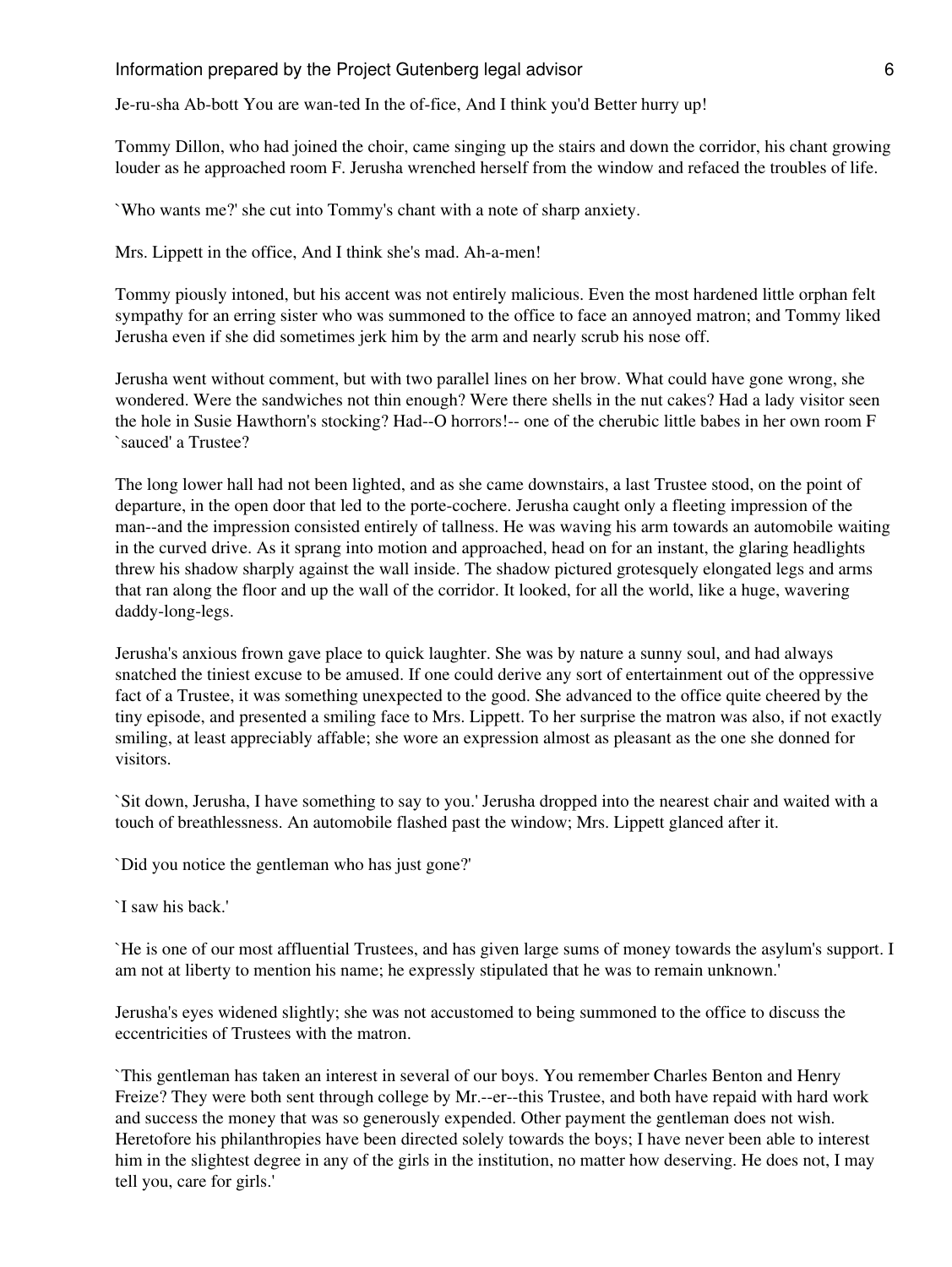`No, ma'am,' Jerusha murmured, since some reply seemed to be expected at this point.

`To-day at the regular meeting, the question of your future was brought up.'

Mrs. Lippett allowed a moment of silence to fall, then resumed in a slow, placid manner extremely trying to her hearer's suddenly tightened nerves.

`Usually, as you know, the children are not kept after they are sixteen, but an exception was made in your case. You had finished our school at fourteen, and having done so well in your studies--not always, I must say, in your conduct--it was determined to let you go on in the village high school. Now you are finishing that, and of course the asylum cannot be responsible any longer for your support. As it is, you have had two years more than most.'

Mrs. Lippett overlooked the fact that Jerusha had worked hard for her board during those two years, that the convenience of the asylum had come first and her education second; that on days like the present she was kept at home to scrub.

`As I say, the question of your future was brought up and your record was discussed--thoroughly discussed.'

Mrs. Lippett brought accusing eyes to bear upon the prisoner in the dock, and the prisoner looked guilty because it seemed to be expected-- not because she could remember any strikingly black pages in her record.

`Of course the usual disposition of one in your place would be to put you in a position where you could begin to work, but you have done well in school in certain branches; it seems that your work in English has even been brilliant. Miss Pritchard, who is on our visiting committee, is also on the school board; she has been talking with your rhetoric teacher, and made a speech in your favour. She also read aloud an essay that you had written entitled, "Blue Wednesday".'

Jerusha's guilty expression this time was not assumed.

`It seemed to me that you showed little gratitude in holding up to ridicule the institution that has done so much for you. Had you not managed to be funny I doubt if you would have been forgiven. But fortunately for you, Mr.--, that is, the gentleman who has just gone--appears to have an immoderate sense of humour. On the strength of that impertinent paper, he has offered to send you to college.'

`To college?' Jerusha's eyes grew big. Mrs. Lippett nodded.

`He waited to discuss the terms with me. They are unusual. The gentleman, I may say, is erratic. He believes that you have originality, and he is planning to educate you to become a writer.'

`A writer?' Jerusha's mind was numbed. She could only repeat Mrs. Lippett's words.

`That is his wish. Whether anything will come of it, the future will show. He is giving you a very liberal allowance, almost, for a girl who has never had any experience in taking care of money, too liberal. But he planned the matter in detail, and I did not feel free to make any suggestions. You are to remain here through the summer, and Miss Pritchard has kindly offered to superintend your outfit. Your board and tuition will be paid directly to the college, and you will receive in addition during the four years you are there, an allowance of thirty-five dollars a month. This will enable you to enter on the same standing as the other students. The money will be sent to you by the gentleman's private secretary once a month, and in return, you will write a letter of acknowledgment once a month. That is--you are not to thank him for the money; he doesn't care to have that mentioned, but you are to write a letter telling of the progress in your studies and the details of your daily life. Just such a letter as you would write to your parents if they were living.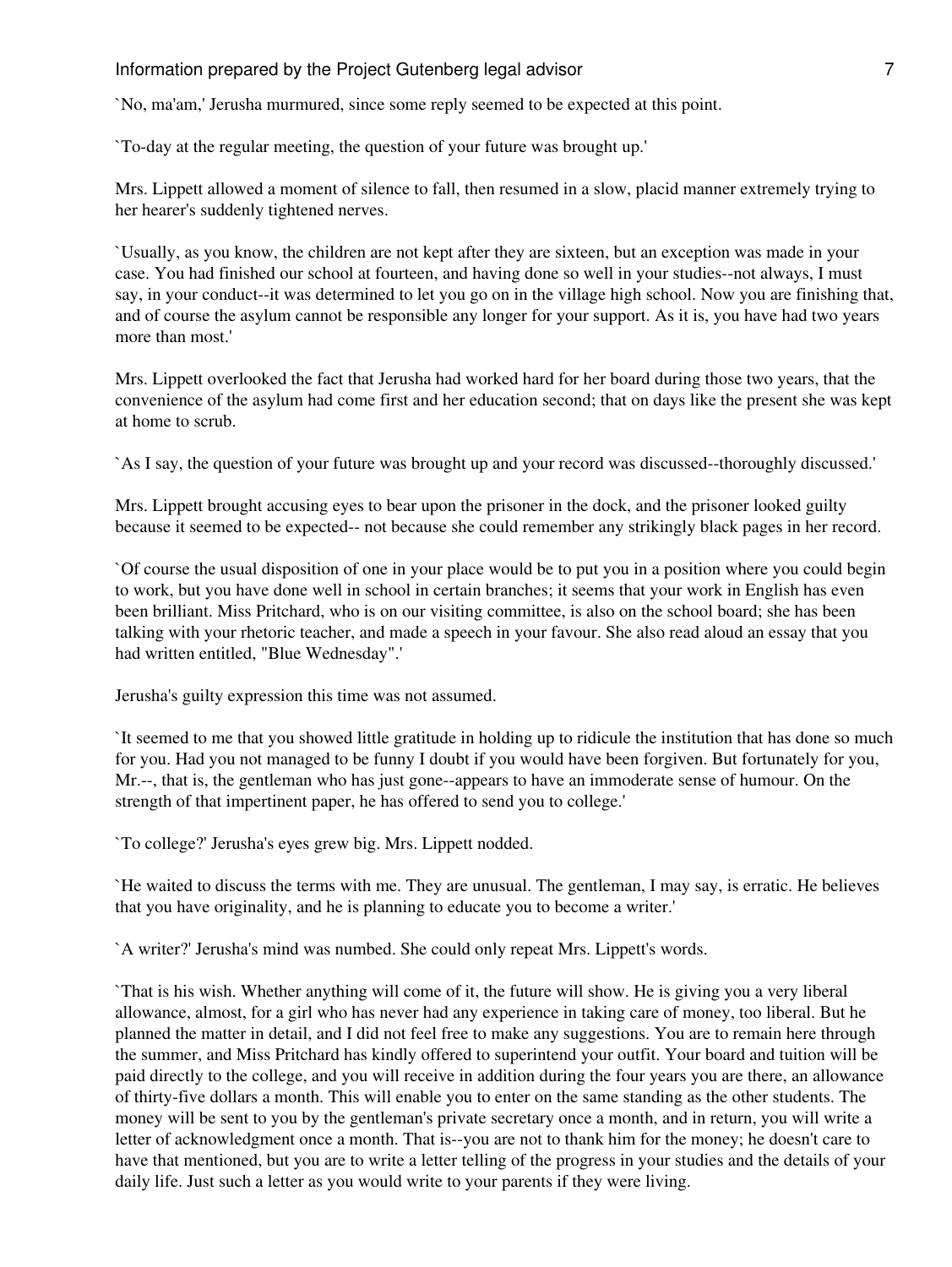`These letters will be addressed to Mr. John Smith and will be sent in care of the secretary. The gentleman's name is not John Smith, but he prefers to remain unknown. To you he will never be anything but John Smith. His reason in requiring the letters is that he thinks nothing so fosters facility in literary expression as letter-writing. Since you have no family with whom to correspond, he desires you to write in this way; also, he wishes to keep track of your progress. He will never answer your letters, nor in the slightest particular take any notice of them. He detests letter-writing and does not wish you to become a burden. If any point should ever arise where an answer would seem to be imperative--such as in the event of your being expelled, which I trust will not occur--you may correspond with Mr. Griggs, his secretary. These monthly letters are absolutely obligatory on your part; they are the only payment that Mr. Smith requires, so you must be as punctilious in sending them as though it were a bill that you were paying. I hope that they will always be respectful in tone and will reflect credit on your training. You must remember that you are writing to a Trustee of the John Grier Home.'

Jerusha's eyes longingly sought the door. Her head was in a whirl of excitement, and she wished only to escape from Mrs. Lippett's platitudes and think. She rose and took a tentative step backwards. Mrs. Lippett detained her with a gesture; it was an oratorical opportunity not to be slighted.

`I trust that you are properly grateful for this very rare good fortune that has befallen you? Not many girls in your position ever have such an opportunity to rise in the world. You must always remember--'

`I--yes, ma'am, thank you. I think, if that's all, I must go and sew a patch on Freddie Perkins's trousers.'

The door closed behind her, and Mrs. Lippett watched it with dropped jaw, her peroration in mid-air.

The Letters of

Miss Jerusha Abbott

to

Mr. Daddy-Long-Legs Smith

215 FERGUSSEN HALL 24th September

Dear Kind-Trustee-Who-Sends-Orphans-to-College,

Here I am! I travelled yesterday for four hours in a train. It's a funny sensation, isn't it? I never rode in one before.

College is the biggest, most bewildering place--I get lost whenever I leave my room. I will write you a description later when I'm feeling less muddled; also I will tell you about my lessons. Classes don't begin until Monday morning, and this is Saturday night. But I wanted to write a letter first just to get acquainted.

It seems queer to be writing letters to somebody you don't know. It seems queer for me to be writing letters at all--I've never written more than three or four in my life, so please overlook it if these are not a model kind.

Before leaving yesterday morning, Mrs. Lippett and I had a very serious talk. She told me how to behave all the rest of my life, and especially how to behave towards the kind gentleman who is doing so much for me. I must take care to be Very Respectful.

But how can one be very respectful to a person who wishes to be called John Smith? Why couldn't you have picked out a name with a little personality? I might as well write letters to Dear Hitching-Post or Dear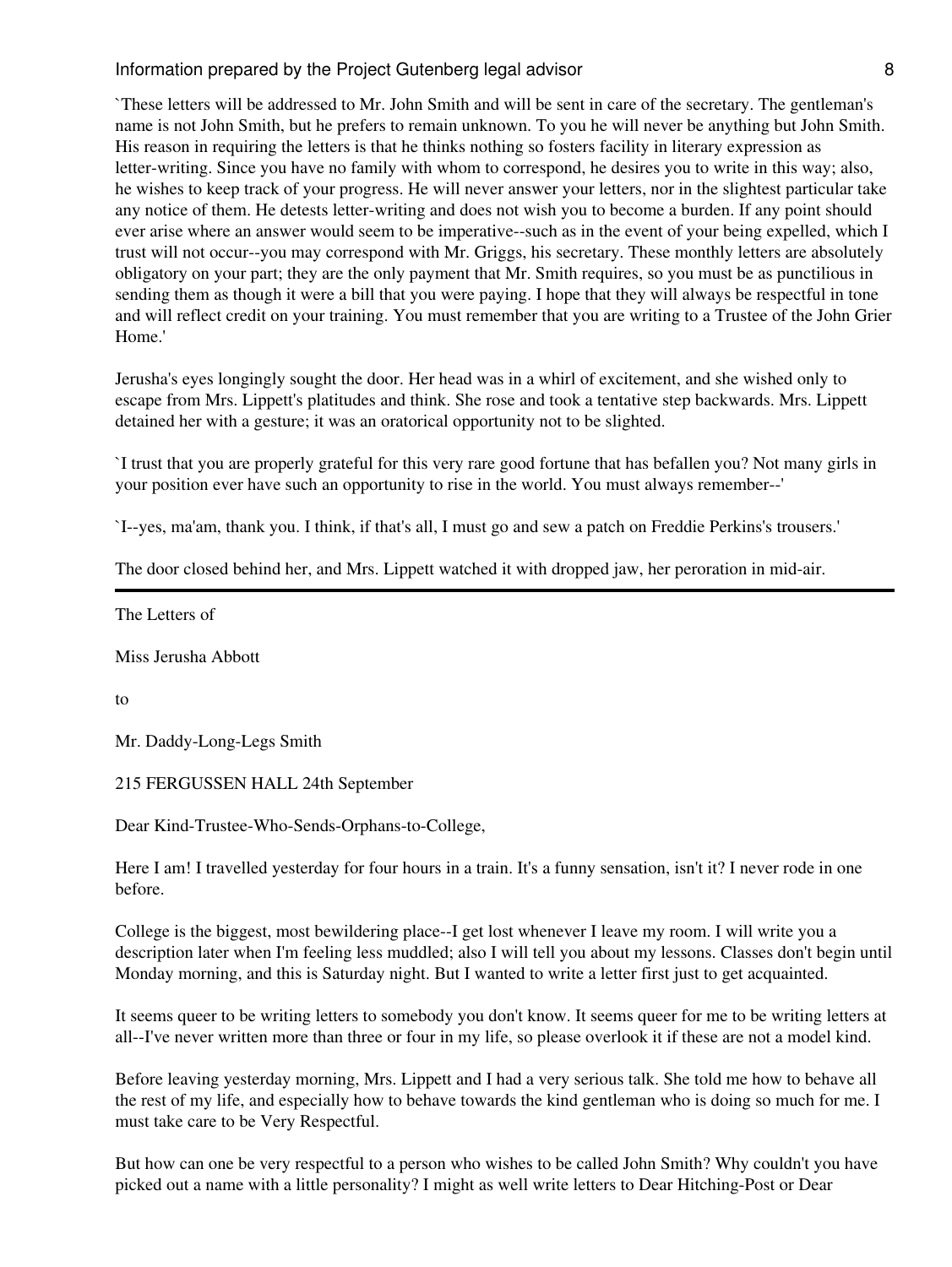Clothes-Prop.

I have been thinking about you a great deal this summer; having somebody take an interest in me after all these years makes me feel as though I had found a sort of family. It seems as though I belonged to somebody now, and it's a very comfortable sensation. I must say, however, that when I think about you, my imagination has very little to work upon. There are just three things that I know:

I. You are tall.

II. You are rich.

III. You hate girls.

I suppose I might call you Dear Mr. Girl-Hater. Only that's rather insulting to me. Or Dear Mr. Rich-Man, but that's insulting to you, as though money were the only important thing about you. Besides, being rich is such a very external quality. Maybe you won't stay rich all your life; lots of very clever men get smashed up in Wall Street. But at least you will stay tall all your life! So I've decided to call you Dear Daddy-Long-Legs. I hope you won't mind. It's just a private pet name we won't tell Mrs. Lippett.

The ten o'clock bell is going to ring in two minutes. Our day is divided into sections by bells. We eat and sleep and study by bells. It's very enlivening; I feel like a fire horse all of the time. There it goes! Lights out. Good night.

Observe with what precision I obey rules--due to my training in the John Grier Home. Yours most respectfully, Jerusha Abbott To Mr. Daddy-Long-Legs Smith

1st October Dear Daddy-Long-Legs,

I love college and I love you for sending me--I'm very, very happy, and so excited every moment of the time that I can scarcely sleep. You can't imagine how different it is from the John Grier Home. I never dreamed there was such a place in the world. I'm feeling sorry for everybody who isn't a girl and who can't come here; I am sure the college you attended when you were a boy couldn't have been so nice.

My room is up in a tower that used to be the contagious ward before they built the new infirmary. There are three other girls on the same floor of the tower--a Senior who wears spectacles and is always asking us please to be a little more quiet, and two Freshmen named Sallie McBride and Julia Rutledge Pendleton. Sallie has red hair and a turn-up nose and is quite friendly; Julia comes from one of the first families in New York and hasn't noticed me yet. They room together and the Senior and I have singles. Usually Freshmen can't get singles; they are very scarce, but I got one without even asking. I suppose the registrar didn't think it would be right to ask a properly brought-up girl to room with a foundling. You see there are advantages!

My room is on the north-west corner with two windows and a view. After you've lived in a ward for eighteen years with twenty room-mates, it is restful to be alone. This is the first chance I've ever had to get acquainted with Jerusha Abbott. I think I'm going to like her.

Do you think you are?

Tuesday

They are organizing the Freshman basket-ball team and there's just a chance that I shall get in it. I'm little of course, but terribly quick and wiry and tough. While the others are hopping about in the air, I can dodge under their feet and grab the ball. It's loads of fun practising--out in the athletic field in the afternoon with the trees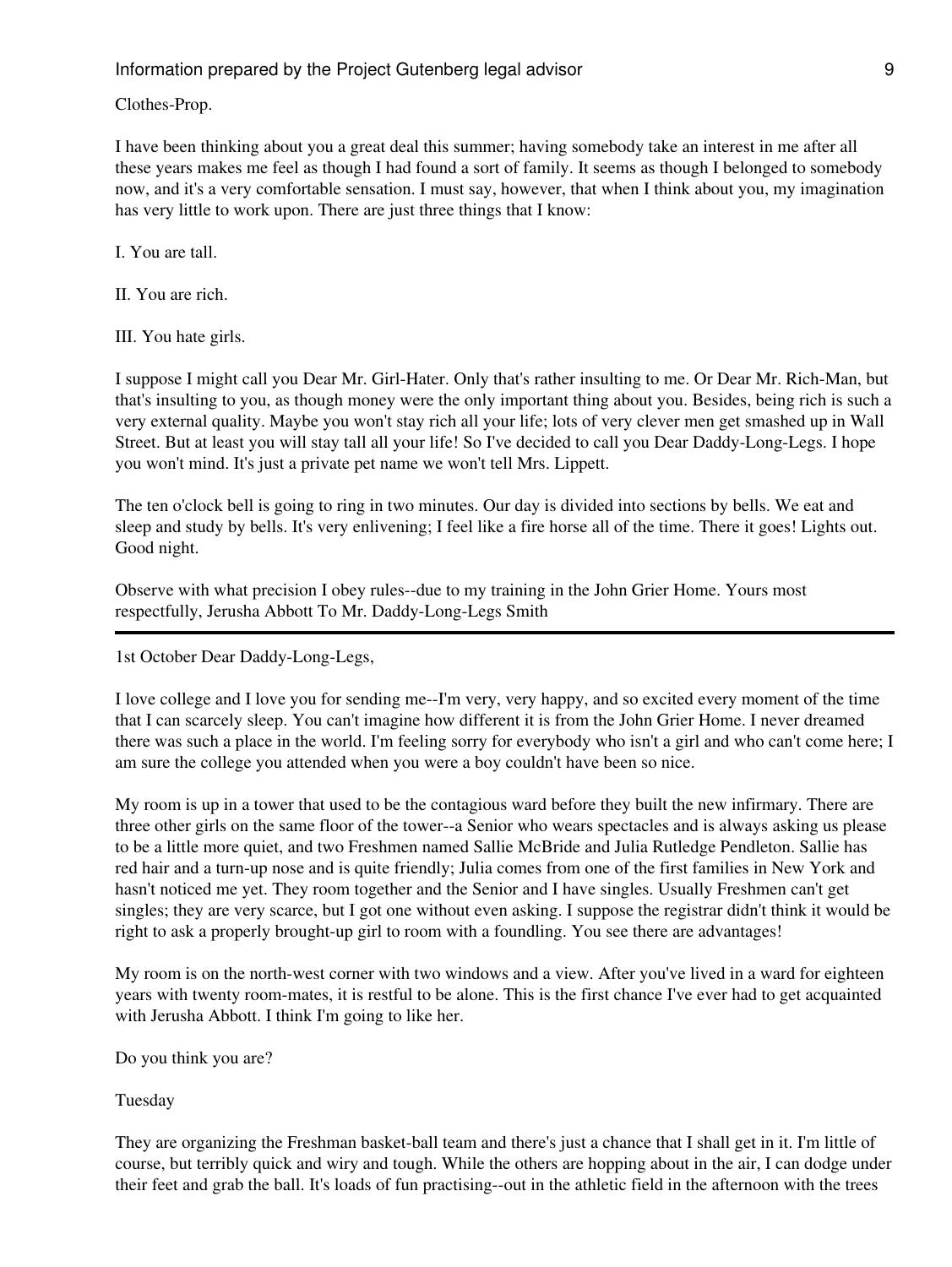## Information prepared by the Project Gutenberg legal advisor and the matrix of 10

all red and yellow and the air full of the smell of burning leaves, and everybody laughing and shouting. These are the happiest girls I ever saw--and I am the happiest of all!

I meant to write a long letter and tell you all the things I'm learning (Mrs. Lippett said you wanted to know), but 7th hour has just rung, and in ten minutes I'm due at the athletic field in gymnasium clothes. Don't you hope I'll get in the team?

Yours always, Jerusha Abbott

PS. (9 o'clock.)

Sallie McBride just poked her head in at my door. This is what she said:

`I'm so homesick that I simply can't stand it. Do you feel that way?'

I smiled a little and said no; I thought I could pull through. At least homesickness is one disease that I've escaped! I never heard of anybody being asylum-sick, did you?

10th October Dear Daddy-Long-Legs,

Did you ever hear of Michael Angelo?

He was a famous artist who lived in Italy in the Middle Ages. Everybody in English Literature seemed to know about him, and the whole class laughed because I thought he was an archangel. He sounds like an archangel, doesn't he? The trouble with college is that you are expected to know such a lot of things you've never learned. It's very embarrassing at times. But now, when the girls talk about things that I never heard of, I just keep still and look them up in the encyclopedia.

I made an awful mistake the first day. Somebody mentioned Maurice Maeterlinck, and I asked if she was a Freshman. That joke has gone all over college. But anyway, I'm just as bright in class as any of the others--and brighter than some of them!

Do you care to know how I've furnished my room? It's a symphony in brown and yellow. The wall was tinted buff, and I've bought yellow denim curtains and cushions and a mahogany desk (second hand for three dollars) and a rattan chair and a brown rug with an ink spot in the middle. I stand the chair over the spot.

The windows are up high; you can't look out from an ordinary seat. But I unscrewed the looking-glass from the back of the bureau, upholstered the top and moved it up against the window. It's just the right height for a window seat. You pull out the drawers like steps and walk up. Very comfortable!

Sallie McBride helped me choose the things at the Senior auction. She has lived in a house all her life and knows about furnishing. You can't imagine what fun it is to shop and pay with a real five-dollar bill and get some change--when you've never had more than a few cents in your life. I assure you, Daddy dear, I do appreciate that allowance.

Sallie is the most entertaining person in the world--and Julia Rutledge Pendleton the least so. It's queer what a mixture the registrar can make in the matter of room-mates. Sallie thinks everything is funny--even flunking--and Julia is bored at everything. She never makes the slightest effort to be amiable. She believes that if you are a Pendleton, that fact alone admits you to heaven without any further examination. Julia and I were born to be enemies.

And now I suppose you've been waiting very impatiently to hear what I am learning?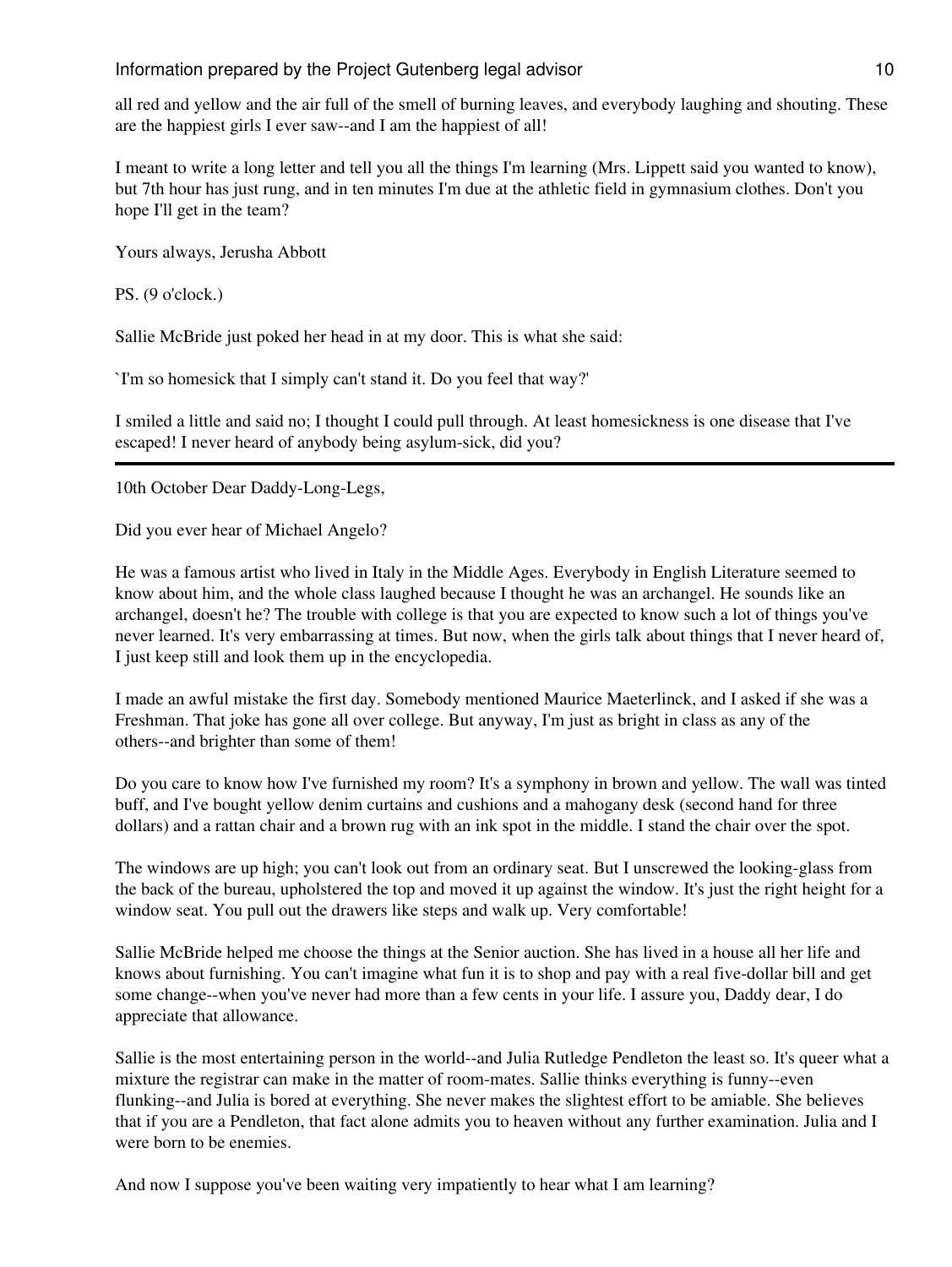I. Latin: Second Punic war. Hannibal and his forces pitched camp at Lake Trasimenus last night. They prepared an ambuscade for the Romans, and a battle took place at the fourth watch this morning. Romans in retreat.

II. French: 24 pages of the Three Musketeers and third conjugation, irregular verbs.

III. Geometry: Finished cylinders; now doing cones.

IV. English: Studying exposition. My style improves daily in clearness and brevity.

V. Physiology: Reached the digestive system. Bile and the pancreas next time. Yours, on the way to being educated, Jerusha Abbott

PS. I hope you never touch alcohol, Daddy? It does dreadful things to your liver.

Wednesday

Dear Daddy-Long-Legs,

I've changed my name.

I'm still `Jerusha' in the catalogue, but I'm `Judy' everywhere else. It's really too bad, isn't it, to have to give yourself the only pet name you ever had? I didn't quite make up the Judy though. That's what Freddy Perkins used to call me before he could talk plainly.

I wish Mrs. Lippett would use a little more ingenuity about choosing babies' names. She gets the last names out of the telephone book-- you'll find Abbott on the first page--and she picks the Christian names up anywhere; she got Jerusha from a tombstone. I've always hated it; but I rather like Judy. It's such a silly name. It belongs to the kind of girl I'm not--a sweet little blue-eyed thing, petted and spoiled by all the family, who romps her way through life without any cares. Wouldn't it be nice to be like that? Whatever faults I may have, no one can ever accuse me of having been spoiled by my family! But it's great fun to pretend I've been. In the future please always address me as Judy.

Do you want to know something? I have three pairs of kid gloves. I've had kid mittens before from the Christmas tree, but never real kid gloves with five fingers. I take them out and try them on every little while. It's all I can do not to wear them to classes.

(Dinner bell. Goodbye.)

Friday

What do you think, Daddy? The English instructor said that my last paper shows an unusual amount of originality. She did, truly. Those were her words. It doesn't seem possible, does it, considering the eighteen years of training that I've had? The aim of the John Grier Home (as you doubtless know and heartily approve of) is to turn the ninety-seven orphans into ninety-seven twins.

The unusual artistic ability which I exhibit was developed at an early age through drawing chalk pictures of Mrs. Lippett on the woodshed door.

I hope that I don't hurt your feelings when I criticize the home of my youth? But you have the upper hand, you know, for if I become too impertinent, you can always stop payment of your cheques. That isn't a very polite thing to say--but you can't expect me to have any manners; a foundling asylum isn't a young ladies' finishing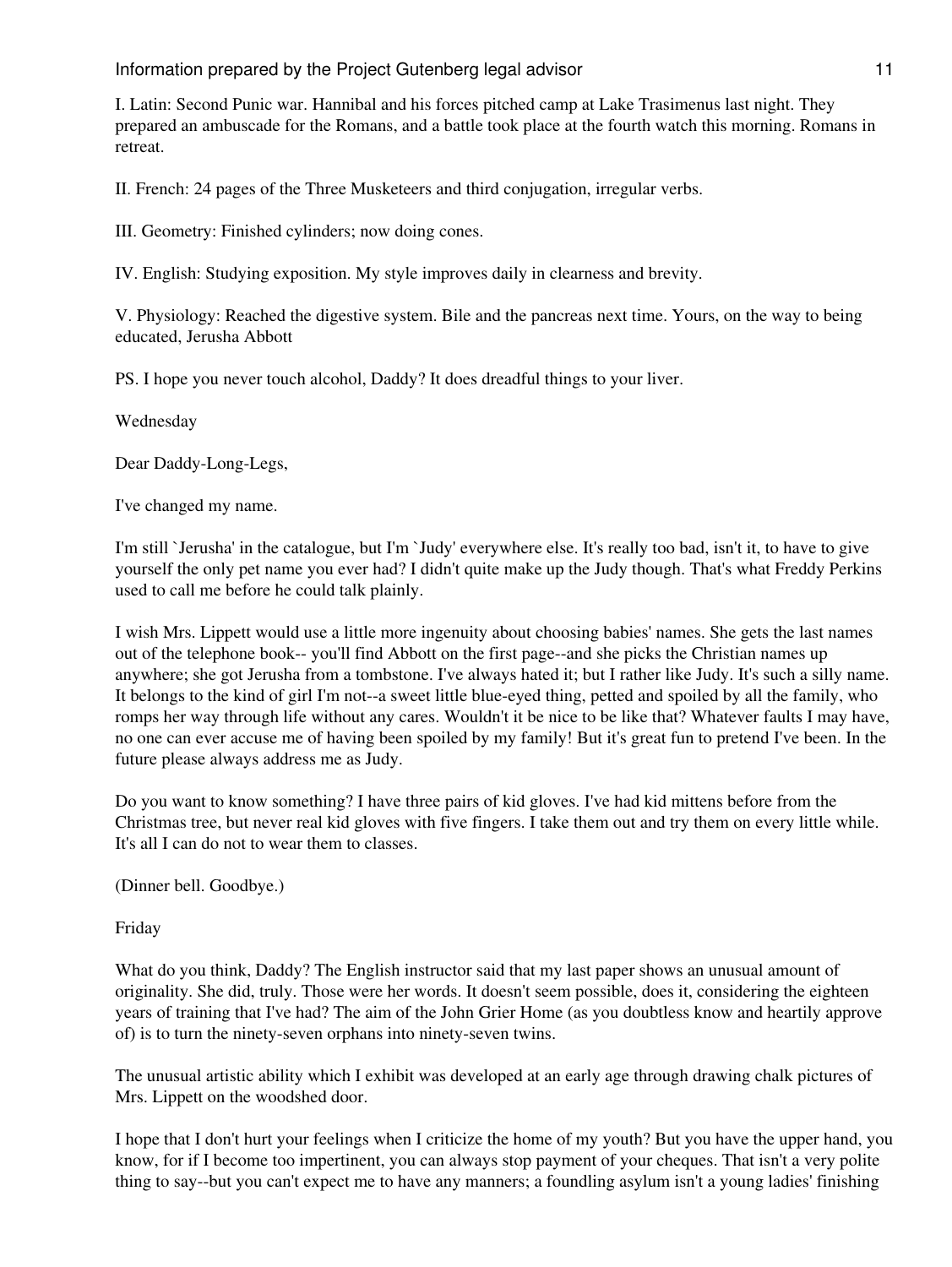school.

You know, Daddy, it isn't the work that is going to be hard in college. It's the play. Half the time I don't know what the girls are talking about; their jokes seem to relate to a past that every one but me has shared. I'm a foreigner in the world and I don't understand the language. It's a miserable feeling. I've had it all my life. At the high school the girls would stand in groups and just look at me. I was queer and different and everybody knew it. I could FEEL `John Grier Home' written on my face. And then a few charitable ones would make a point of coming up and saying something polite. I HATED EVERY ONE OF THEM--the charitable ones most of all.

Nobody here knows that I was brought up in an asylum. I told Sallie McBride that my mother and father were dead, and that a kind old gentleman was sending me to college which is entirely true so far as it goes. I don't want you to think I am a coward, but I do want to be like the other girls, and that Dreadful Home looming over my childhood is the one great big difference. If I can turn my back on that and shut out the remembrance, I think, I might be just as desirable as any other girl. I don't believe there's any real, underneath difference, do you?

Anyway, Sallie McBride likes me! Yours ever, Judy Abbott (Nee Jerusha.)

## Saturday morning

I've just been reading this letter over and it sounds pretty un-cheerful. But can't you guess that I have a special topic due Monday morning and a review in geometry and a very sneezy cold?

## Sunday

I forgot to post this yesterday, so I will add an indignant postscript. We had a bishop this morning, and WHAT DO YOU THINK HE SAID?

`The most beneficent promise made us in the Bible is this, "The poor ye have always with you." They were put here in order to keep us charitable.'

The poor, please observe, being a sort of useful domestic animal. If I hadn't grown into such a perfect lady, I should have gone up after service and told him what I thought.

25th October Dear Daddy-Long-Legs,

I'm in the basket-ball team and you ought to see the bruise on my left shoulder. It's blue and mahogany with little streaks of orange. Julia Pendleton tried for the team, but she didn't get in. Hooray!

You see what a mean disposition I have.

College gets nicer and nicer. I like the girls and the teachers and the classes and the campus and the things to eat. We have ice-cream twice a week and we never have corn-meal mush.

You only wanted to hear from me once a month, didn't you? And I've been peppering you with letters every few days! But I've been so excited about all these new adventures that I MUST talk to somebody; and you're the only one I know. Please excuse my exuberance; I'll settle pretty soon. If my letters bore you, you can always toss them into the wastebasket. I promise not to write another till the middle of November. Yours most loquaciously, Judy Abbott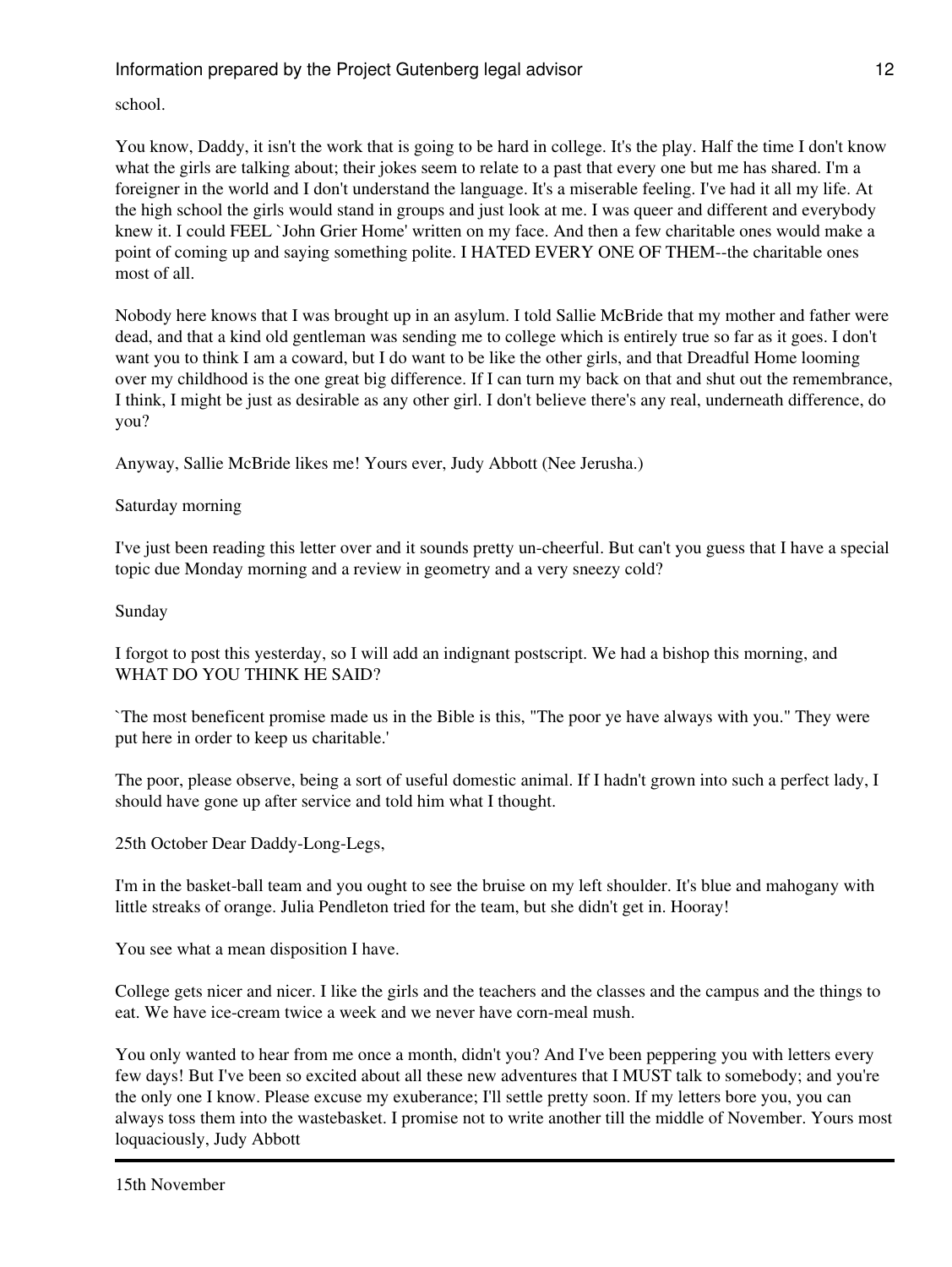Dear Daddy-Long-Legs,

Listen to what I've learned to-day.

The area of the convex surface of the frustum of a regular pyramid is half the product of the sum of the perimeters of its bases by the altitude of either of its trapezoids.

It doesn't sound true, but it is--I can prove it!

You've never heard about my clothes, have you, Daddy? Six dresses, all new and beautiful and bought for me--not handed down from somebody bigger. Perhaps you don't realize what a climax that marks in the career of an orphan? You gave them to me, and I am very, very, VERY much obliged. It's a fine thing to be educated--but nothing compared to the dizzying experience of owning six new dresses. Miss Pritchard, who is on the visiting committee, picked them out-- not Mrs. Lippett, thank goodness. I have an evening dress, pink mull over silk (I'm perfectly beautiful in that), and a blue church dress, and a dinner dress of red veiling with Oriental trimming (makes me look like a Gipsy), and another of rose-coloured challis, and a grey street suit, and an every-day dress for classes. That wouldn't be an awfully big wardrobe for Julia Rutledge Pendleton, perhaps, but for Jerusha Abbott--Oh, my!

I suppose you're thinking now what a frivolous, shallow little beast she is, and what a waste of money to educate a girl?

But, Daddy, if you'd been dressed in checked ginghams all your life, you'd appreciate how I feel. And when I started to the high school, I entered upon another period even worse than the checked ginghams.

The poor box.

You can't know how I dreaded appearing in school in those miserable poor-box dresses. I was perfectly sure to be put down in class next to the girl who first owned my dress, and she would whisper and giggle and point it out to the others. The bitterness of wearing your enemies' cast-off clothes eats into your soul. If I wore silk stockings for the rest of my life, I don't believe I could obliterate the scar.

## LATEST WAR BULLETIN!

News from the Scene of Action.

At the fourth watch on Thursday the 13th of November, Hannibal routed the advance guard of the Romans and led the Carthaginian forces over the mountains into the plains of Casilinum. A cohort of light armed Numidians engaged the infantry of Quintus Fabius Maximus. Two battles and light skirmishing. Romans repulsed with heavy losses. I have the honour of being, Your special correspondent from the front, J. Abbott

PS. I know I'm not to expect any letters in return, and I've been warned not to bother you with questions, but tell me, Daddy, just this once--are you awfully old or just a little old? And are you perfectly bald or just a little bald? It is very difficult thinking about you in the abstract like a theorem in geometry.

Given a tall rich man who hates girls, but is very generous to one quite impertinent girl, what does he look like?

R.S.V.P.

19th December Dear Daddy-Long-Legs,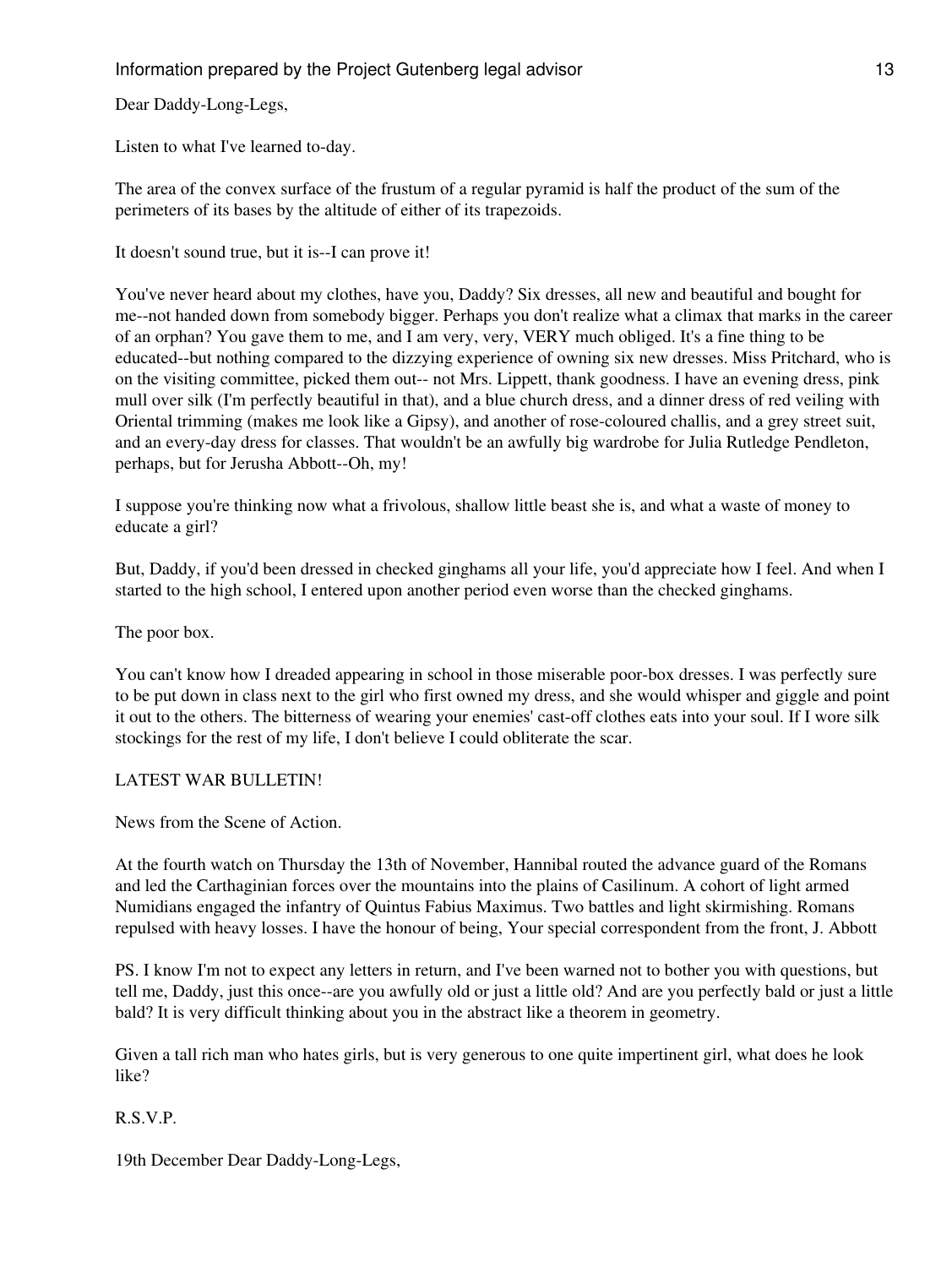You never answered my question and it was very important.

#### ARE YOU BALD?

I have it planned exactly what you look like--very satisfactorily-- until I reach the top of your head, and then I AM stuck. I can't decide whether you have white hair or black hair or sort of sprinkly grey hair or maybe none at all.

Here is your portrait:

But the problem is, shall I add some hair?

Would you like to know what colour your eyes are? They're grey, and your eyebrows stick out like a porch roof (beetling, they're called in novels), and your mouth is a straight line with a tendency to turn down at the corners. Oh, you see, I know! You're a snappy old thing with a temper. (Chapel bell.) 9.45 p.m.

I have a new unbreakable rule: never, never to study at night no matter how many written reviews are coming in the morning. Instead, I read just plain books--I have to, you know, because there are eighteen blank years behind me. You wouldn't believe, Daddy, what an abyss of ignorance my mind is; I am just realizing the depths myself. The things that most girls with a properly assorted family and a home and friends and a library know by absorption, I have never heard of. For example:

I never read Mother Goose or David Copperfield or Ivanhoe or Cinderella or Blue Beard or Robinson Crusoe or Jane Eyre or Alice in Wonderland or a word of Rudyard Kipling. I didn't know that Henry the Eighth was married more than once or that Shelley was a poet. I didn't know that people used to be monkeys and that the Garden of Eden was a beautiful myth. I didn't know that R. L. S. stood for Robert Louis Stevenson or that George Eliot was a lady. I had never seen a picture of the `Mona Lisa' and (it's true but you won't believe it) I had never heard of Sherlock Holmes.

Now, I know all of these things and a lot of others besides, but you can see how much I need to catch up. And oh, but it's fun! I look forward all day to evening, and then I put an `engaged' on the door and get into my nice red bath robe and furry slippers and pile all the cushions behind me on the couch, and light the brass student lamp at my elbow, and read and read and read one book isn't enough. I have four going at once. Just now, they're Tennyson's poems and Vanity Fair and Kipling's Plain Tales and--don't laugh--Little Women. I find that I am the only girl in college who wasn't brought up on Little Women. I haven't told anybody though (that WOULD stamp me as queer). I just quietly went and bought it with \$1.12 of my last month's allowance; and the next time somebody mentions pickled limes, I'll know what she is talking about!

(Ten o'clock bell. This is a very interrupted letter.)

Saturday Sir,

I have the honour to report fresh explorations in the field of geometry. On Friday last we abandoned our former works in parallelopipeds and proceeded to truncated prisms. We are finding the road rough and very uphill.

#### Sunday

The Christmas holidays begin next week and the trunks are up. The corridors are so filled up that you can hardly get through, and everybody is so bubbling over with excitement that studying is getting left out. I'm going to have a beautiful time in vacation; there's another Freshman who lives in Texas staying behind, and we are planning to take long walks and if there's any ice-- learn to skate. Then there is still the whole library to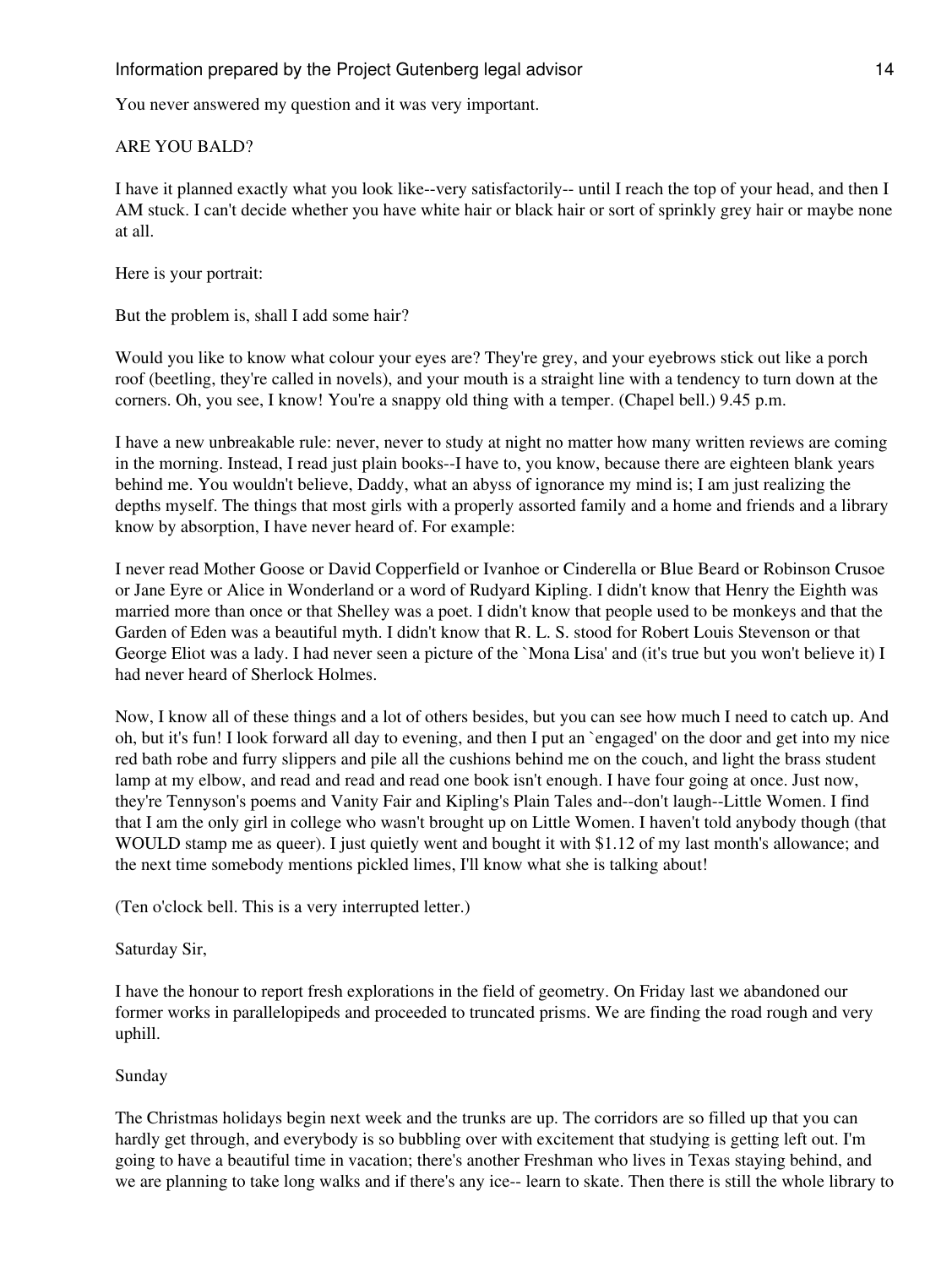be read-- and three empty weeks to do it in!

Goodbye, Daddy, I hope that you are feeling as happy as am. Yours ever, Judy

PS. Don't forget to answer my question. If you don't want the trouble of writing, have your secretary telegraph. He can

just say: Mr. Smith is quite bald,

or

Mr. Smith is not bald,

or

Mr. Smith has white hair.

And you can deduct the twenty-five cents out of my allowance.

Goodbye till January--and a merry Christmas!

Towards the end of the Christmas vacation. Exact date unknown

Dear Daddy-Long-Legs,

Is it snowing where you are? All the world that I see from my tower is draped in white and the flakes are coming down as big as pop-corns. It's late afternoon--the sun is just setting (a cold yellow colour) behind some colder violet hills, and I am up in my window seat using the last light to write to you.

Your five gold pieces were a surprise! I'm not used to receiving Christmas presents. You have already given me such lots of things-- everything I have, you know--that I don't quite feel that I deserve extras. But I like them just the same. Do you want to know what I bought with my money?

I. A silver watch in a leather case to wear on my wrist and get me to recitations in time.

II. Matthew Arnold's poems.

III. A hot water bottle.

IV. A steamer rug. (My tower is cold.)

V. Five hundred sheets of yellow manuscript paper. (I'm going to commence being an author pretty soon.)

VI. A dictionary of synonyms. (To enlarge the author's vocabulary.)

VII. (I don't much like to confess this last item, but I will.) A pair of silk stockings.

And now, Daddy, never say I don't tell all!

It was a very low motive, if you must know it, that prompted the silk stockings. Julia Pendleton comes into my room to do geometry, and she sits cross-legged on the couch and wears silk stockings every night. But just wait--as soon as she gets back from vacation I shall go in and sit on her couch in my silk stockings. You see,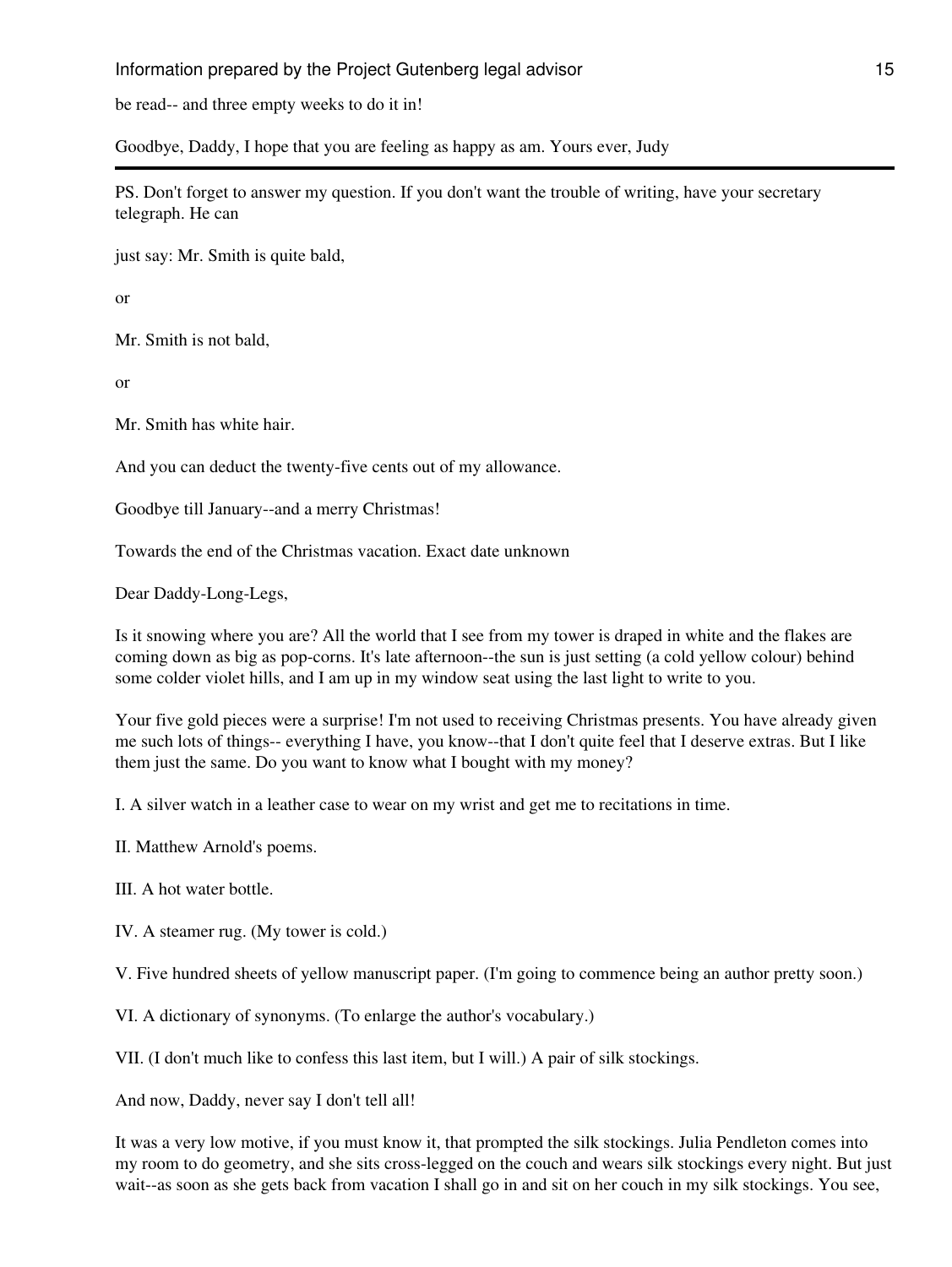Daddy, the miserable creature that I am but at least I'm honest; and you knew already, from my asylum record, that I wasn't perfect, didn't you?

To recapitulate (that's the way the English instructor begins every other sentence), I am very much obliged for my seven presents. I'm pretending to myself that they came in a box from my family in California. The watch is from father, the rug from mother, the hot water bottle from grandmother who is always worrying for fear I shall catch cold in this climate--and the yellow paper from my little brother Harry. My sister Isabel gave me the silk stockings, and Aunt Susan the Matthew Arnold poems; Uncle Harry (little Harry is named after him) gave me the dictionary. He wanted to send chocolates, but I insisted on synonyms.

You don't object, do you, to playing the part of a composite family?

And now, shall I tell you about my vacation, or are you only interested in my education as such? I hope you appreciate the delicate shade of meaning in `as such'. It is the latest addition to my vocabulary.

The girl from Texas is named Leonora Fenton. (Almost as funny as Jerusha, isn't it?) I like her, but not so much as Sallie McBride; I shall never like any one so much as Sallie--except you. I must always like you the best of all, because you're my whole family rolled into one. Leonora and I and two Sophomores have walked 'cross country every pleasant day and explored the whole neighbourhood, dressed in short skirts and knit jackets and caps, and carrying shiny sticks to whack things with. Once we walked into town--four miles-- and stopped at a restaurant where the college girls go for dinner. Broiled lobster (35 cents), and for dessert, buckwheat cakes and maple syrup (15 cents). Nourishing and cheap.

It was such a lark! Especially for me, because it was so awfully different from the asylum--I feel like an escaped convict every time I leave the campus. Before I thought, I started to tell the others what an experience I was having. The cat was almost out of the bag when I grabbed it by its tail and pulled it back. It's awfully hard for me not to tell everything I know. I'm a very confiding soul by nature; if I didn't have you to tell things to, I'd burst.

We had a molasses candy pull last Friday evening, given by the house matron of Fergussen to the left-behinds in the other halls. There were twenty-two of us altogether, Freshmen and Sophomores and juniors and Seniors all united in amicable accord. The kitchen is huge, with copper pots and kettles hanging in rows on the stone wall-- the littlest casserole among them about the size of a wash boiler. Four hundred girls live in Fergussen. The chef, in a white cap and apron, fetched out twenty-two other white caps and aprons-- I can't imagine where he got so many--and we all turned ourselves into cooks.

It was great fun, though I have seen better candy. When it was finally finished, and ourselves and the kitchen and the door-knobs all thoroughly sticky, we organized a procession and still in our caps and aprons, each carrying a big fork or spoon or frying pan, we marched through the empty corridors to the officers' parlour, where half-a-dozen professors and instructors were passing a tranquil evening. We serenaded them with college songs and offered refreshments. They accepted politely but dubiously. We left them sucking chunks of molasses candy, sticky and speechless.

So you see, Daddy, my education progresses!

Don't you really think that I ought to be an artist instead of an author?

Vacation will be over in two days and I shall be glad to see the girls again. My tower is just a trifle lonely; when nine people occupy a house that was built for four hundred, they do rattle around a bit.

Eleven pages--poor Daddy, you must be tired! I meant this to be just a short little thank-you note--but when I get started I seem to have a ready pen.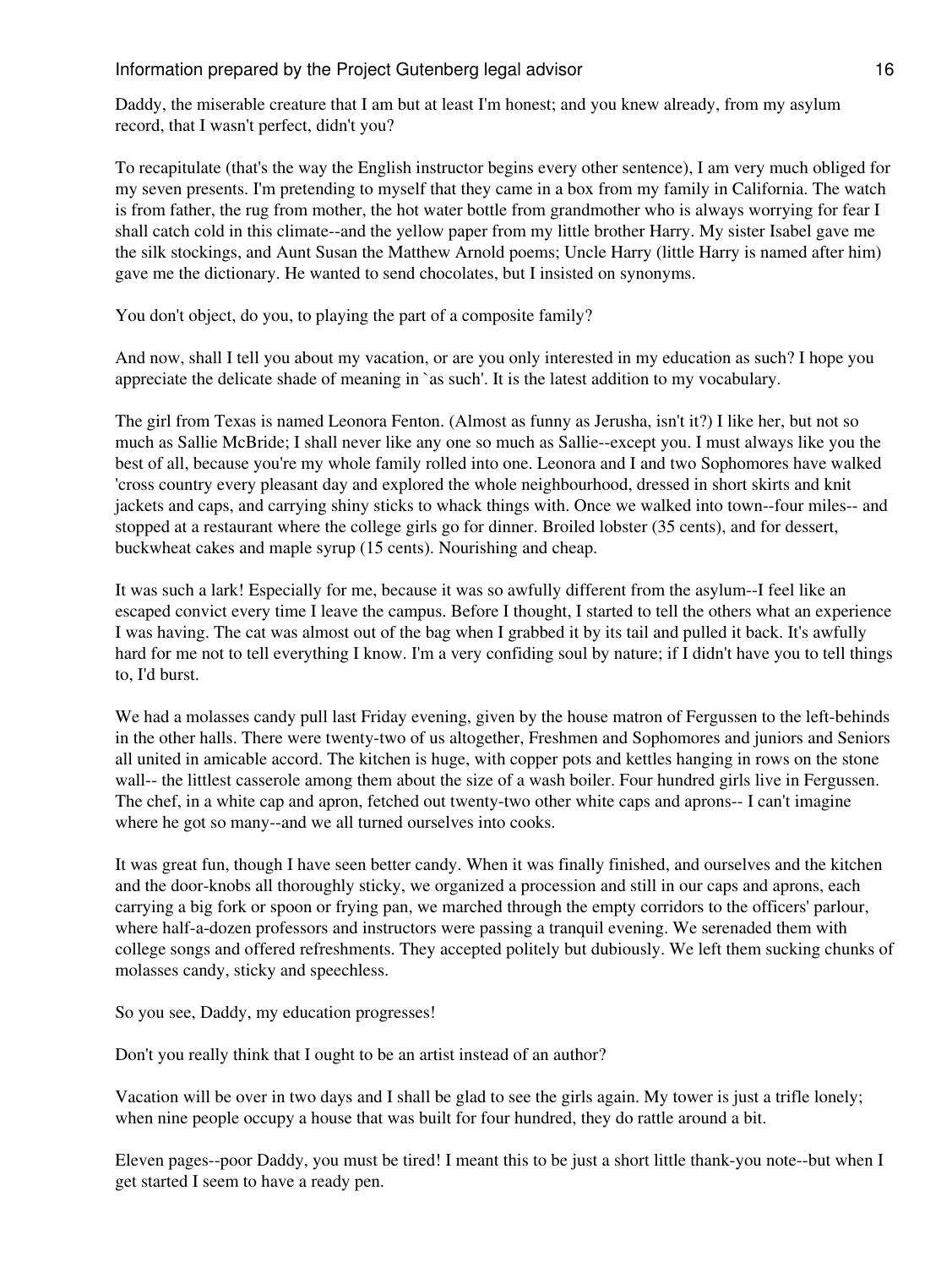Goodbye, and thank you for thinking of me--I should be perfectly happy except for one little threatening cloud on the horizon. Examinations come in February. Yours with love, Judy

PS. Maybe it isn't proper to send love? If it isn't, please excuse. But I must love somebody and there's only you and Mrs. Lippett to choose between, so you see--you'll HAVE to put up with it, Daddy dear, because I can't love her.

On the Eve Dear Daddy-Long-Legs,

You should see the way this college is studying! We've forgotten we ever had a vacation. Fifty-seven irregular verbs have I introduced to my brain in the past four days--I'm only hoping they'll stay till after examinations.

Some of the girls sell their text-books when they're through with them, but I intend to keep mine. Then after I've graduated I shall have my whole education in a row in the bookcase, and when I need to use any detail, I can turn to it without the slightest hesitation. So much easier and more accurate than trying to keep it in your head.

Julia Pendleton dropped in this evening to pay a social call, and stayed a solid hour. She got started on the subject of family, and I COULDN'T switch her off. She wanted to know what my mother's maiden name was--did you ever hear such an impertinent question to ask of a person from a foundling asylum? I didn't have the courage to say I didn't know, so I just miserably plumped on the first name I could think of, and that was Montgomery. Then she wanted to know whether I belonged to the Massachusetts Montgomerys or the Virginia Montgomerys.

Her mother was a Rutherford. The family came over in the ark, and were connected by marriage with Henry the VIII. On her father's side they date back further than Adam. On the topmost branches of her family tree there's a superior breed of monkeys with very fine silky hair and extra long tails.

I meant to write you a nice, cheerful, entertaining letter tonight, but I'm too sleepy--and scared. The Freshman's lot is not a happy one. Yours, about to be examined, Judy Abbott

Sunday Dearest Daddy-Long-Legs,

I have some awful, awful, awful news to tell you, but I won't begin with it; I'll try to get you in a good humour first.

Jerusha Abbott has commenced to be an author. A poem entitled, `From my Tower', appears in the February Monthly--on the first page, which is a very great honour for a Freshman. My English instructor stopped me on the way out from chapel last night, and said it was a charming piece of work except for the sixth line, which had too many feet. I will send you a copy in case you care to read it.

Let me see if I can't think of something else pleasant-- Oh, yes! I'm learning to skate, and can glide about quite respectably all by myself. Also I've learned how to slide down a rope from the roof of the gymnasium, and I can vault a bar three feet and six inches high--I hope shortly to pull up to four feet.

We had a very inspiring sermon this morning preached by the Bishop of Alabama. His text was: `Judge not that ye be not judged.' It was about the necessity of overlooking mistakes in others, and not discouraging people by harsh judgments. I wish you might have heard it.

This is the sunniest, most blinding winter afternoon, with icicles dripping from the fir trees and all the world bending under a weight of snow--except me, and I'm bending under a weight of sorrow.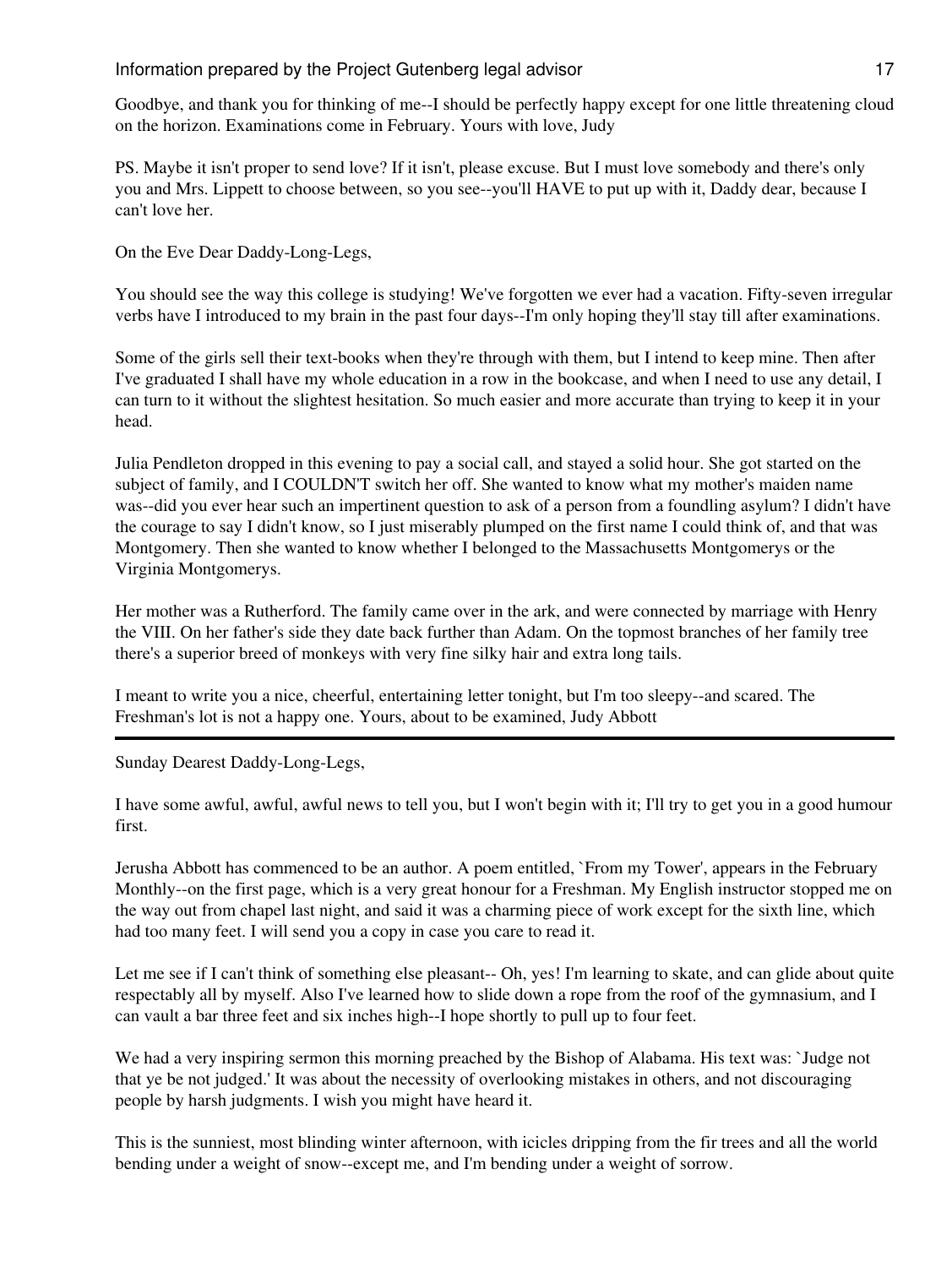Now for the news--courage, Judy!--you must tell.

Are you SURELY in a good humour? I failed in mathematics and Latin prose. I am tutoring in them, and will take another examination next month. I'm sorry if you're disappointed, but otherwise I don't care a bit because I've learned such a lot of things not mentioned in the catalogue. I've read seventeen novels and bushels of poetry-- really necessary novels like Vanity Fair and Richard Feverel and Alice in Wonderland. Also Emerson's Essays and Lockhart's Life of Scott and the first volume of Gibbon's Roman Empire and half of Benvenuto Cellini's Life--wasn't he entertaining? He used to saunter out and casually kill a man before breakfast.

So you see, Daddy, I'm much more intelligent than if I'd just stuck to Latin. Will you forgive me this once if I promise never to fail again? Yours in sackcloth, Judy

Dear Daddy-Long-Legs,

This is an extra letter in the middle of the month because I'm rather lonely tonight. It's awfully stormy. All the lights are out on the campus, but I drank black coffee and I can't go to sleep.

I had a supper party this evening consisting of Sallie and Julia and Leonora Fenton--and sardines and toasted muffins and salad and fudge and coffee. Julia said she'd had a good time, but Sallie stayed to help wash the dishes.

I might, very usefully, put some time on Latin tonight but, there's no doubt about it, I'm a very languid Latin scholar. We've finished Livy and De Senectute and are now engaged with De Amicitia (pronounced Damn Icitia).

Should you mind, just for a little while, pretending you are my grandmother? Sallie has one and Julia and Leonora each two, and they were all comparing them tonight. I can't think of anything I'd rather have; it's such a respectable relationship. So, if you really don't object--When I went into town yesterday, I saw the sweetest cap of Cluny lace trimmed with lavender ribbon. I am going to make you a present of it on your eighty-third birthday.

! ! ! ! ! ! ! ! ! ! ! !

That's the clock in the chapel tower striking twelve. I believe I am sleepy after all. Good night, Granny. I love you dearly. Judy

The Ides of March Dear D.-L.-L.,

I am studying Latin prose composition. I have been studying it. I shall be studying it. I shall be about to have been studying it. My re-examination comes the 7th hour next Tuesday, and I am going to pass or BUST. So you may expect to hear from me next, whole and happy and free from conditions, or in fragments.

I will write a respectable letter when it's over. Tonight I have a pressing engagement with the Ablative Absolute. Yours--in evident haste J. A.

26th March

Mr. D.-L.-L. Smith,

SIR: You never answer any questions; you never show the slightest interest in anything I do. You are probably the horridest one of all those horrid Trustees, and the reason you are educating me is, not because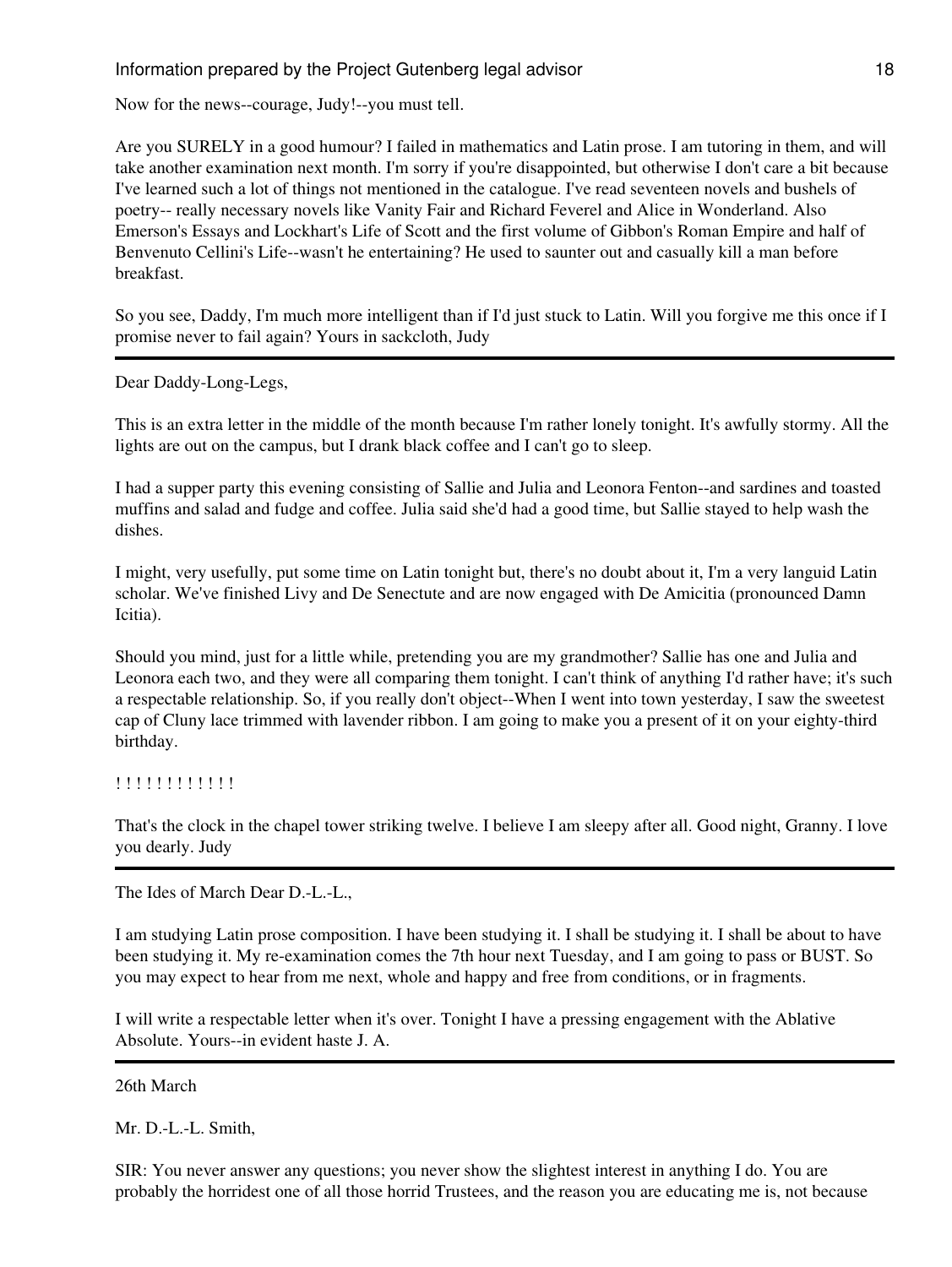you care a bit about me, but from a sense of Duty.

I don't know a single thing about you. I don't even know your name. It is very uninspiring writing to a Thing. I haven't a doubt but that you throw my letters into the waste-basket without reading them. Hereafter I shall write only about work.

My re-examinations in Latin and geometry came last week. I passed them both and am now free from conditions. Yours truly, Jerusha Abbott

2nd April Dear Daddy-Long-Legs,

I am a BEAST.

Please forget about that dreadful letter I sent you last week-- I was feeling terribly lonely and miserable and sore-throaty the night I wrote. I didn't know it, but I was just sickening for tonsillitis and grippe and lots of things mixed. I'm in the infirmary now, and have been here for six days; this is the first time they would let me sit up and have a pen and paper. The head nurse is very bossy. But I've been thinking about it all the time and I shan't get well until you forgive me.

Here is a picture of the way I look, with a bandage tied around my head in rabbit's ears.

Doesn't that arouse your sympathy? I am having sublingual gland swelling. And I've been studying physiology all the year without ever hearing of sublingual glands. How futile a thing is education!

I can't write any more; I get rather shaky when I sit up too long. Please forgive me for being impertinent and ungrateful. I was badly brought up. Yours with love, Judy Abbott

THE INFIRMARY 4th April Dearest Daddy-Long-Legs,

Yesterday evening just towards dark, when I was sitting up in bed looking out at the rain and feeling awfully bored with life in a great institution, the nurse appeared with a long white box addressed to me, and filled with the LOVELIEST pink rosebuds. And much nicer still, it contained a card with a very polite message written in a funny little uphill back hand (but one which shows a great deal of character). Thank you, Daddy, a thousand times. Your flowers make the first real, true present I ever received in my life. If you want to know what a baby I am I lay down and cried because I was so happy.

Now that I am sure you read my letters, I'll make them much more interesting, so they'll be worth keeping in a safe with red tape around them--only please take out that dreadful one and burn it up. I'd hate to think that you ever read it over.

Thank you for making a very sick, cross, miserable Freshman cheerful. Probably you have lots of loving family and friends, and you don't know what it feels like to be alone. But I do.

Goodbye--I'll promise never to be horrid again, because now I know you're a real person; also I'll promise never to bother you with any more questions.

Do you still hate girls? Yours for ever, Judy

8th hour, Monday Dear Daddy-Long-Legs,

I hope you aren't the Trustee who sat on the toad? It went off-- I was told--with quite a pop, so probably he was a fatter Trustee.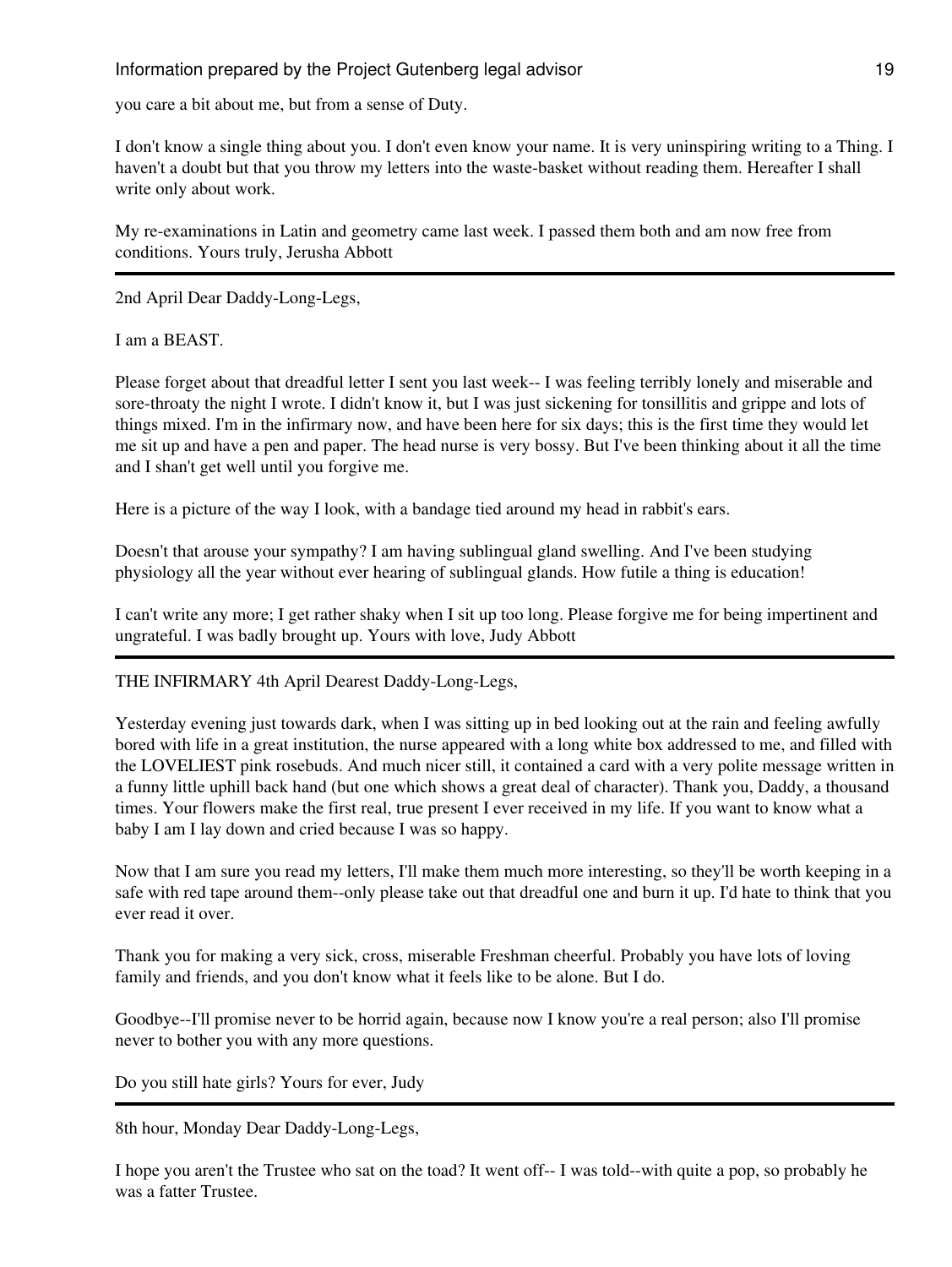Do you remember the little dugout places with gratings over them by the laundry windows in the John Grier Home? Every spring when the hoptoad season opened we used to form a collection of toads and keep them in those window holes; and occasionally they would spill over into the laundry, causing a very pleasurable commotion on wash days. We were severely punished for our activities in this direction, but in spite of all discouragement the toads would collect.

And one day--well, I won't bore you with particulars--but somehow, one of the fattest, biggest, JUCIEST toads got into one of those big leather arm chairs in the Trustees' room, and that afternoon at the Trustees' meeting--But I dare say you were there and recall the rest?

Looking back dispassionately after a period of time, I will say that punishment was merited, and--if I remember rightly--adequate.

I don't know why I am in such a reminiscent mood except that spring and the reappearance of toads always awakens the old acquisitive instinct. The only thing that keeps me from starting a collection is the fact that no rule exists against it.

## After chapel, Thursday

What do you think is my favourite book? Just now, I mean; I change every three days. Wuthering Heights. Emily Bronte was quite young when she wrote it, and had never been outside of Haworth churchyard. She had never known any men in her life; how COULD she imagine a man like Heathcliffe?

I couldn't do it, and I'm quite young and never outside the John Grier Asylum--I've had every chance in the world. Sometimes a dreadful fear comes over me that I'm not a genius. Will you be awfully disappointed, Daddy, if I don't turn out to be a great author? In the spring when everything is so beautiful and green and budding, I feel like turning my back on lessons, and running away to play with the weather. There are such lots of adventures out in the fields! It's much more entertaining to live books than to write them.

#### Ow !!!!!!

That was a shriek which brought Sallie and Julia and (for a disgusted moment) the Senior from across the hall. It was caused by a centipede like this: only worse. Just as I had finished the last sentence and was thinking what to say next--plump!--it fell off the ceiling and landed at my side. I tipped two cups off the tea table in trying to get away. Sallie whacked it with the back of my hair brush--which I shall never be able to use again--and killed the front end, but the rear fifty feet ran under the bureau and escaped.

This dormitory, owing to its age and ivy-covered walls, is full of centipedes. They are dreadful creatures. I'd rather find a tiger under the bed.

#### Friday, 9.30 p.m.

Such a lot of troubles! I didn't hear the rising bell this morning, then I broke my shoestring while I was hurrying to dress and dropped my collar button down my neck. I was late for breakfast and also for first-hour recitation. I forgot to take any blotting paper and my fountain pen leaked. In trigonometry the Professor and I had a disagreement touching a little matter of logarithms. On looking it up, I find that she was right. We had mutton stew and pie-plant for lunch--hate 'em both; they taste like the asylum. The post brought me nothing but bills (though I must say that I never do get anything else; my family are not the kind that write). In English class this afternoon we had an unexpected written lesson. This was it:

I asked no other thing, No other was denied. I offered Being for it; The mighty merchant smiled.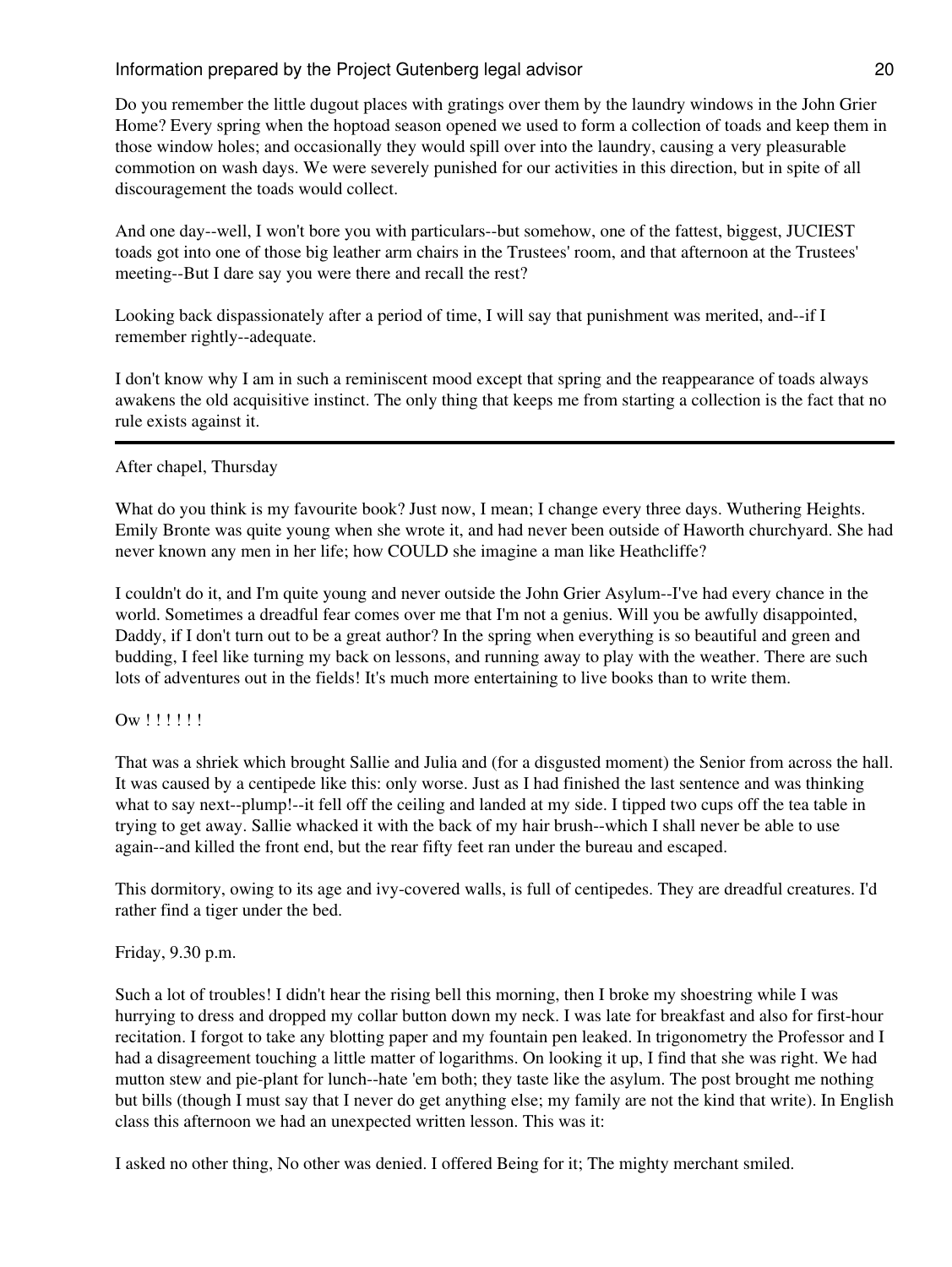Brazil? He twirled a button Without a glance my way: But, madam, is there nothing else That we can show today?

That is a poem. I don't know who wrote it or what it means. It was simply printed out on the blackboard when we arrived and we were ordered to comment upon it. When I read the first verse I thought I had an idea--The Mighty Merchant was a divinity who distributes blessings in return for virtuous deeds-- but when I got to the second verse and found him twirling a button, it seemed a blasphemous supposition, and I hastily changed my mind. The rest of the class was in the same predicament; and there we sat for three-quarters of an hour with blank paper and equally blank minds. Getting an education is an awfully wearing process!

But this didn't end the day. There's worse to come.

It rained so we couldn't play golf, but had to go to gymnasium instead. The girl next to me banged my elbow with an Indian club. I got home to find that the box with my new blue spring dress had come, and the skirt was so tight that I couldn't sit down. Friday is sweeping day, and the maid had mixed all the papers on my desk. We had tombstone for dessert (milk and gelatin flavoured with vanilla). We were kept in chapel twenty minutes later than usual to listen to a speech about womanly women. And then--just as I was settling down with a sigh of well-earned relief to The Portrait of a Lady, a girl named Ackerly, a dough-faced, deadly, unintermittently stupid girl, who sits next to me in Latin because her name begins with A (I wish Mrs. Lippett had named me Zabriski), came to ask if Monday's lesson commenced at paragraph 69 or 70, and stayed ONE HOUR. She has just gone.

Did you ever hear of such a discouraging series of events? It isn't the big troubles in life that require character. Anybody can rise to a crisis and face a crushing tragedy with courage, but to meet the petty hazards of the day with a laugh--I really think that requires SPIRIT.

It's the kind of character that I am going to develop. I am going to pretend that all life is just a game which I must play as skilfully and fairly as I can. If I lose, I am going to shrug my shoulders and laugh--also if I win.

Anyway, I am going to be a sport. You will never hear me complain again, Daddy dear, because Julia wears silk stockings and centipedes drop off the wall. Yours ever, Judy

Answer soon.

27th May Daddy-Long-Legs, Esq.

DEAR SIR: I am in receipt of a letter from Mrs. Lippett. She hopes that I am doing well in deportment and studies. Since I probably have no place to go this summer, she will let me come back to the asylum and work for my board until college opens.

## I HATE THE JOHN GRIER HOME.

I'd rather die than go back. Yours most truthfully, Jerusha Abbott

Cher Daddy-Jambes-Longes,

Vous etes un brick!

Je suis tres heureuse about the farm, parceque je n'ai jamais been on a farm dans ma vie and I'd hate to retoumer chez John Grier, et wash dishes tout l'ete. There would be danger of quelque chose affreuse happening, parceque j'ai perdue ma humilite d'autre fois et j'ai peur that I would just break out quelque jour et smash every cup and saucer dans la maison.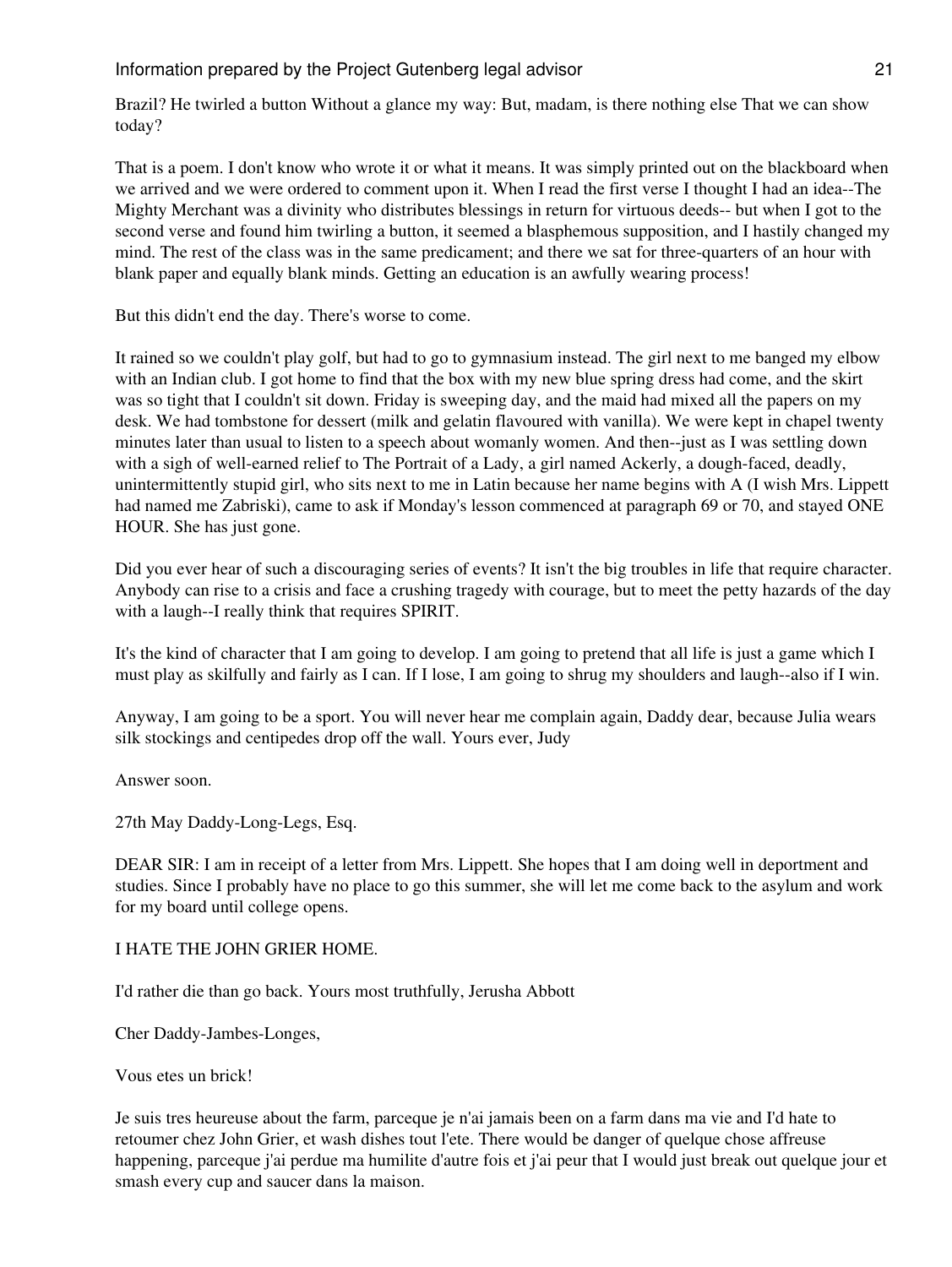Pardon brievete et paper. Je ne peux pas send des mes nouvelles parceque je suis dans French class et j'ai peur que Monsieur le Professeur is going to call on me tout de suite.

He did! Au revoir, je vous aime beaucoup. Judy

30th May Dear Daddy-Long-Legs,

Did you ever see this campus? (That is merely a rhetorical question. Don't let it annoy you.) It is a heavenly spot in May. All the shrubs are in blossom and the trees are the loveliest young green-- even the old pines look fresh and new. The grass is dotted with yellow dandelions and hundreds of girls in blue and white and pink dresses. Everybody is joyous and carefree, for vacation's coming, and with that to look forward to, examinations don't count.

Isn't that a happy frame of mind to be in? And oh, Daddy! I'm the happiest of all! Because I'm not in the asylum any more; and I'm not anybody's nursemaid or typewriter or bookkeeper (I should have been, you know, except for you).

I'm sorry now for all my past badnesses.

I'm sorry I was ever impertinent to Mrs. Lippett.

I'm sorry I ever slapped Freddie Perkins.

I'm sorry I ever filled the sugar bowl with salt.

I'm sorry I ever made faces behind the Trustees' backs.

I'm going to be good and sweet and kind to everybody because I'm so happy. And this summer I'm going to write and write and write and begin to be a great author. Isn't that an exalted stand to take? Oh, I'm developing a beautiful character! It droops a bit under cold and frost, but it does grow fast when the sun shines.

That's the way with everybody. I don't agree with the theory that adversity and sorrow and disappointment develop moral strength. The happy people are the ones who are bubbling over with kindliness. I have no faith in misanthropes. (Fine word! Just learned it.) You are not a misanthrope are you, Daddy?

I started to tell you about the campus. I wish you'd come for a little visit and let me walk you about and say:

`That is the library. This is the gas plant, Daddy dear. The Gothic building on your left is the gymnasium, and the Tudor Romanesque beside it is the new infirmary.'

Oh, I'm fine at showing people about. I've done it all my life at the asylum, and I've been doing it all day here. I have honestly.

And a Man, too!

That's a great experience. I never talked to a man before (except occasional Trustees, and they don't count). Pardon, Daddy, I don't mean to hurt your feelings when I abuse Trustees. I don't consider that you really belong among them. You just tumbled on to the Board by chance. The Trustee, as such, is fat and pompous and benevolent. He pats one on the head and wears a gold watch chain.

That looks like a June bug, but is meant to be a portrait of any Trustee except you.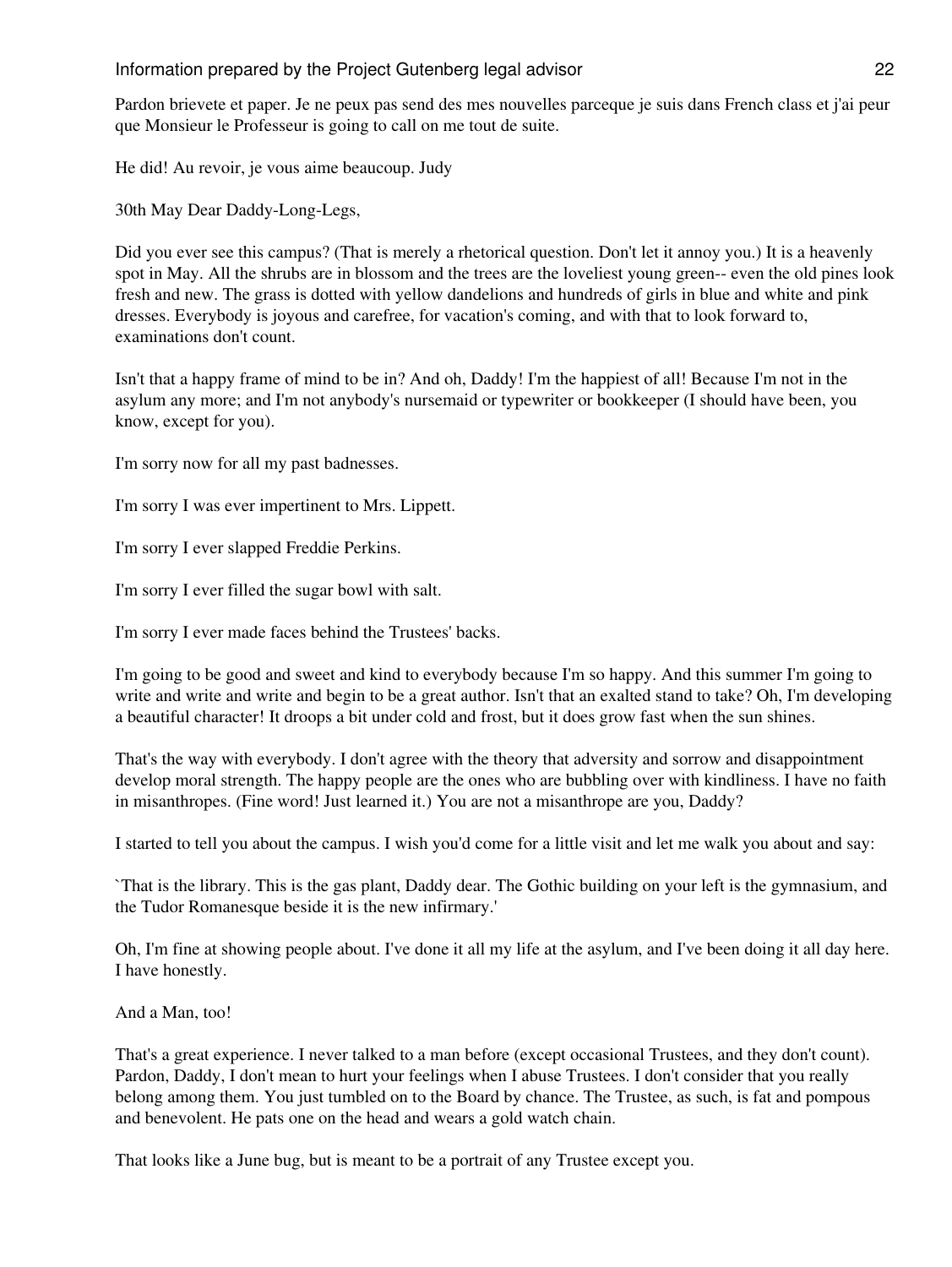However--to resume:

I have been walking and talking and having tea with a man. And with a very superior man--with Mr. Jervis Pendleton of the House of Julia; her uncle, in short (in long, perhaps I ought to say; he's as tall as you.) Being in town on business, he decided to run out to the college and call on his niece. He's her father's youngest brother, but she doesn't know him very intimately. It seems he glanced at her when she was a baby, decided he didn't like her, and has never noticed her since.

Anyway, there he was, sitting in the reception room very proper with his hat and stick and gloves beside him; and Julia and Sallie with seventh-hour recitations that they couldn't cut. So Julia dashed into my room and begged me to walk him about the campus and then deliver him to her when the seventh hour was over. I said I would, obligingly but unenthusiastically, because I don't care much for Pendletons.

But he turned out to be a sweet lamb. He's a real human being-- not a Pendleton at all. We had a beautiful time; I've longed for an uncle ever since. Do you mind pretending you're my uncle? I believe they're superior to grandmothers.

Mr. Pendleton reminded me a little of you, Daddy, as you were twenty years ago. You see I know you intimately, even if we haven't ever met!

He's tall and thinnish with a dark face all over lines, and the funniest underneath smile that never quite comes through but just wrinkles up the corners of his mouth. And he has a way of making you feel right off as though you'd known him a long time. He's very companionable.

We walked all over the campus from the quadrangle to the athletic grounds; then he said he felt weak and must have some tea. He proposed that we go to College Inn--it's just off the campus by the pine walk. I said we ought to go back for Julia and Sallie, but he said he didn't like to have his nieces drink too much tea; it made them nervous. So we just ran away and had tea and muffins and marmalade and ice-cream and cake at a nice little table out on the balcony. The inn was quite conveniently empty, this being the end of the month and allowances low.

We had the jolliest time! But he had to run for his train the minute he got back and he barely saw Julia at all. She was furious with me for taking him off; it seems he's an unusually rich and desirable uncle. It relieved my mind to find he was rich, for the tea and things cost sixty cents apiece.

This morning (it's Monday now) three boxes of chocolates came by express for Julia and Sallie and me. What do you think of that? To be getting candy from a man!

I begin to feel like a girl instead of a foundling.

I wish you'd come and have tea some day and let me see if I like you. But wouldn't it be dreadful if I didn't? However, I know I should.

Bien! I make you my compliments. `Jamais je ne t'oublierai.' Judy

PS. I looked in the glass this morning and found a perfectly new dimple that I'd never seen before. It's very curious. Where do you suppose it came from?

9th June

Dear Daddy-Long-Legs,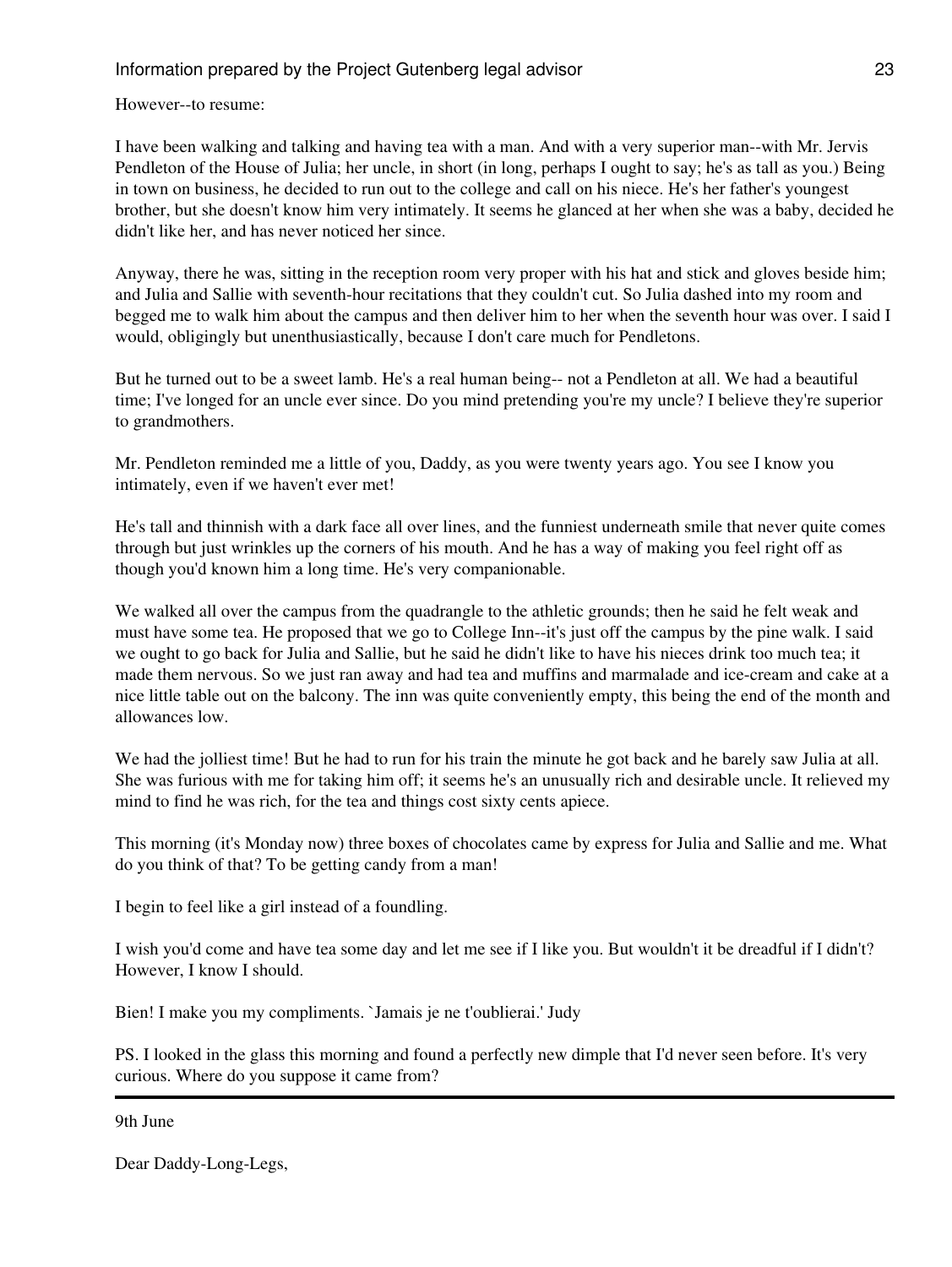Happy day! I've just finished my last examination Physiology. And now:

Three months on a farm!

I don't know what kind of a thing a farm is. I've never been on one in my life. I've never even looked at one (except from the car window), but I know I'm going to love it, and I'm going to love being FREE.

I am not used even yet to being outside the John Grier Home. Whenever I think of it excited little thrills chase up and down my back. I feel as though I must run faster and faster and keep looking over my shoulder to make sure that Mrs. Lippett isn't after me with her arm stretched out to grab me back.

I don't have to mind any one this summer, do I?

Your nominal authority doesn't annoy me in the least; you are too far away to do any harm. Mrs. Lippett is dead for ever, so far as I am concerned, and the Semples aren't expected to overlook my moral welfare, are they? No, I am sure not. I am entirely grown up. Hooray!

I leave you now to pack a trunk, and three boxes of teakettles and dishes and sofa cushions and books. Yours ever, Judy

PS. Here is my physiology exam. Do you think you could have passed?

LOCK WILLOW FARM, Saturday night Dearest Daddy-Long-Legs,

I've only just come and I'm not unpacked, but I can't wait to tell you how much I like farms. This is a heavenly, heavenly, HEAVENLY spot! The house is square like this: And OLD. A hundred years or so. It has a veranda on the side which I can't draw and a sweet porch in front. The picture really doesn't do it justice--those things that look like feather dusters are maple trees, and the prickly ones that border the drive are murmuring pines and hemlocks. It stands on the top of a hill and looks way off over miles of green meadows to another line of hills.

That is the way Connecticut goes, in a series of Marcelle waves; and Lock Willow Farm is just on the crest of one wave. The barns used to be across the road where they obstructed the view, but a kind flash of lightning came from heaven and burnt them down.

The people are Mr. and Mrs. Semple and a hired girl and two hired men. The hired people eat in the kitchen, and the Semples and Judy in the dining-room. We had ham and eggs and biscuits and honey and jelly-cake and pie and pickles and cheese and tea for supper-- and a great deal of conversation. I have never been so entertaining in my life; everything I say appears to be funny. I suppose it is, because I've never been in the country before, and my questions are backed by an all-inclusive ignorance.

The room marked with a cross is not where the murder was committed, but the one that I occupy. It's big and square and empty, with adorable old-fashioned furniture and windows that have to be propped up on sticks and green shades trimmed with gold that fall down if you touch them. And a big square mahogany table-- I'm going to spend the summer with my elbows spread out on it, writing a novel.

Oh, Daddy, I'm so excited! I can't wait till daylight to explore. It's 8.30 now, and I am about to blow out my candle and try to go to sleep. We rise at five. Did you ever know such fun? I can't believe this is really Judy. You and the Good Lord give me more than I deserve. I must be a very, very, VERY good person to pay. I'm going to be. You'll see. Good night, Judy

PS. You should hear the frogs sing and the little pigs squeal and you should see the new moon! I saw it over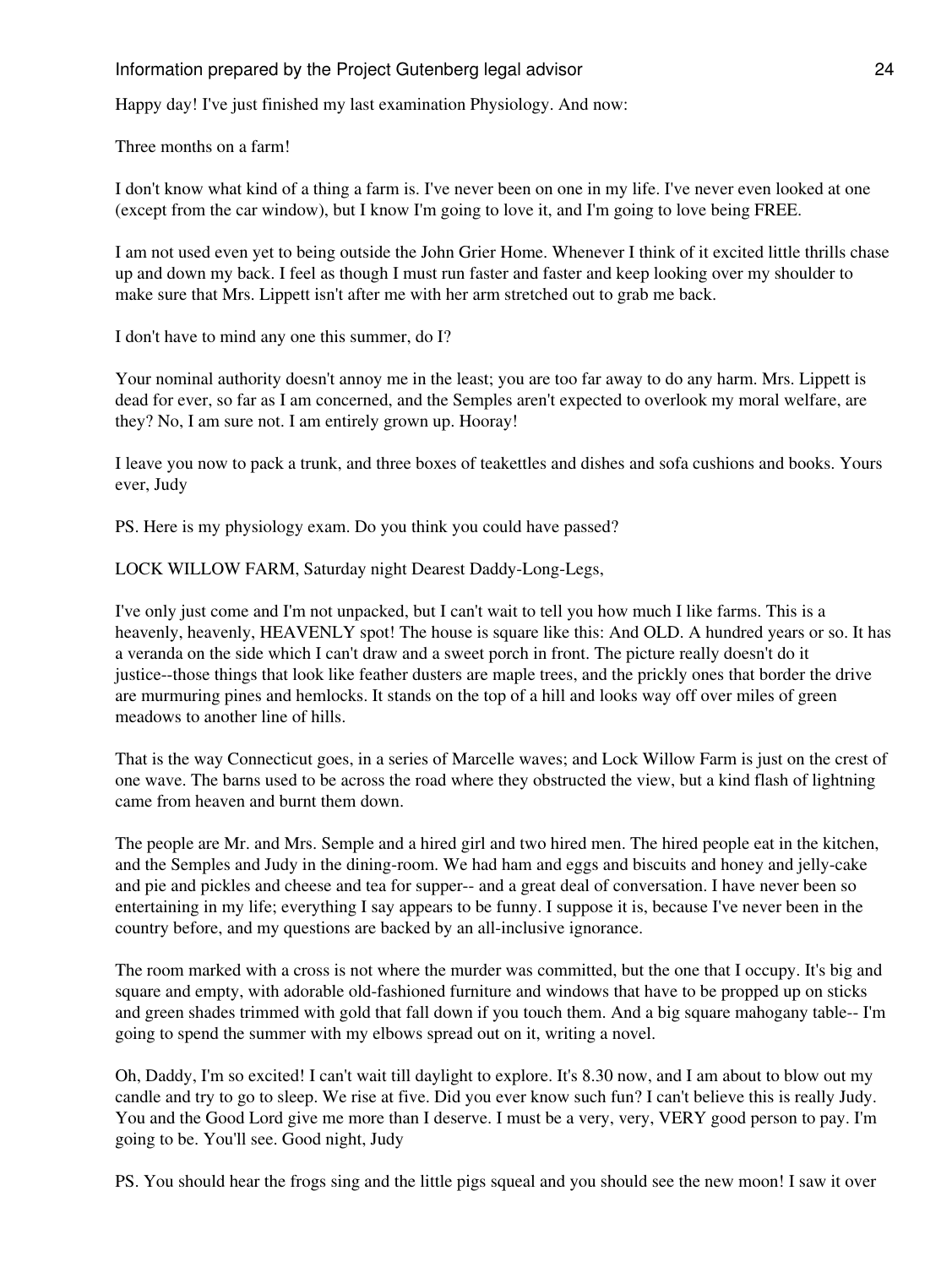my right shoulder.

## LOCK WILLOW, 12th July Dear Daddy-Long-Legs,

How did your secretary come to know about Lock Willow? (That isn't a rhetorical question. I am awfully curious to know.) For listen to this: Mr. Jervis Pendleton used to own this farm, but now he has given it to Mrs. Semple who was his old nurse. Did you ever hear of such a funny coincidence? She still calls him `Master Jervie' and talks about what a sweet little boy he used to be. She has one of his baby curls put away in a box, and it is red-- or at least reddish!

Since she discovered that I know him, I have risen very much in her opinion. Knowing a member of the Pendleton family is the best introduction one can have at Lock Willow. And the cream of the whole family is Master Jervis-- I am pleased to say that Julia belongs to an inferior branch.

The farm gets more and more entertaining. I rode on a hay wagon yesterday. We have three big pigs and nine little piglets, and you should see them eat. They are pigs! We've oceans of little baby chickens and ducks and turkeys and guinea fowls. You must be mad to live in a city when you might live on a farm.

It is my daily business to hunt the eggs. I fell off a beam in the barn loft yesterday, while I was trying to crawl over to a nest that the black hen has stolen. And when I came in with a scratched knee, Mrs. Semple bound it up with witch-hazel, murmuring all the time, `Dear! Dear! It seems only yesterday that Master Jervie fell off that very same beam and scratched this very same knee.'

The scenery around here is perfectly beautiful. There's a valley and a river and a lot of wooded hills, and way in the distance a tall blue mountain that simply melts in your mouth.

We churn twice a week; and we keep the cream in the spring house which is made of stone with the brook running underneath. Some of the farmers around here have a separator, but we don't care for these new-fashioned ideas. It may be a little harder to separate the cream in pans, but it's sufficiently better to pay. We have six calves; and I've chosen the names for all of them.

1. Sylvia, because she was born in the woods.

- 2. Lesbia, after the Lesbia in Catullus.
- 3. Sallie.
- 4. Julia--a spotted, nondescript animal.
- 5. Judy, after me.

6. Daddy-Long-Legs. You don't mind, do you, Daddy? He's pure Jersey and has a sweet disposition. He looks like this--you can see how appropriate the name is.

I haven't had time yet to begin my immortal novel; the farm keeps me too busy. Yours always, Judy

PS. I've learned to make doughnuts.

PS. (2) If you are thinking of raising chickens, let me recommend Buff Orpingtons. They haven't any pin feathers.

PS. (3) I wish I could send you a pat of the nice, fresh butter I churned yesterday. I'm a fine dairy-maid!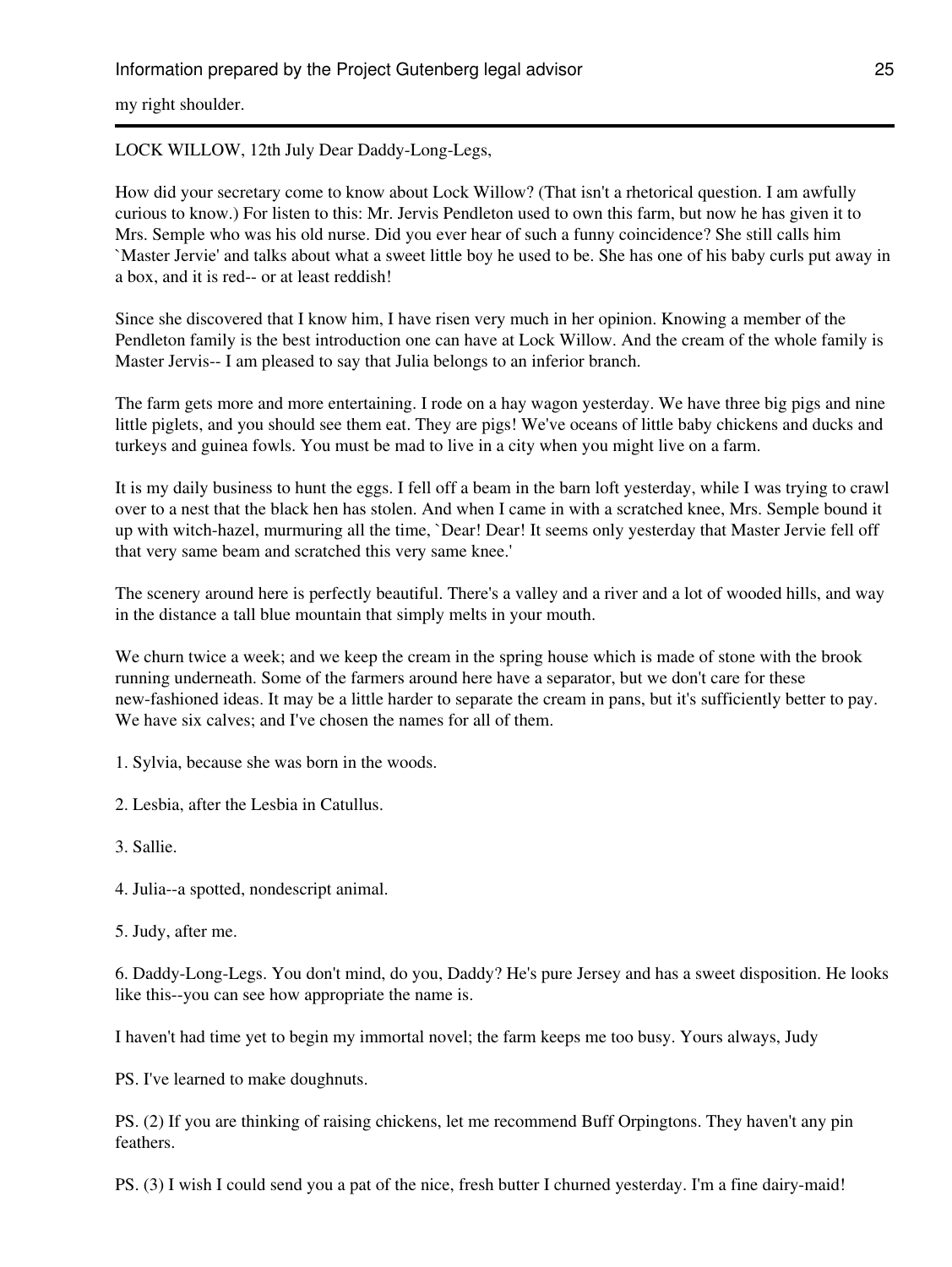PS. (4) This is a picture of Miss Jerusha Abbott, the future great author, driving home the cows.

Sunday

Dear Daddy-Long-Legs,

Isn't it funny? I started to write to you yesterday afternoon, but as far as I got was the heading, `Dear Daddy-Long-Legs', and then I remembered I'd promised to pick some blackberries for supper, so I went off and left the sheet lying on the table, and when I came back today, what do you think I found sitting in the middle of the page? A real true Daddy-Long-Legs!

I picked him up very gently by one leg, and dropped him out of the window. I wouldn't hurt one of them for the world. They always remind me of you.

We hitched up the spring wagon this morning and drove to the Centre to church. It's a sweet little white frame church with a spire and three Doric columns in front (or maybe Ionic--I always get them mixed).

A nice sleepy sermon with everybody drowsily waving palm-leaf fans, and the only sound, aside from the minister, the buzzing of locusts in the trees outside. I didn't wake up till I found myself on my feet singing the hymn, and then I was awfully sorry I hadn't listened to the sermon; I should like to know more of the psychology of a man who would pick out such a hymn. This was it:

Come, leave your sports and earthly toys And join me in celestial joys. Or else, dear friend, a long farewell. I leave you now to sink to hell.

I find that it isn't safe to discuss religion with the Semples. Their God (whom they have inherited intact from their remote Puritan ancestors) is a narrow, irrational, unjust, mean, revengeful, bigoted Person. Thank heaven I don't inherit God from anybody! I am free to make mine up as I wish Him. He's kind and sympathetic and imaginative and forgiving and understanding--and He has a sense of humour.

I like the Semples immensely; their practice is so superior to their theory. They are better than their own God. I told them so-- and they are horribly troubled. They think I am blasphemous-- and I think they are! We've dropped theology from our conversation.

This is Sunday afternoon.

Amasai (hired man) in a purple tie and some bright yellow buckskin gloves, very red and shaved, has just driven off with Carrie (hired girl) in a big hat trimmed with red roses and a blue muslin dress and her hair curled as tight as it will curl. Amasai spent all the morning washing the buggy; and Carrie stayed home from church ostensibly to cook the dinner, but really to iron the muslin dress.

In two minutes more when this letter is finished I am going to settle down to a book which I found in the attic. It's entitled, On the Trail, and sprawled across the front page in a funny little-boy hand:

Jervis Pendleton if this book should ever roam, Box its ears and send it home.

He spent the summer here once after he had been ill, when he was about eleven years old; and he left On the Trail behind. It looks well read--the marks of his grimy little hands are frequent! Also in a corner of the attic there is a water wheel and a windmill and some bows and arrows. Mrs. Semple talks so constantly about him that I begin to believe he really lives--not a grown man with a silk hat and walking stick, but a nice, dirty, tousle-headed boy who clatters up the stairs with an awful racket, and leaves the screen doors open, and is always asking for cookies. (And getting them, too, if I know Mrs. Semple!) He seems to have been an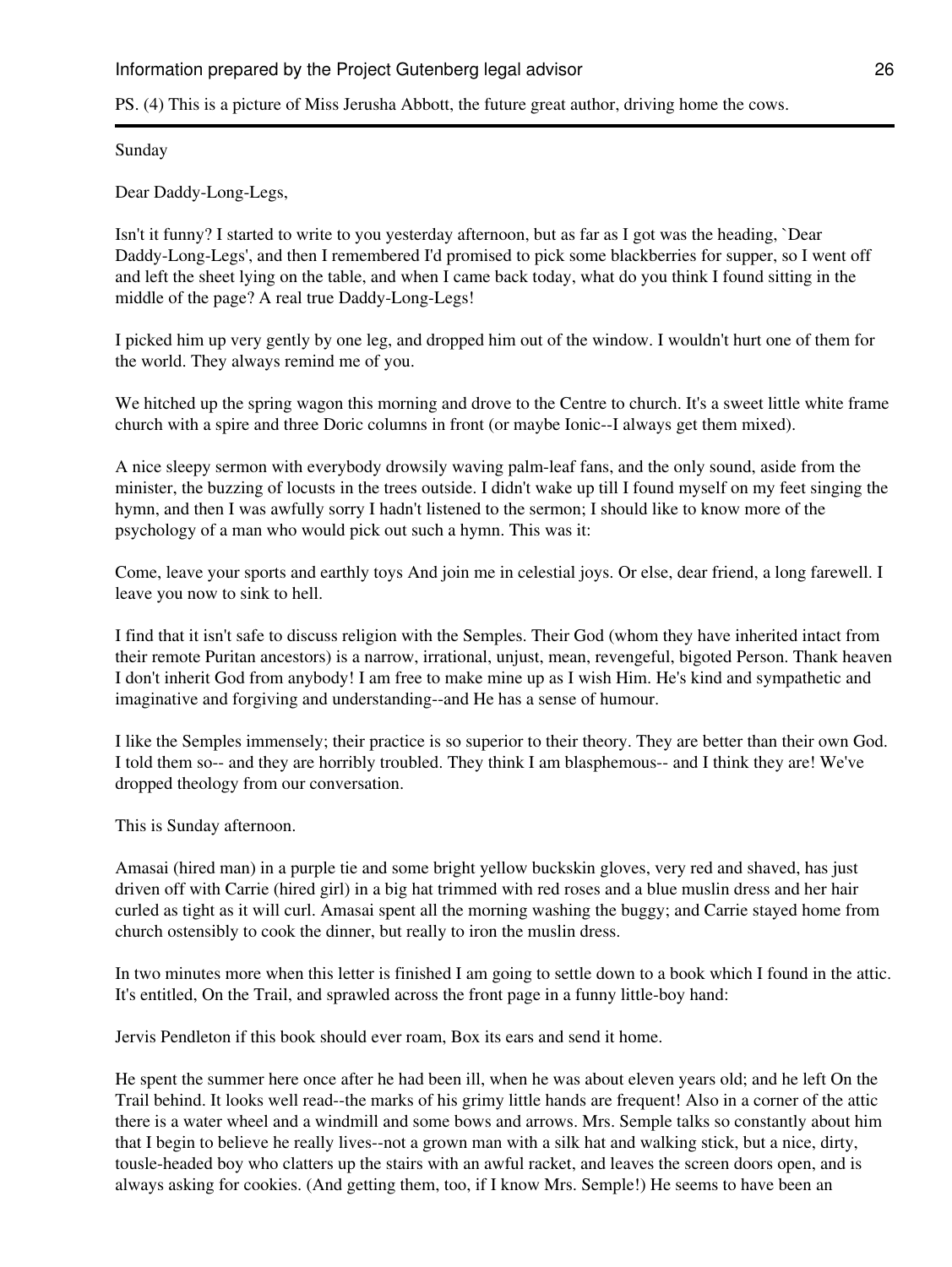adventurous little soul-- and brave and truthful. I'm sorry to think he is a Pendleton; he was meant for something better.

We're going to begin threshing oats tomorrow; a steam engine is coming and three extra men.

It grieves me to tell you that Buttercup (the spotted cow with one horn, Mother of Lesbia) has done a disgraceful thing. She got into the orchard Friday evening and ate apples under the trees, and ate and ate until they went to her head. For two days she has been perfectly dead drunk! That is the truth I am telling. Did you ever hear anything so scandalous? Sir, I remain, Your affectionate orphan, Judy Abbott

PS. Indians in the first chapter and highwaymen in the second. I hold my breath. What can the third contain? `Red Hawk leapt twenty feet in the air and bit the dust.' That is the subject of the frontispiece. Aren't Judy and Jervie having fun?

15th September Dear Daddy,

I was weighed yesterday on the flour scales in the general store at the Comers. I've gained nine pounds! Let me recommend Lock Willow as a health resort. Yours ever, Judy

Dear Daddy-Long-Legs,

Behold me--a Sophomore! I came up last Friday, sorry to leave Lock Willow, but glad to see the campus again. It is a pleasant sensation to come back to something familiar. I am beginning to feel at home in college, and in command of the situation; I am beginning, in fact, to feel at home in the world--as though I really belonged to it and had not just crept in on sufferance.

I don't suppose you understand in the least what I am trying to say. A person important enough to be a Trustee can't appreciate the feelings of a person unimportant enough to be a foundling.

And now, Daddy, listen to this. Whom do you think I am rooming with? Sallie McBride and Julia Rutledge Pendleton. It's the truth. We have a study and three little bedrooms--VOILA!

Sallie and I decided last spring that we should like to room together, and Julia made up her mind to stay with Sallie--why, I can't imagine, for they are not a bit alike; but the Pendletons are naturally conservative and inimical (fine word!) to change. Anyway, here we are. Think of Jerusha Abbott, late of the John Grier Home for Orphans, rooming with a Pendleton. This is a democratic country.

Sallie is running for class president, and unless all signs fail, she is going to be elected. Such an atmosphere of intrigue you should see what politicians we are! Oh, I tell you, Daddy, when we women get our rights, you men will have to look alive in order to keep yours. Election comes next Saturday, and we're going to have a torchlight procession in the evening, no matter who wins.

I am beginning chemistry, a most unusual study. I've never seen anything like it before. Molecules and Atoms are the material employed, but I'll be in a position to discuss them more definitely next month.

I am also taking argumentation and logic.

Also history of the whole world.

Also plays of William Shakespeare.

Also French.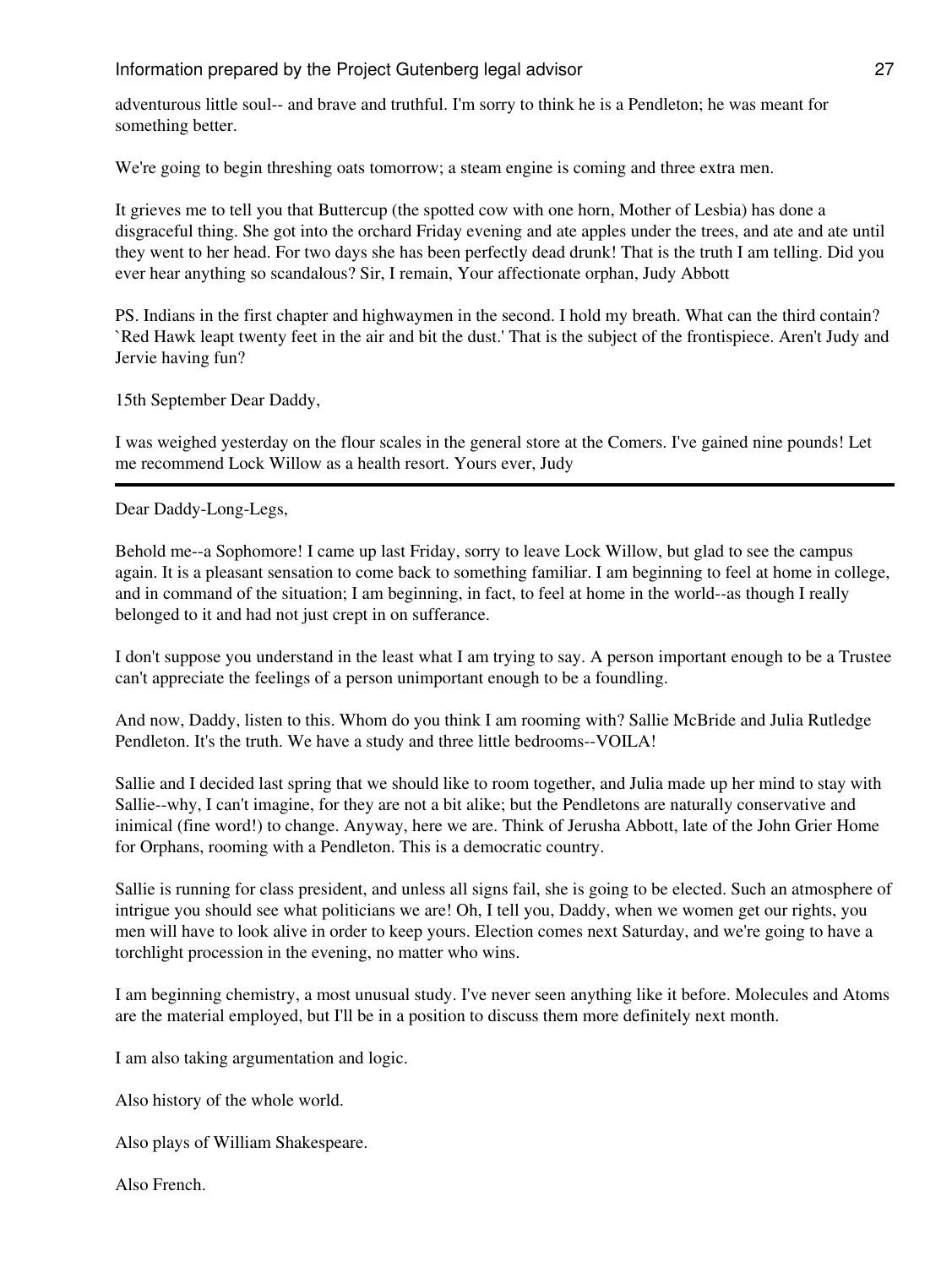If this keeps up many years longer, I shall become quite intelligent.

I should rather have elected economics than French, but I didn't dare, because I was afraid that unless I re-elected French, the Professor would not let me pass--as it was, I just managed to squeeze through the June examination. But I will say that my high-school preparation was not very adequate.

There's one girl in the class who chatters away in French as fast as she does in English. She went abroad with her parents when she was a child, and spent three years in a convent school. You can imagine how bright she is compared with the rest of us--irregular verbs are mere playthings. I wish my parents had chucked me into a French convent when I was little instead of a foundling asylum. Oh no, I don't either! Because then maybe I should never have known you. I'd rather know you than French.

Goodbye, Daddy. I must call on Harriet Martin now, and, having discussed the chemical situation, casually drop a few thoughts on the subject of our next president. Yours in politics, J. Abbott

17th October Dear Daddy-Long-Legs,

Supposing the swimming tank in the gymnasium were filled full of lemon jelly, could a person trying to swim manage to keep on top or would he sink?

We were having lemon jelly for dessert when the question came up. We discussed it heatedly for half an hour and it's still unsettled. Sallie thinks that she could swim in it, but I am perfectly sure that the best swimmer in the world would sink. Wouldn't it be funny to be drowned in lemon jelly?

Two other problems are engaging the attention of our table.

1st. What shape are the rooms in an octagon house? Some of the girls insist that they're square; but I think they'd have to be shaped like a piece of pie. Don't you?

2nd. Suppose there were a great big hollow sphere made of looking-glass and you were sitting inside. Where would it stop reflecting your face and begin reflecting your back? The more one thinks about this problem, the more puzzling it becomes. You can see with what deep philosophical reflection we engage our leisure!

Did I ever tell you about the election? It happened three weeks ago, but so fast do we live, that three weeks is ancient history. Sallie was elected, and we had a torchlight parade with transparencies saying, `McBride for Ever,' and a band consisting of fourteen pieces (three mouth organs and eleven combs).

We're very important persons now in `258.' Julia and I come in for a great deal of reflected glory. It's quite a social strain to be living in the same house with a president.

Bonne nuit, cher Daddy. Acceptez mez compliments, Tres respectueux, je suis, Votre Judy

12th November Dear Daddy-Long-Legs,

We beat the Freshmen at basket ball yesterday. Of course we're pleased-- but oh, if we could only beat the juniors! I'd be willing to be black and blue all over and stay in bed a week in a witch-hazel compress.

Sallie has invited me to spend the Christmas vacation with her. She lives in Worcester, Massachusetts. Wasn't it nice of her? I shall love to go. I've never been in a private family in my life, except at Lock Willow, and the Semples were grown-up and old and don't count. But the McBrides have a houseful of children (anyway two or three) and a mother and father and grandmother, and an Angora cat. It's a perfectly complete family! Packing your trunk and going away is more fun than staying behind. I am terribly excited at the prospect.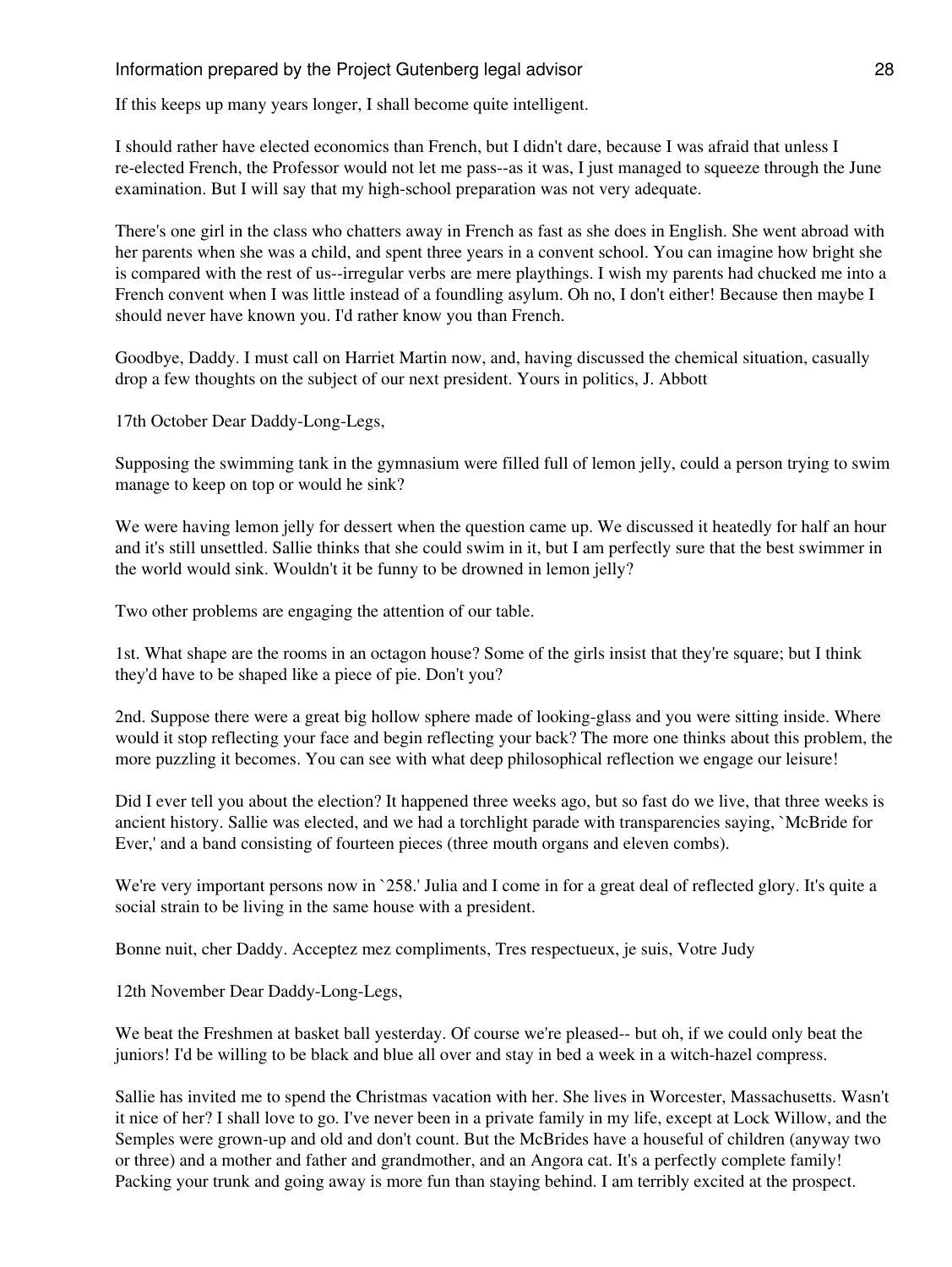Seventh hour--I must run to rehearsal. I'm to be in the Thanksgiving theatricals. A prince in a tower with a velvet tunic and yellow curls. Isn't that a lark? Yours, J. A.

Saturday

Do you want to know what I look like? Here's a photograph of all three that Leonora Fenton took.

The light one who is laughing is Sallie, and the tall one with her nose in the air is Julia, and the little one with the hair blowing across her face is Judy--she is really more beautiful than that, but the sun was in her eyes.

## `STONE GATE', WORCESTER, MASS.,

31st December Dear Daddy-Long-Legs,

I meant to write to you before and thank you for your Christmas cheque, but life in the McBride household is very absorbing, and I don't seem able to find two consecutive minutes to spend at a desk.

I bought a new gown--one that I didn't need, but just wanted. My Christmas present this year is from Daddy-Long-Legs; my family just sent love.

I've been having the most beautiful vacation visiting Sallie. She lives in a big old-fashioned brick house with white trimmings set back from the street--exactly the kind of house that I used to look at so curiously when I was in the John Grier Home, and wonder what it could be like inside. I never expected to see with my own eyes-- but here I am! Everything is so comfortable and restful and homelike; I walk from room to room and drink in the furnishings.

It is the most perfect house for children to be brought up in; with shadowy nooks for hide and seek, and open fire places for pop-corn, and an attic to romp in on rainy days and slippery banisters with a comfortable flat knob at the bottom, and a great big sunny kitchen, and a nice, fat, sunny cook who has lived in the family thirteen years and always saves out a piece of dough for the children to bake. Just the sight of such a house makes you want to be a child all over again.

And as for families! I never dreamed they could be so nice. Sallie has a father and mother and grandmother, and the sweetest three-year-old baby sister all over curls, and a medium-sized brother who always forgets to wipe his feet, and a big, good-looking brother named Jimmie, who is a junior at Princeton.

We have the jolliest times at the table--everybody laughs and jokes and talks at once, and we don't have to say grace beforehand. It's a relief not having to thank Somebody for every mouthful you eat. (I dare say I'm blasphemous; but you'd be, too, if you'd offered as much obligatory thanks as I have.)

Such a lot of things we've done--I can't begin to tell you about them. Mr. McBride owns a factory and Christmas eve he had a tree for the employees' children. It was in the long packing-room which was decorated with evergreens and holly. Jimmie McBride was dressed as Santa Claus and Sallie and I helped him distribute the presents.

Dear me, Daddy, but it was a funny sensation! I felt as benevolent as a Trustee of the John Grier home. I kissed one sweet, sticky little boy--but I don't think I patted any of them on the head!

And two days after Christmas, they gave a dance at their own house for ME.

It was the first really true ball I ever attended--college doesn't count where we dance with girls. I had a new white evening gown (your Christmas present--many thanks) and long white gloves and white satin slippers.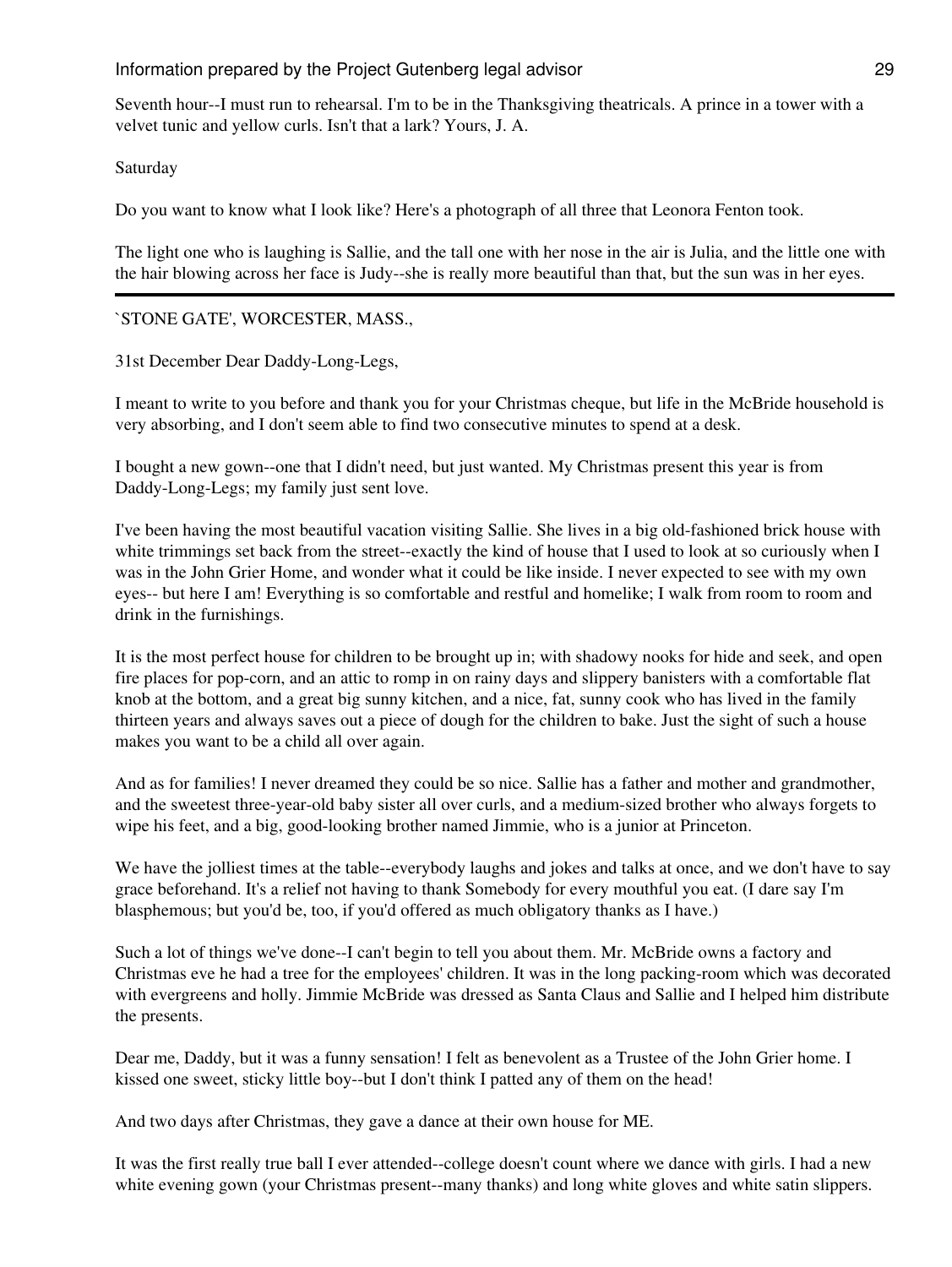The only drawback to my perfect, utter, absolute happiness was the fact that Mrs. Lippett couldn't see me leading the cotillion with Jimmie McBride. Tell her about it, please, the next time you visit the J. G. H. Yours ever, Judy Abbott

PS. Would you be terribly displeased, Daddy, if I didn't turn out to be a Great Author after all, but just a Plain Girl?

6.30, Saturday Dear Daddy,

We started to walk to town today, but mercy! how it poured. I like winter to be winter with snow instead of rain.

Julia's desirable uncle called again this afternoon--and brought a five-pound box of chocolates. There are advantages, you see, about rooming with Julia.

Our innocent prattle appeared to amuse him and he waited for a later train in order to take tea in the study. We had an awful lot of trouble getting permission. It's hard enough entertaining fathers and grandfathers, but uncles are a step worse; and as for brothers and cousins, they are next to impossible. Julia had to swear that he was her uncle before a notary public and then have the county clerk's certificate attached. (Don't I know a lot of law?) And even then I doubt if we could have had our tea if the Dean had chanced to see how youngish and good-looking Uncle Jervis is.

Anyway, we had it, with brown bread Swiss cheese sandwiches. He helped make them and then ate four. I told him that I had spent last summer at Lock Willow, and we had a beautiful gossipy time about the Semples, and the horses and cows and chickens. All the horses that he used to know are dead, except Grover, who was a baby colt at the time of his last visit--and poor Grove now is so old he can just limp about the pasture.

He asked if they still kept doughnuts in a yellow crock with a blue plate over it on the bottom shelf of the pantry--and they do! He wanted to know if there was still a woodchuck's hole under the pile of rocks in the night pasture--and there is! Amasai caught a big, fat, grey one there this summer, the twenty-fifth great-grandson of the one Master Jervis caught when he was a little boy.

I called him `Master Jervie' to his face, but he didn't appear to be insulted. Julia says she has never seen him so amiable; he's usually pretty unapproachable. But Julia hasn't a bit of tact; and men, I find, require a great deal. They purr if you rub them the right way and spit if you don't. (That isn't a very elegant metaphor. I mean it figuratively.)

We're reading Marie Bashkirtseff's journal. Isn't it amazing? Listen to this: `Last night I was seized by a fit of despair that found utterance in moans, and that finally drove me to throw the dining-room clock into the sea.'

It makes me almost hope I'm not a genius; they must be very wearing to have about--and awfully destructive to the furniture.

Mercy! how it keeps Pouring. We shall have to swim to chapel tonight. Yours ever, Judy

20th Jan. Dear Daddy-Long-Legs,

Did you ever have a sweet baby girl who was stolen from the cradle in infancy?

Maybe I am she! If we were in a novel, that would be the denouement, wouldn't it?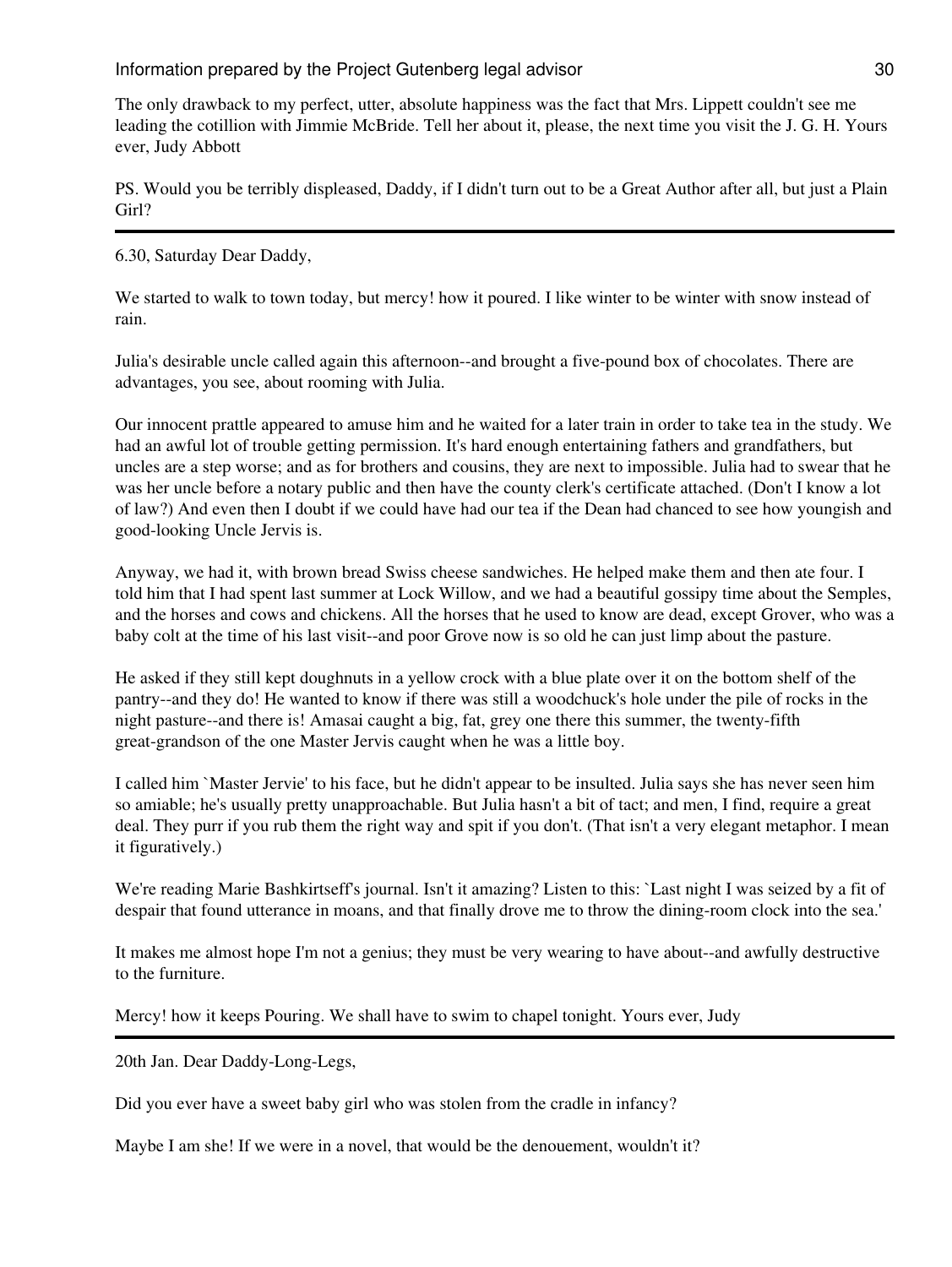It's really awfully queer not to know what one is--sort of exciting and romantic. There are such a lot of possibilities. Maybe I'm not American; lots of people aren't. I may be straight descended from the ancient Romans, or I may be a Viking's daughter, or I may be the child of a Russian exile and belong by rights in a Siberian prison, or maybe I'm a Gipsy--I think perhaps I am. I have a very WANDERING spirit, though I haven't as yet had much chance to develop it.

Do you know about that one scandalous blot in my career the time I ran away from the asylum because they punished me for stealing cookies? It's down in the books free for any Trustee to read. But really, Daddy, what could you expect? When you put a hungry little nine-year girl in the pantry scouring knives, with the cookie jar at her elbow, and go off and leave her alone; and then suddenly pop in again, wouldn't you expect to find her a bit crumby? And then when you jerk her by the elbow and box her ears, and make her leave the table when the pudding comes, and tell all the other children that it's because she's a thief, wouldn't you expect her to run away?

I only ran four miles. They caught me and brought me back; and every day for a week I was tied, like a naughty puppy, to a stake in the back yard while the other children were out at recess.

Oh, dear! There's the chapel bell, and after chapel I have a committee meeting. I'm sorry because I meant to write you a very entertaining letter this time. Auf wiedersehen Cher Daddy, Pax tibi! Judy

PS. There's one thing I'm perfectly sure of I'm not a Chinaman.

4th February Dear Daddy-Long-Legs,

Jimmie McBride has sent me a Princeton banner as big as one end of the room; I am very grateful to him for remembering me, but I don't know what on earth to do with it. Sallie and Julia won't let me hang it up; our room this year is furnished in red, and you can imagine what an effect we'd have if I added orange and black. But it's such nice, warm, thick felt, I hate to waste it. Would it be very improper to have it made into a bath robe? My old one shrank when it was washed.

I've entirely omitted of late telling you what I am learning, but though you might not imagine it from my letters, my time is exclusively occupied with study. It's a very bewildering matter to get educated in five branches at once.

`The test of true scholarship,' says Chemistry Professor, `is a painstaking passion for detail.'

`Be careful not to keep your eyes glued to detail,' says History Professor. `Stand far enough away to get a perspective of the whole.'

You can see with what nicety we have to trim our sails between chemistry and history. I like the historical method best. If I say that William the Conqueror came over in 1492, and Columbus discovered America in 1100 or 1066 or whenever it was, that's a mere detail that the Professor overlooks. It gives a feeling of security and restfulness to the history recitation, that is entirely lacking in chemistry.

Sixth-hour bell--I must go to the laboratory and look into a little matter of acids and salts and alkalis. I've burned a hole as big as a plate in the front of my chemistry apron, with hydrochloric acid. If the theory worked, I ought to be able to neutralize that hole with good strong ammonia, oughtn't I?

Examinations next week, but who's afraid? Yours ever, Judy

5th March Dear Daddy-Long-Legs,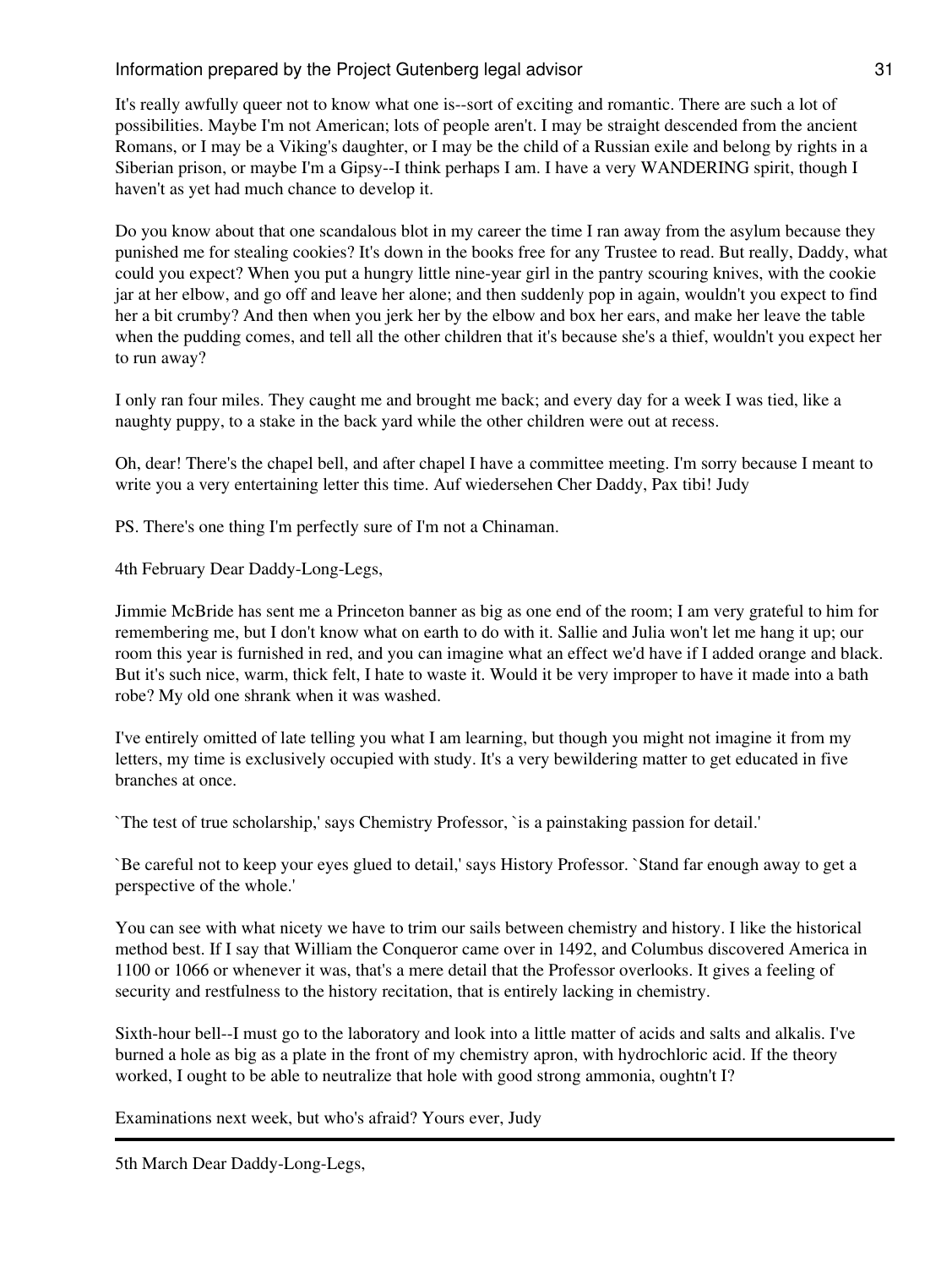There is a March wind blowing, and the sky is filled with heavy, black moving clouds. The crows in the pine trees are making such a clamour! It's an intoxicating, exhilarating, CALLING noise. You want to close your books and be off over the hills to race with the wind.

We had a paper chase last Saturday over five miles of squashy 'cross country. The fox (composed of three girls and a bushel or so of confetti) started half an hour before the twenty-seven hunters. I was one of the twenty-seven; eight dropped by the wayside; we ended nineteen. The trail led over a hill, through a cornfield, and into a swamp where we had to leap lightly from hummock to hummock. of course half of us went in ankle deep. We kept losing the trail, and we wasted twenty-five minutes over that swamp. Then up a hill through some woods and in at a barn window! The barn doors were all locked and the window was up high and pretty small. I don't call that fair, do you?

But we didn't go through; we circumnavigated the barn and picked up the trail where it issued by way of a low shed roof on to the top of a fence. The fox thought he had us there, but we fooled him. Then straight away over two miles of rolling meadow, and awfully hard to follow, for the confetti was getting sparse. The rule is that it must be at the most six feet apart, but they were the longest six feet I ever saw. Finally, after two hours of steady trotting, we tracked Monsieur Fox into the kitchen of Crystal Spring (that's a farm where the girls go in bob sleighs and hay wagons for chicken and waffle suppers) and we found the three foxes placidly eating milk and honey and biscuits. They hadn't thought we would get that far; they were expecting us to stick in the barn window.

Both sides insist that they won. I think we did, don't you? Because we caught them before they got back to the campus. Anyway, all nineteen of us settled like locusts over the furniture and clamoured for honey. There wasn't enough to go round, but Mrs. Crystal Spring (that's our pet name for her; she's by rights a Johnson) brought up a jar of strawberry jam and a can of maple syrup-- just made last week--and three loaves of brown bread.

We didn't get back to college till half-past six--half an hour late for dinner--and we went straight in without dressing, and with perfectly unimpaired appetites! Then we all cut evening chapel, the state of our boots being enough of an excuse.

I never told you about examinations. I passed everything with the utmost ease--I know the secret now, and am never going to fail again. I shan't be able to graduate with honours though, because of that beastly Latin prose and geometry Freshman year. But I don't care. Wot's the hodds so long as you're 'appy? (That's a quotation. I've been reading the English classics.)

Speaking of classics, have you ever read Hamlet? If you haven't, do it right off. It's PERFECTLY CORKING. I've been hearing about Shakespeare all my life, but I had no idea he really wrote so well; I always suspected him of going largely on his reputation.

I have a beautiful play that I invented a long time ago when I first learned to read. I put myself to sleep every night by pretending I'm the person (the most important person) in the book I'm reading at the moment.

At present I'm Ophelia--and such a sensible Ophelia! I keep Hamlet amused all the time, and pet him and scold him and make him wrap up his throat when he has a cold. I've entirely cured him of being melancholy. The King and Queen are both dead--an accident at sea; no funeral necessary--so Hamlet and I are ruling in Denmark without any bother. We have the kingdom working beautifully. He takes care of the governing, and I look after the charities. I have just founded some first-class orphan asylums. If you or any of the other Trustees would like to visit them, I shall be pleased to show you through. I think you might find a great many helpful suggestions. I remain, sir, Yours most graciously, OPHELIA, Queen of Denmark.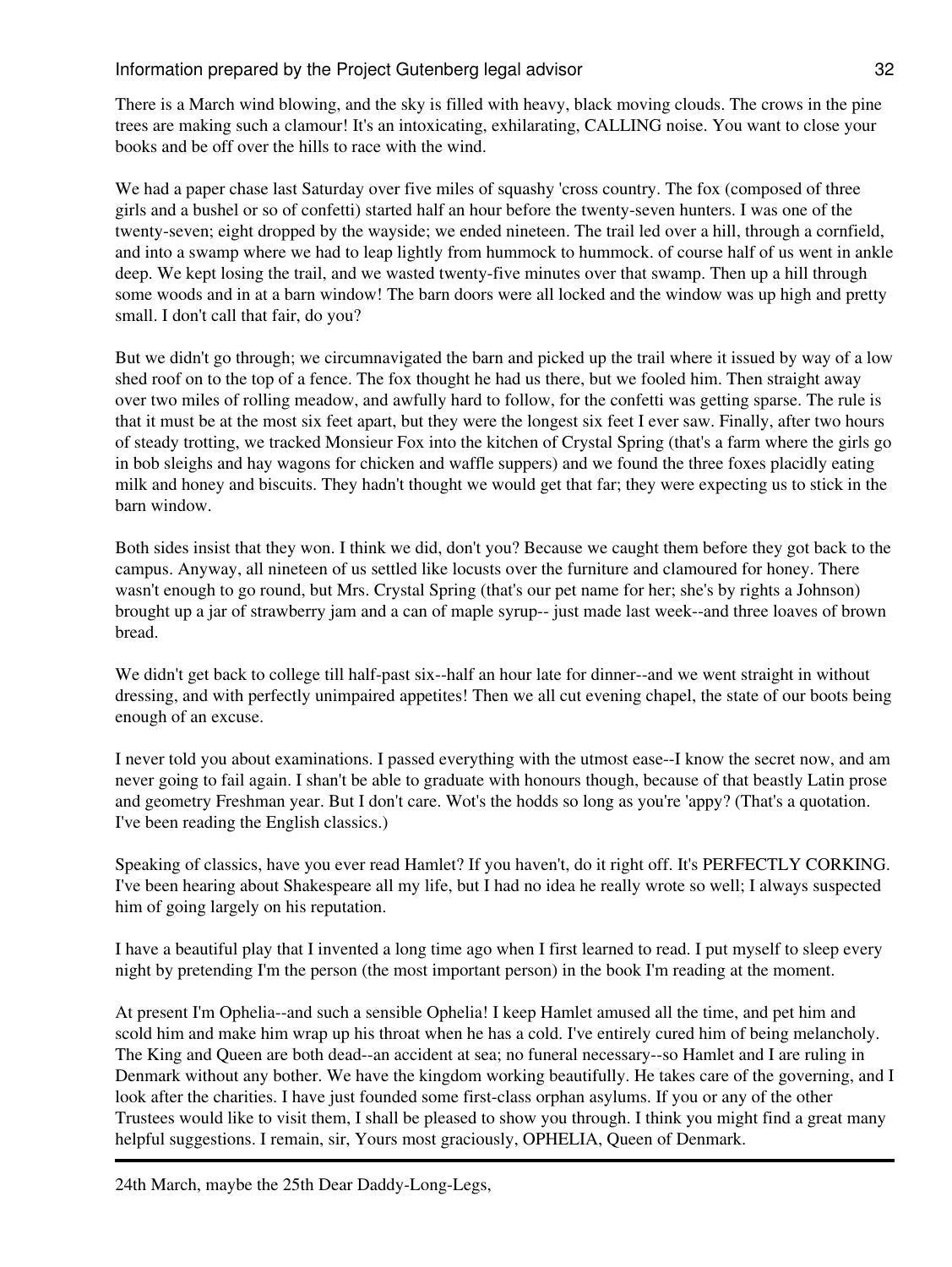I don't believe I can be going to Heaven--I am getting such a lot of good things here; it wouldn't be fair to get them hereafter too. Listen to what has happened.

Jerusha Abbott has won the short-story contest (a twenty-five dollar prize) that the Monthly holds every year. And she's a Sophomore! The contestants are mostly Seniors. When I saw my name posted, I couldn't quite believe it was true. Maybe I am going to be an author after all. I wish Mrs. Lippett hadn't given me such a silly name-- it sounds like an author-ess, doesn't it?

Also I have been chosen for the spring dramatics--As You Like It out of doors. I am going to be Celia, own cousin to Rosalind.

And lastly: Julia and Sallie and I are going to New York next Friday to do some spring shopping and stay all night and go to the theatre the next day with `Master Jervie.' He invited us. Julia is going to stay at home with her family, but Sallie and I are going to stop at the Martha Washington Hotel. Did you ever hear of anything so exciting? I've never been in a hotel in my life, nor in a theatre; except once when the Catholic Church had a festival and invited the orphans, but that wasn't a real play and it doesn't count.

And what do you think we're going to see? Hamlet. Think of that! We studied it for four weeks in Shakespeare class and I know it by heart.

I am so excited over all these prospects that I can scarcely sleep.

Goodbye, Daddy.

This is a very entertaining world. Yours ever, Judy

PS. I've just looked at the calendar. It's the 28th.

Another postscript.

I saw a street car conductor today with one brown eye and one blue. Wouldn't he make a nice villain for a detective story?

7th April Dear Daddy-Long-Legs,

Mercy! Isn't New York big? Worcester is nothing to it. Do you mean to tell me that you actually live in all that confusion? I don't believe that I shall recover for months from the bewildering effect of two days of it. I can't begin to tell you all the amazing things I've seen; I suppose you know, though, since you live there yourself.

But aren't the streets entertaining? And the people? And the shops? I never saw such lovely things as there are in the windows. It makes you want to devote your life to wearing clothes.

Sallie and Julia and I went shopping together Saturday morning. Julia went into the very most gorgeous place I ever saw, white and gold walls and blue carpets and blue silk curtains and gilt chairs. A perfectly beautiful lady with yellow hair and a long black silk trailing gown came to meet us with a welcoming smile. I thought we were paying a social call, and started to shake hands, but it seems we were only buying hats--at least Julia was. She sat down in front of a mirror and tried on a dozen, each lovelier than the last, and bought the two loveliest of all.

I can't imagine any joy in life greater than sitting down in front of a mirror and buying any hat you choose without having first to consider the price! There's no doubt about it, Daddy; New York would rapidly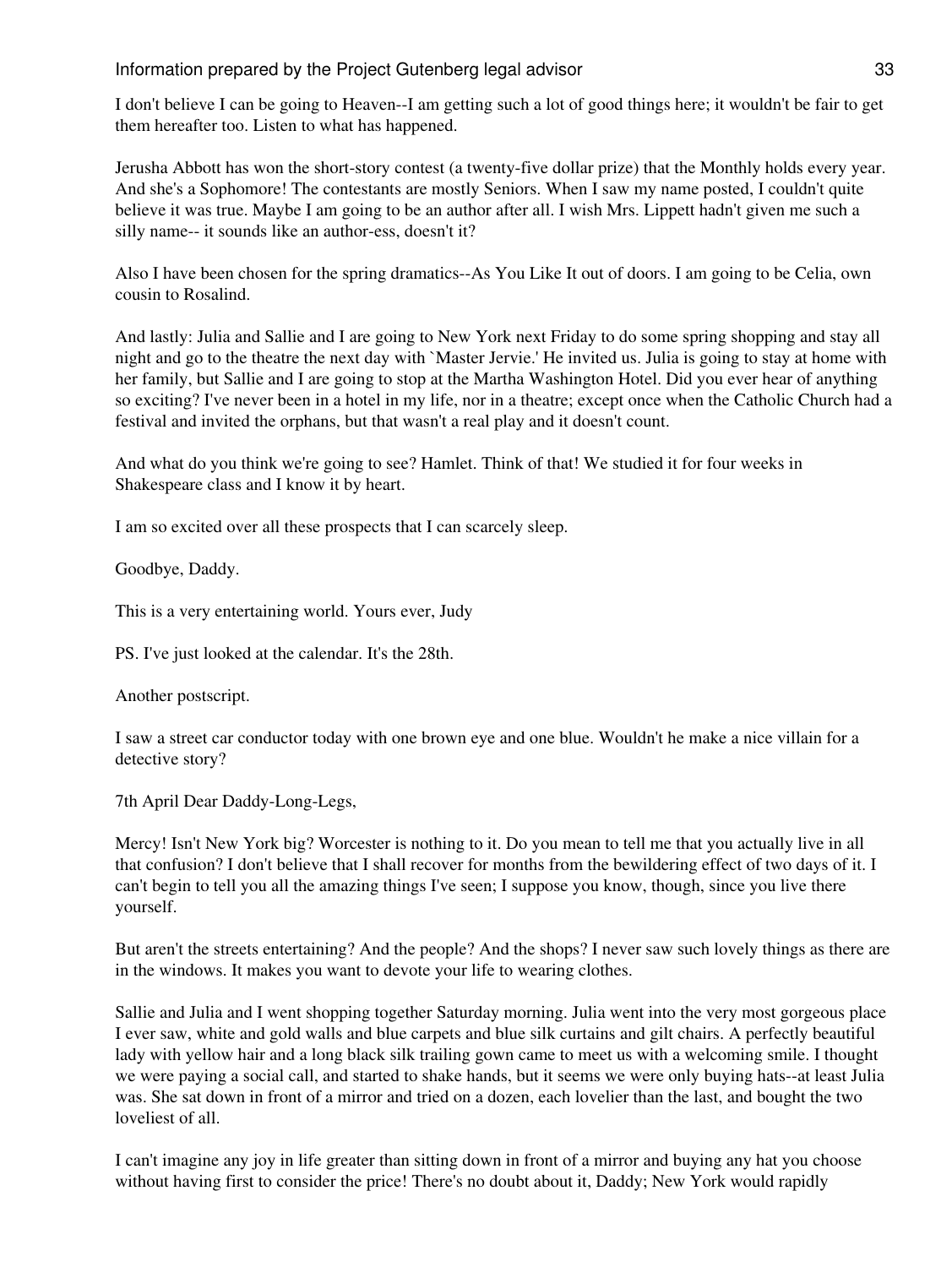undermine this fine stoical character which the John Grier Home so patiently built up.

And after we'd finished our shopping, we met Master Jervie at Sherry's. I suppose you've been in Sherry's? Picture that, then picture the dining-room of the John Grier Home with its oilcloth-covered tables, and white crockery that you CAN'T break, and wooden-handled knives and forks; and fancy the way I felt!

I ate my fish with the wrong fork, but the waiter very kindly gave me another so that nobody noticed.

And after luncheon we went to the theatre--it was dazzling, marvellous, unbelievable--I dream about it every night.

Isn't Shakespeare wonderful?

Hamlet is so much better on the stage than when we analyze it in class; I appreciated it before, but now, clear me!

I think, if you don't mind, that I'd rather be an actress than a writer. Wouldn't you like me to leave college and go into a dramatic school? And then I'll send you a box for all my performances, and smile at you across the footlights. Only wear a red rose in your buttonhole, please, so I'll surely smile at the right man. It would be an awfully embarrassing mistake if I picked out the wrong one.

We came back Saturday night and had our dinner in the train, at little tables with pink lamps and negro waiters. I never heard of meals being served in trains before, and I inadvertently said so.

`Where on earth were you brought up?' said Julia to me.

`In a village,' said I meekly, to Julia.

`But didn't you ever travel?' said she to me.

`Not till I came to college, and then it was only a hundred and sixty miles and we didn't eat,' said I to her.

She's getting quite interested in me, because I say such funny things. I try hard not to, but they do pop out when I'm surprised-- and I'm surprised most of the time. It's a dizzying experience, Daddy, to pass eighteen years in the John Grier Home, and then suddenly to be plunged into the WORLD.

But I'm getting acclimated. I don't make such awful mistakes as I did; and I don't feel uncomfortable any more with the other girls. I used to squirm whenever people looked at me. I felt as though they saw right through my sham new clothes to the checked ginghams underneath. But I'm not letting the ginghams bother me any more. Sufficient unto yesterday is the evil thereof.

I forgot to tell you about our flowers. Master Jervie gave us each a big bunch of violets and lilies-of-the-valley. Wasn't that sweet of him? I never used to care much for men--judging by Trustees-- but I'm changing my mind.

Eleven pages--this is a letter! Have courage. I'm going to stop. Yours always, Judy

10th April Dear Mr. Rich-Man,

Here's your cheque for fifty dollars. Thank you very much, but I do not feel that I can keep it. My allowance is sufficient to afford all of the hats that I need. I am sorry that I wrote all that silly stuff about the millinery shop; it's just that I had never seen anything like it before.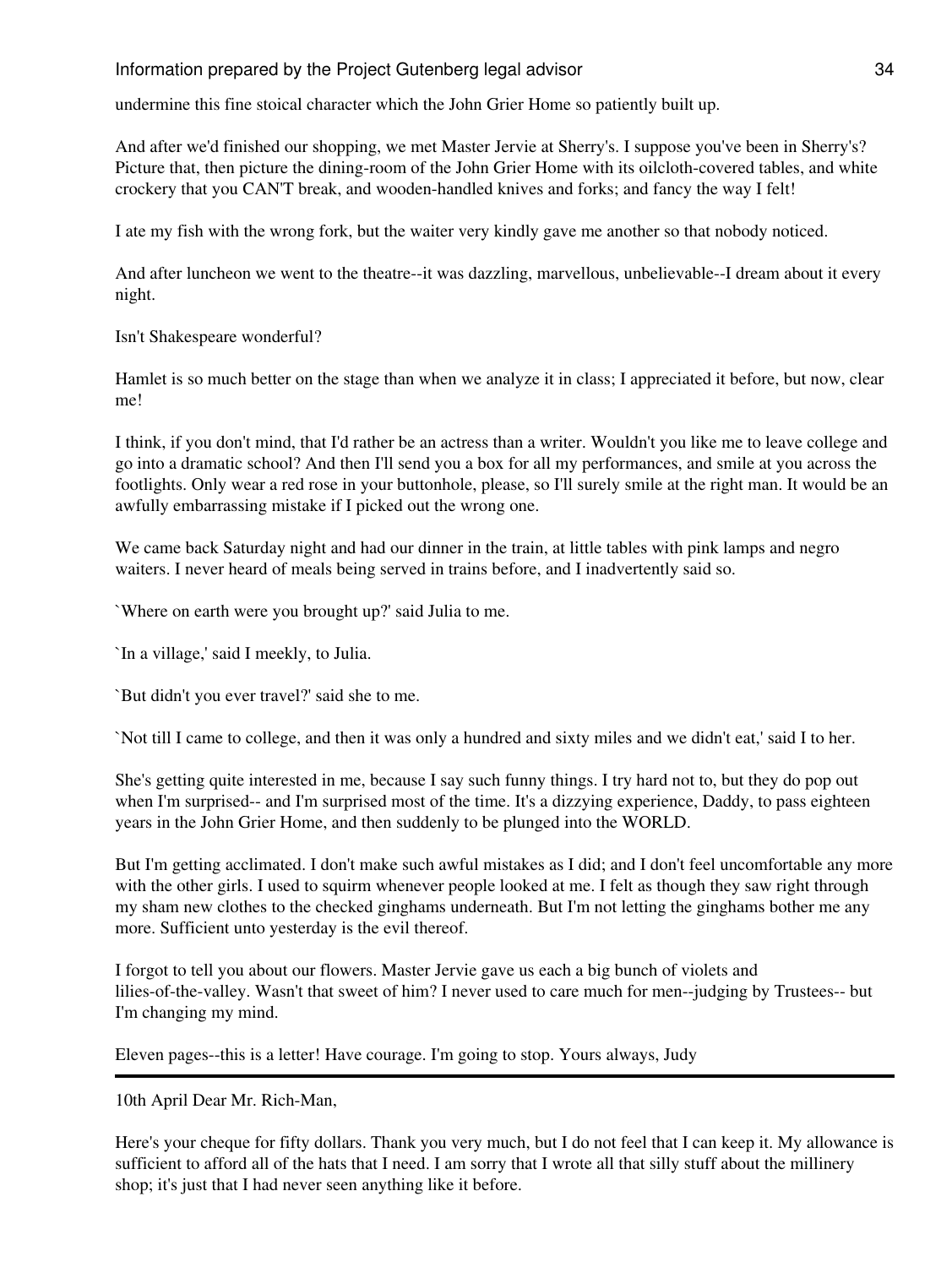However, I wasn't begging! And I would rather not accept any more charity than I have to. Sincerely yours, Jerusha Abbott

11th April

Dearest Daddy,

Will you please forgive me for the letter I wrote you yesterday? After I posted it I was sorry, and tried to get it back, but that beastly mail clerk wouldn't give it back to me.

It's the middle of the night now; I've been awake for hours thinking what a Worm I am--what a Thousand-legged Worm-- and that's the worst I can say! I've closed the door very softly into the study so as not to wake Julia and Sallie, and am sitting up in bed writing to you on paper torn out of my history note-book.

I just wanted to tell you that I am sorry I was so impolite about your cheque. I know you meant it kindly, and I think you're an old dear to take so much trouble for such a silly thing as a hat. I ought to have returned it very much more graciously.

But in any case, I had to return it. It's different with me than with other girls. They can take things naturally from people. They have fathers and brothers and aunts and uncles; but I can't be on any such relations with any one. I like to pretend that you belong to me, just to play with the idea, but of course I know you don't. I'm alone, really--with my back to the wall fighting the world-- and I get sort of gaspy when I think about it. I put it out of my mind, and keep on pretending; but don't you see, Daddy? I can't accept any more money than I have to, because some day I shall be wanting to pay it back, and even as great an author as I intend to be won't be able to face a PERFECTLY TREMENDOUS debt.

I'd love pretty hats and things, but I mustn't mortgage the future to pay for them.

You'll forgive me, won't you, for being so rude? I have an awful habit of writing impulsively when I first think things, and then posting the letter beyond recall. But if I sometimes seem thoughtless and ungrateful, I never mean it. In my heart I thank you always for the life and freedom and independence that you have given me. My childhood was just a long, sullen stretch of revolt, and now I am so happy every moment of the day that I can't believe it's true. I feel like a made-up heroine in a story-book.

It's a quarter past two. I'm going to tiptoe out to post this off now. You'll receive it in the next mail after the other; so you won't have a very long time to think bad of me. Good night, Daddy, I love you always, Judy

4th May Dear Daddy-Long-Legs,

Field Day last Saturday. It was a very spectacular occasion. First we had a parade of all the classes, with everybody dressed in white linen, the Seniors carrying blue and gold Japanese umbrellas, and the juniors white and yellow banners. Our class had crimson balloons-- very fetching, especially as they were always getting loose and floating off--and the Freshmen wore green tissue-paper hats with long streamers. Also we had a band in blue uniforms hired from town. Also about a dozen funny people, like downs in a circus, to keep the spectators entertained between events.

Julia was dressed as a fat country man with a linen duster and whiskers and baggy umbrella. Patsy Moriarty (Patrici really. Did you ever hear such a name? Mrs. Lippett couldn't have done better) who is tall and thin was Julia's wife in a absurd green bonnet over one ear. Waves of laughter followed them the whole length of the course. Julia played the part extremely well. I never dreamed that a Pendleton could display so much comedy spirit-- begging Master Jervie' pardon; I don't consider him a true Pendleton though, an more than I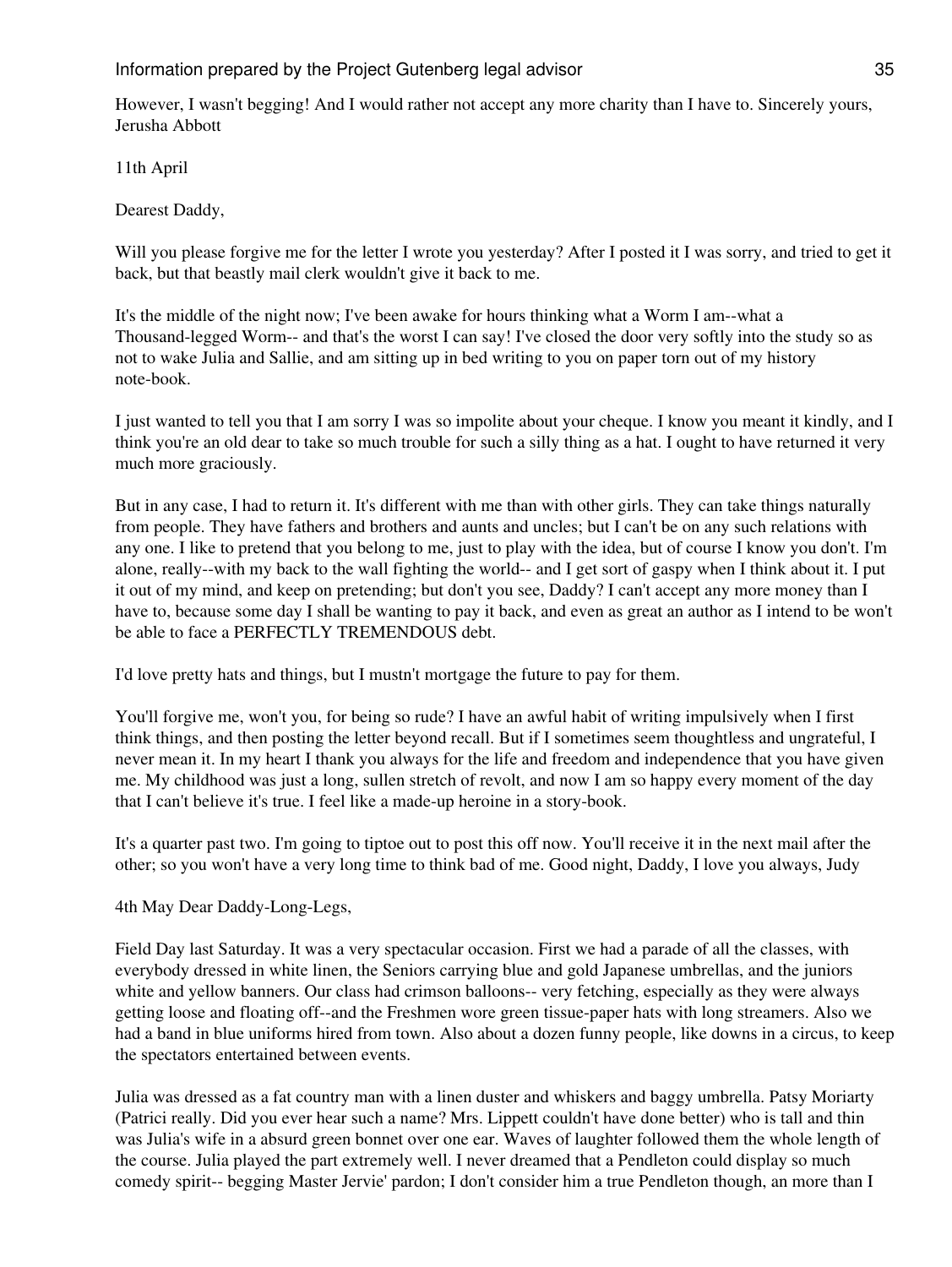consider you a true Trustee.

Sallie and I weren't in the parade because we were entered for the events. And what do you think? We both won! At least in something. We tried for the running broad jump and lost; but Sallie won the pole-vaulting (seven feet three inches) and I won the fifty-yard sprint (eight seconds).

I was pretty panting at the end, but it was great fun, with the whole class waving balloons and cheering and yelling:

What's the matter with Judy Abbott? She's all right. Who's all right? Judy Ab-bott!

That, Daddy, is true fame. Then trotting back to the dressing tent and being rubbed down with alcohol and having a lemon to suck. You see we're very professional. It's a fine thing to win an event for your class, because the class that wins the most gets the athletic cup for the year. The Seniors won it this year, with seven events to their credit. The athletic association gave a dinner in the gymnasium to all of the winners. We had fried soft-shell crabs, and chocolate ice-cream moulded in the shape of basket balls.

I sat up half of last night reading Jane Eyre. Are you old enough, Daddy, to remember sixty years ago? And, if so, did people talk that way?

The haughty Lady Blanche says to the footman, `Stop your chattering, knave, and do my bidding.' Mr. Rochester talks about the metal welkin when he means the sky; and as for the mad woman who laughs like a hyena and sets fire to bed curtains and tears up wedding veils and BITES--it's melodrama of the purest, but just the same, you read and read and read. I can't see how any girl could have written such a book, especially any girl who was brought up in a churchyard. There's something about those Brontes that fascinates me. Their books, their lives, their spirit. Where did they get it? When I was reading about little Jane's troubles in the charity school, I got so angry that I had to go out and take a walk. I understood exactly how she felt. Having known Mrs. Lippett, I could see Mr. Brocklehurst.

Don't be outraged, Daddy. I am not intimating that the John Grier Home was like the Lowood Institute. We had plenty to eat and plenty to wear, sufficient water to wash in, and a furnace in the cellar. But there was one deadly likeness. Our lives were absolutely monotonous and uneventful. Nothing nice ever happened, except ice-cream on Sundays, and even that was regular. In all the eighteen years I was there I only had one adventure--when the woodshed burned. We had to get up in the night and dress so as to be ready in case the house should catch. But it didn't catch and we went back to bed.

Everybody likes a few surprises; it's a perfectly natural human craving. But I never had one until Mrs. Lippett called me to the office to tell me that Mr. John Smith was going to send me to college. And then she broke the news so gradually that it just barely shocked me.

You know, Daddy, I think that the most necessary quality for any person to have is imagination. It makes people able to put themselves in other people's places. It makes them kind and sympathetic and understanding. It ought to be cultivated in children. But the John Grier Home instantly stamped out the slightest flicker that appeared. Duty was the one quality that was encouraged. I don't think children ought to know the meaning of the word; it's odious, detestable. They ought to do everything from love.

Wait until you see the orphan asylum that I am going to be the head of! It's my favourite play at night before I go to sleep. I plan it out to the littlest detail--the meals and clothes and study and amusements and punishments; for even my superior orphans are sometimes bad.

But anyway, they are going to be happy. I think that every one, no matter how many troubles he may have when he grows up, ought to have a happy childhood to look back upon. And if I ever have any children of my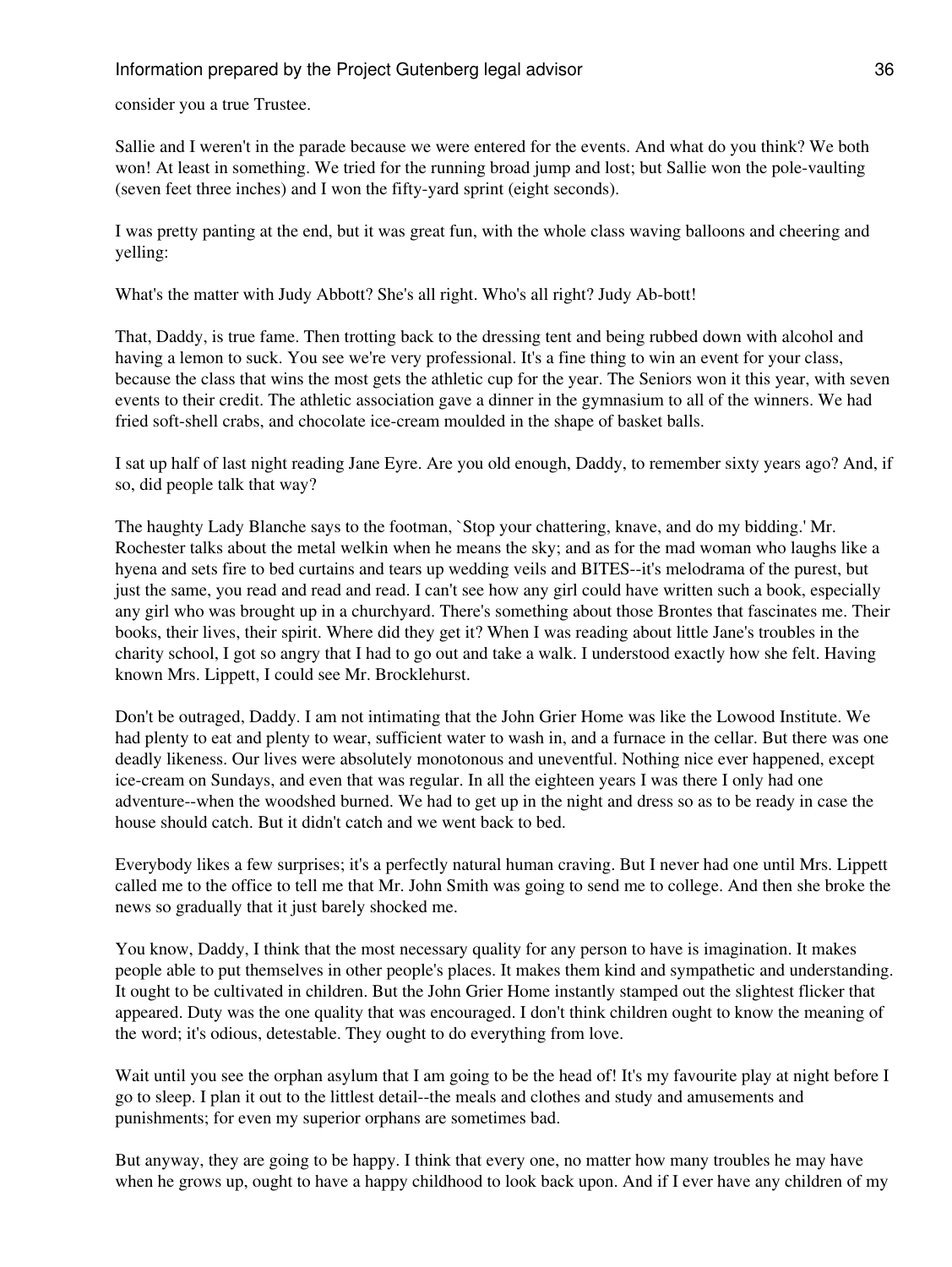own, no matter how unhappy I may be, I am not going to let them have any cares until they grow up.

(There goes the chapel bell--I'll finish this letter sometime).

Thursday

When I came in from laboratory this afternoon, I found a squirrel sitting on the tea table helping himself to almonds. These are the kind of callers we entertain now that warm weather has come and the windows stay open--

Saturday morning Perhaps you think, last night being Friday, with no classes today, that I passed a nice quiet, readable evening with the set of Stevenson that I bought with my prize money? But if so, you've never attended a girls' college, Daddy dear. Six friends dropped in to make fudge, and one of them dropped the fudge--while it was still liquid-- right in the middle of our best rug. We shall never be able to clean up the mess.

I haven't mentioned any lessons of late; but we are still having them every day. It's sort of a relief though, to get away from them and discuss life in the large--rather one-sided discussions that you and I hold, but that's your own fault. You are welcome to answer back any time you choose.

I've been writing this letter off and on for three days, and I fear by now vous etes bien bored! Goodbye, nice Mr. Man, Judy

Mr. Daddy-Long-Legs Smith,

SIR: Having completed the study of argumentation and the science of dividing a thesis into heads, I have decided to adopt the following form for letter-writing. It contains all necessary facts, but no unnecessary verbiage.

I. We had written examinations this week in: A. Chemistry. B. History.

II. A new dormitory is being built. A. Its material is: (a) red brick. (b) grey stone. B. Its capacity will be: (a) one dean, five instructors. (b) two hundred girls. (c) one housekeeper, three cooks, twenty waitresses, twenty chambermaids.

III. We had junket for dessert tonight.

IV. I am writing a special topic upon the Sources of Shakespeare's Plays.

V. Lou McMahon slipped and fell this afternoon at basket ball, and she: A. Dislocated her shoulder. B. Bruised her knee.

VI. I have a new hat trimmed with: A. Blue velvet ribbon. B. Two blue quills. C. Three red pompoms.

VII. It is half past nine.

VIII. Good night. Judy

2nd June Dear Daddy-Long-Legs,

You will never guess the nice thing that has happened.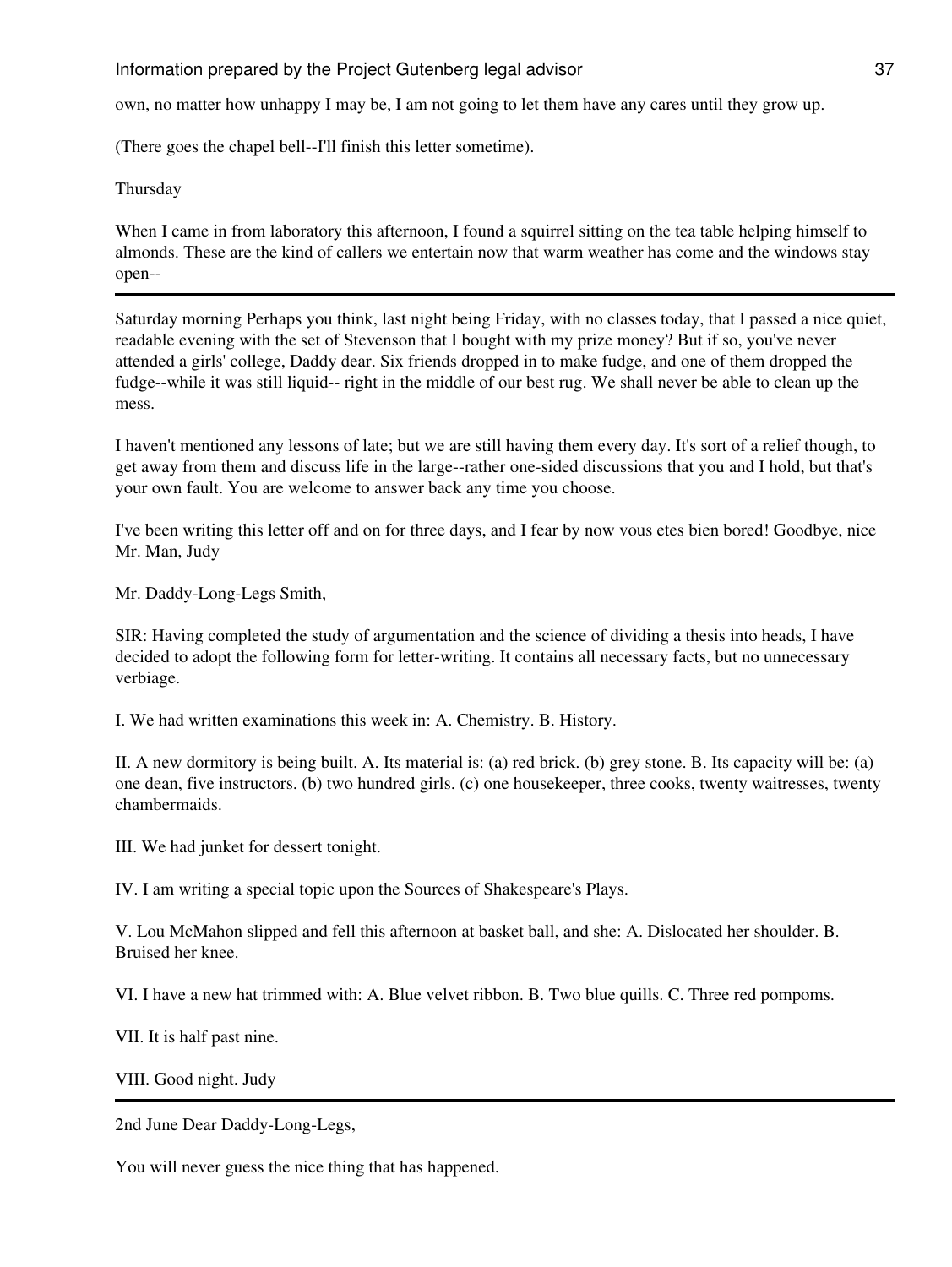The McBrides have asked me to spend the summer at their camp in the Adirondacks! They belong to a sort of club on a lovely little lake in the middle of the woods. The different members have houses made of logs dotted about among the trees, and they go canoeing on the lake, and take long walks through trails to other camps, and have dances once a week in the club house--Jimmie McBride is going to have a college friend visiting him part of the summer, so you see we shall have plenty of men to dance with.

Wasn't it sweet of Mrs. McBride to ask me? It appears that she liked me when I was there for Christmas.

Please excuse this being short. It isn't a real letter; it's just to let you know that I'm disposed of for the summer. Yours, In a VERY contented frame of mind, Judy

5th June Dear Daddy-Long-Legs,

Your secretary man has just written to me saying that Mr. Smith prefers that I should not accept Mrs. McBride's invitation, but should return to Lock Willow the same as last summer.

Why, why, WHY, Daddy?

You don't understand about it. Mrs. McBride does want me, really and truly. I'm not the least bit of trouble in the house. I'm a help. They don't take up many servants, and Sallie an I can do lots of useful things. It's a fine chance for me to learn housekeeping. Every woman ought to understand it, an I only know asylum-keeping.

There aren't any girls our age at the camp, and Mrs. McBride wants me for a companion for Sallie. We are planning to do a lot of reading together. We are going to read all of the books for next year's English and sociology. The Professor said it would be a great help if we would get our reading finished in the summer; and it's so much easier to remember it if we read together and talk it over.

Just to live in the same house with Sallie's mother is an education. She's the most interesting, entertaining, companionable, charming woman in the world; she knows everything. Think how many summers I've spent with Mrs. Lippett and how I'll appreciate the contrast. You needn't be afraid that I'll be crowding them, for their house is made of rubber. When they have a lot of company, they just sprinkle tents about in the woods and turn the boys outside. It's going to be such a nice, healthy summer exercising out of doors every minute. Jimmie McBride is going to teach me how to ride horseback and paddle a canoe, and how to shoot and--oh, lots of things I ought to know. It's the kind of nice, jolly, care-free time that I've never had; and I think every girl deserves it once in her life. Of course I'll do exactly as you say, but please, PLEASE let me go, Daddy. I've never wanted anything so much.

This isn't Jerusha Abbott, the future great author, writing to you. It's just Judy--a girl.

9th June Mr. John Smith,

SIR: Yours of the 7th inst. at hand. In compliance with the instructions received through your secretary, I leave on Friday next to spend the summer at Lock Willow Farm.

I hope always to remain, (Miss) Jerusha Abbott

LOCK WILLOW FARM, 3rd August Dear Daddy-Long-Legs,

It has been nearly two months since I wrote, which wasn't nice of me, I know, but I haven't loved you much this summer--you see I'm being frank!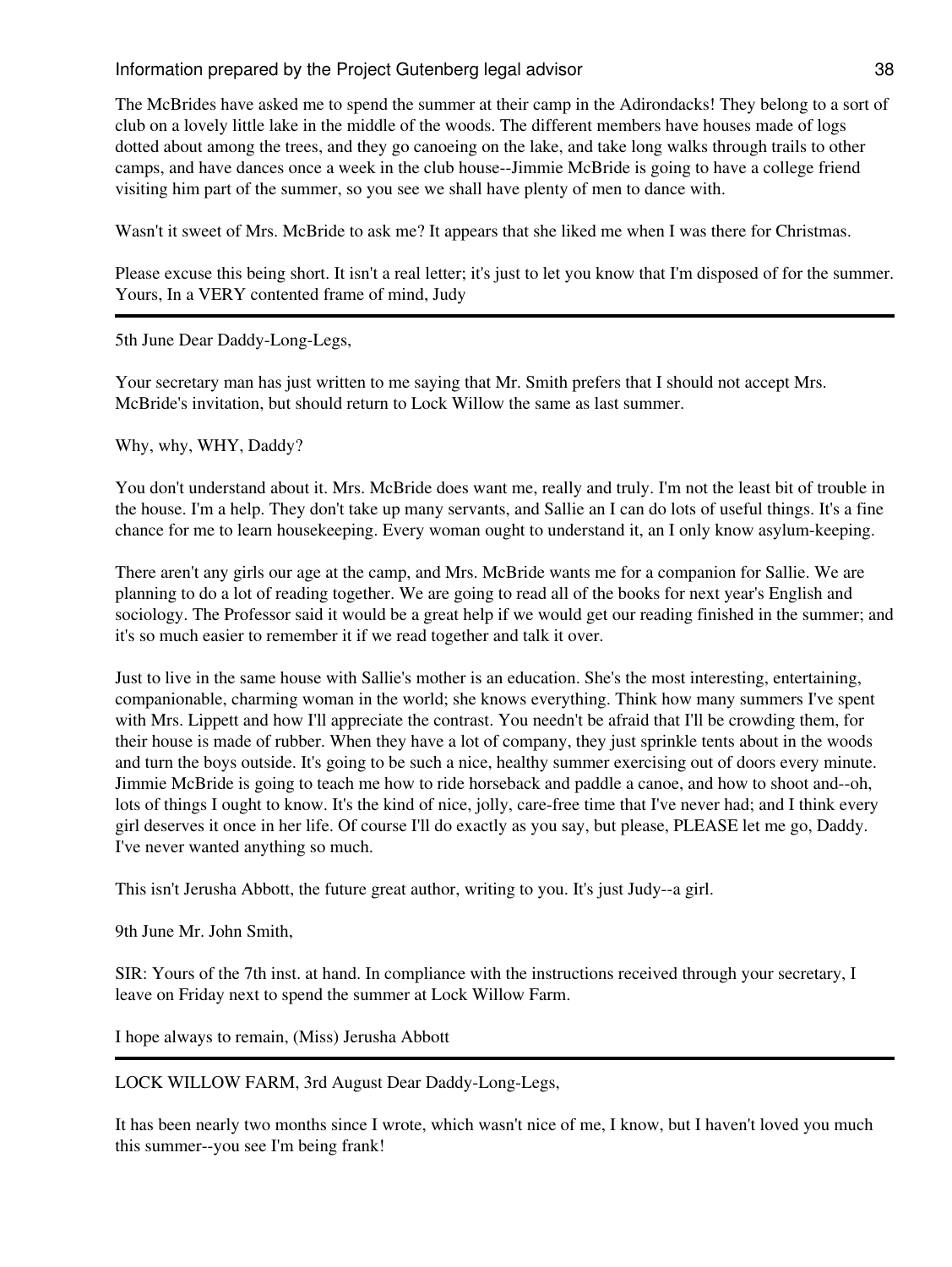You can't imagine how disappointed I was at having to give up the McBrides' camp. Of course I know that you're my guardian, and that I have to regard your wishes in all matters, but I couldn't see any REASON. It was so distinctly the best thing that could have happened to me. If I had been Daddy, and you had been Judy, I should have said, `Bless yo my child, run along and have a good time; see lots of new people and learn lots of new things; live out of doors, and get strong and well and rested for a year of hard work.'

But not at all! Just a curt line from your secretary ordering me to Lock Willow.

It's the impersonality of your commands that hurts my feelings. It seems as though, if you felt the tiniest little bit for me the way I feel for you, you'd sometimes send me a message that you'd written with your own hand, instead of those beastly typewritten secretary's notes. If there were the slightest hint that you cared, I'd do anything on earth to please you.

I know that I was to write nice, long, detailed letters without ever expecting any answer. You're living up to your side of the bargain-- I'm being educated--and I suppose you're thinking I'm not living up to mine!

But, Daddy, it is a hard bargain. It is, really. I'm so awfully lonely. You are the only person I have to care for, and you are so shadowy. You're just an imaginary man that I've made up--and probably the real YOU isn't a bit like my imaginary YOU. But you did once, when I was ill in the infirmary, send me a message, and now, when I am feeling awfully forgotten, I get out your card and read it over.

I don't think I am telling you at all what I started to say, which was this:

Although my feelings are still hurt, for it is very humiliating to be picked up and moved about by an arbitrary, peremptory, unreasonable, omnipotent, invisible Providence, still, when a man has been as kind and generous and thoughtful as you have heretofore been towards me, I suppose he has a right to be an arbitrary, peremptory, unreasonable, invisible Providence if he chooses, and so-- I'll forgive you and be cheerful again. But I still don't enjoy getting Sallie's letters about the good times they are having in camp!

However--we will draw a veil over that and begin again.

I've been writing and writing this summer; four short stories finished and sent to four different magazines. So you see I'm trying to be an author. I have a workroom fixed in a corner of the attic where Master Jervie used to have his rainy-day playroom. It's in a cool, breezy corner with two dormer windows, and shaded by a maple tree with a family of red squirrels living in a hole.

I'll write a nicer letter in a few days and tell you all the farm news.

We need rain. Yours as ever, Judy

10th August Mr. Daddy-Long-Legs,

SIR: I address you from the second crotch in the willow tree by the pool in the pasture. There's a frog croaking underneath, a locust singing overhead and two little `devil downheads' darting up and down the trunk. I've been here for an hour; it's a very comfortable crotch, especially after being upholstered with two sofa cushions. I came up with a pen and tablet hoping to write an immortal short story, but I've been having a dreadful time with my heroine--I CAN'T make her behave as I want her to behave; so I've abandoned her for the moment, and am writing to you. (Not much relief though, for I can't make you behave as I want you to, either.)

If you are in that dreadful New York, I wish I could send you some of this lovely, breezy, sunshiny outlook. The country is Heaven after a week of rain.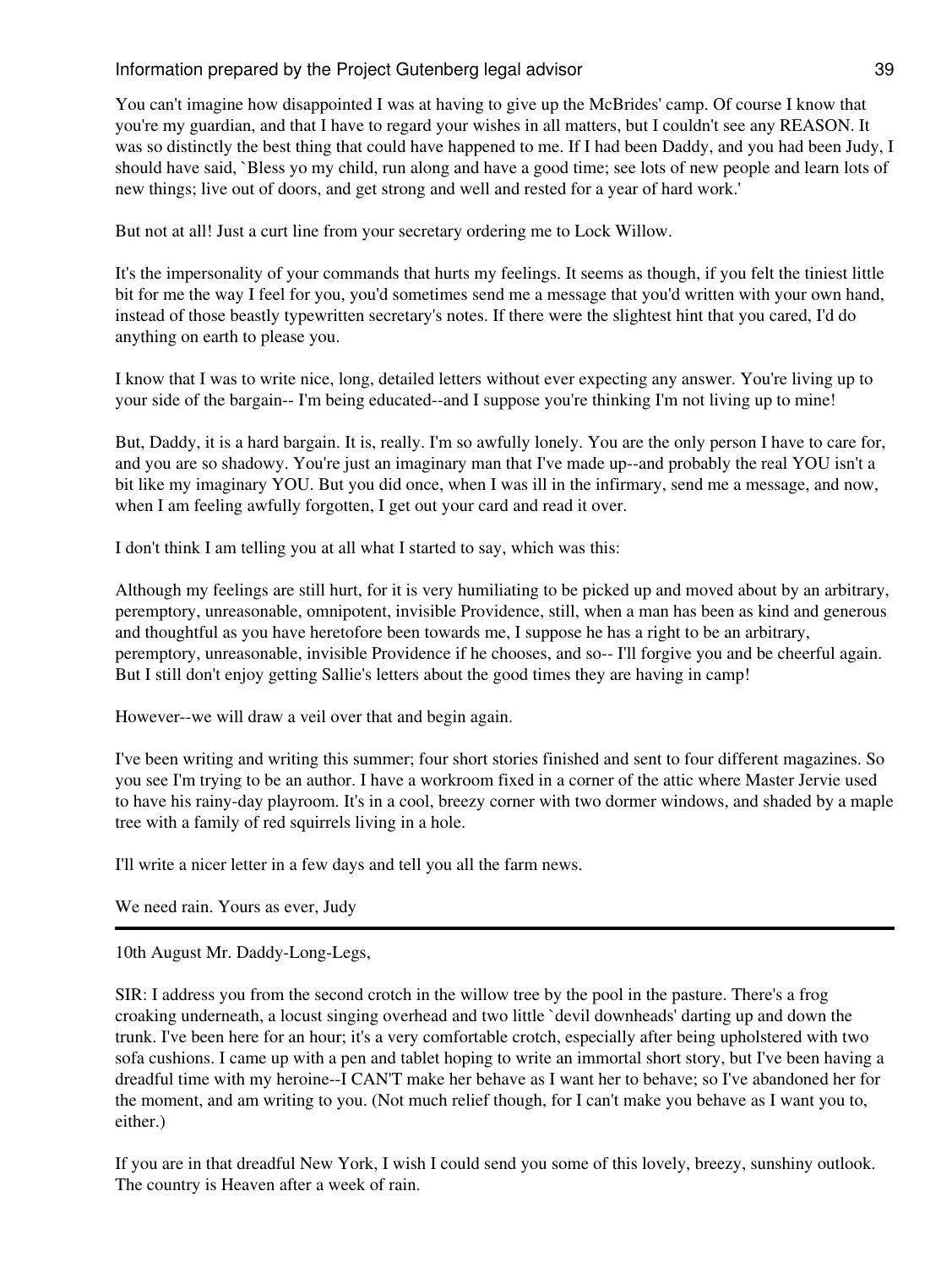Speaking of Heaven--do you remember Mr. Kellogg that I told you about last summer?--the minister of the little white church at the Corners. Well, the poor old soul is dead--last winter of pneumonia. I went half a dozen times to hear him preach and got very well acquainted with his theology. He believed to the end exactly the same things he started with. It seems to me that a man who can think straight along for forty-seven years without changing a single idea ought to be kept in a cabinet as a curiosity. I hope he is enjoying his harp and golden crown; he was so perfectly sure of finding them! There's a new young man, very consequential, in his place. The congregation is pretty dubious, especially the faction led by Deacon Cummings. It looks as though there was going to be an awful split in the church. We don't care for innovations in religion in this neighbourhood.

During our week of rain I sat up in the attic and had an orgy of reading--Stevenson, mostly. He himself is more entertaining than any of the characters in his books; I dare say he made himself into the kind of hero that would look well in print. Don't you think it was perfect of him to spend all the ten thousand dollars his father left, for a yacht, and go sailing off to the South Seas? He lived up to his adventurous creed. If my father had left me ten thousand dollars, I'd do it, too. The thought of Vailima makes me wild. I want to see the tropics. I want to see the whole world. I am going to be a great author, or artist, or actress, or playwright-- or whatever sort of a great person I turn out to be. I have a terrible wanderthirst; the very sight of a map makes me want to put on my hat and take an umbrella and start. `I shall see before I die the palms and temples of the South.'

Thursday evening at twilight, sitting on the doorstep.

Very hard to get any news into this letter! Judy is becoming so philosophical of late, that she wishes to discourse largely of the world in general, instead of descending to the trivial details of daily life. But if you MUST have news, here it is:

Our nine young pigs waded across the brook and ran away last Tuesday, and only eight came back. We don't want to accuse anyone unjustly, but we suspect that Widow Dowd has one more than she ought to have.

Mr. Weaver has painted his barn and his two silos a bright pumpkin yellow-- a very ugly colour, but he says it will wear.

The Brewers have company this week; Mrs. Brewer's sister and two nieces from Ohio.

One of our Rhode Island Reds only brought off three chicks out of fifteen eggs. We can't imagine what was the trouble. Rhode island Reds, in my opinion, are a very inferior breed. I prefer Buff Orpingtons.

The new clerk in the post office at Bonnyrigg Four Corners drank every drop of Jamaica ginger they had in stock--seven dollars' worth--before he was discovered.

Old Ira Hatch has rheumatism and can't work any more; he never saved his money when he was earning good wages, so now he has to live on the town.

There's to be an ice-cream social at the schoolhouse next Saturday evening. Come and bring your families.

I have a new hat that I bought for twenty-five cents at the post office. This is my latest portrait, on my way to rake the hay.

It's getting too dark to see; anyway, the news is all used up. Good night, Judy

Friday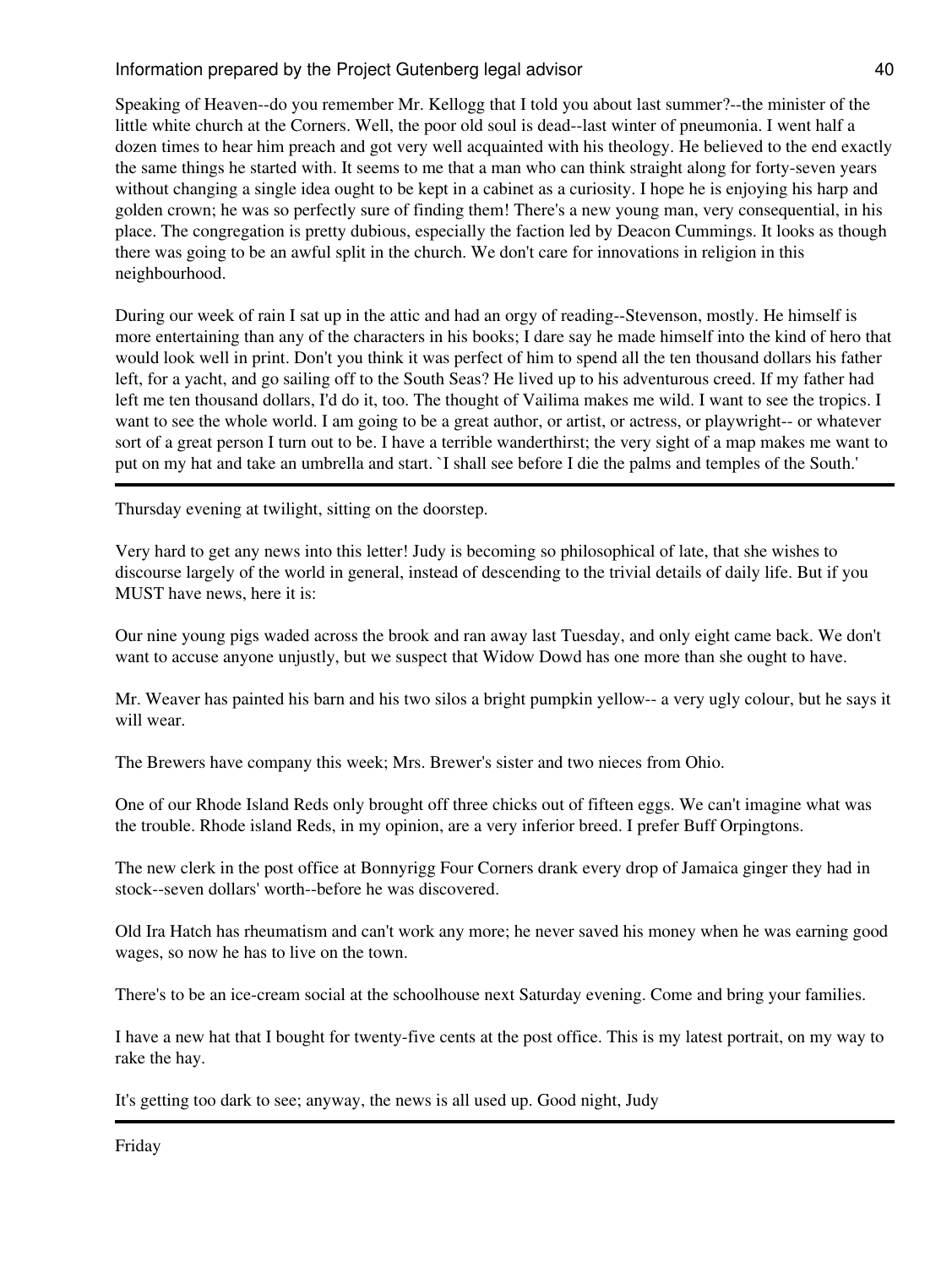Good morning! Here is some news! What do you think? You'd never, never, never guess who's coming to Lock Willow. A letter to Mrs. Semple from Mr. Pendleton. He's motoring through the Berkshires, and is tired and wants to rest on a nice quiet farm--if he climbs out at her doorstep some night will she have a room ready for him? Maybe he'll stay one week, or maybe two, or maybe three; he'll see how restful it is when he gets here.

Such a flutter as we are in! The whole house is being cleaned and all the curtains washed. I am driving to the Corners this morning to get some new oilcloth for the entry, and two cans of brown floor paint for the hall and back stairs. Mrs. Dowd is engaged to come tomorrow to wash the windows (in the exigency of the moment, we waive our suspicions in regard to the piglet). You might think, from this account of our activities, that the house was not already immaculate; but I assure you it was! Whatever Mrs. Semple's limitations, she is a HOUSEKEEPER.

But isn't it just like a man, Daddy? He doesn't give the remotest hint as to whether he will land on the doorstep today, or two weeks from today. We shall live in a perpetual breathlessness until he comes-- and if he doesn't hurry, the cleaning may all have to be done over again.

There's Amasai waiting below with the buckboard and Grover. I drive alone--but if you could see old Grove, you wouldn't be worried as to my safety.

With my hand on my heart--farewell. Judy

PS. Isn't that a nice ending? I got it out of Stevenson's letters.

Saturday Good morning again! I didn't get this ENVELOPED yesterday before the postman came, so I'll add some more. We have one mail a day at twelve o'clock. Rural delivery is a blessing to the farmers! Our postman not only delivers letters, but he runs errands for us in town, at five cents an errand. Yesterday he brought me some shoe-strings and a jar of cold cream (I sunburned all the skin off my nose before I got my new hat) and a blue Windsor tie and a bottle of blacking all for ten cents. That was an unusual bargain, owing to the largeness of my order.

Also he tells us what is happening in the Great World. Several people on the route take daily papers, and he reads them as he jogs along, and repeats the news to the ones who don't subscribe. So in case a war breaks out between the United States and Japan, or the president is assassinated, or Mr. Rockefeller leaves a million dollars to the John Grier Home, you needn't bother to write; I'll hear it anyway.

No sign yet of Master Jervie. But you should see how clean our house is--and with what anxiety we wipe our feet before we step in!

I hope he'll come soon; I am longing for someone to talk to. Mrs. Semple, to tell you the truth, gets rather monotonous. She never lets ideas interrupt the easy flow of her conversation. It's a funny thing about the people here. Their world is just this single hilltop. They are not a bit universal, if you know what I mean. It's exactly the same as at the John Grier Home. Our ideas there were bounded by the four sides of the iron fence, only I didn't mind it so much because I was younger, and was so awfully busy. By the time I'd got all my beds made and my babies' faces washed and had gone to school and come home and had washed their faces again and darned their stockings and mended Freddie Perkins's trousers (he tore them every day of his life) and learned my lessons in between--I was ready to go to bed, and I didn't notice any lack of social intercourse. But after two years in a conversational college, I do miss it; and I shall be glad to see somebody who speaks my language.

I really believe I've finished, Daddy. Nothing else occurs to me at the moment--I'll try to write a longer letter next time. Yours always, Judy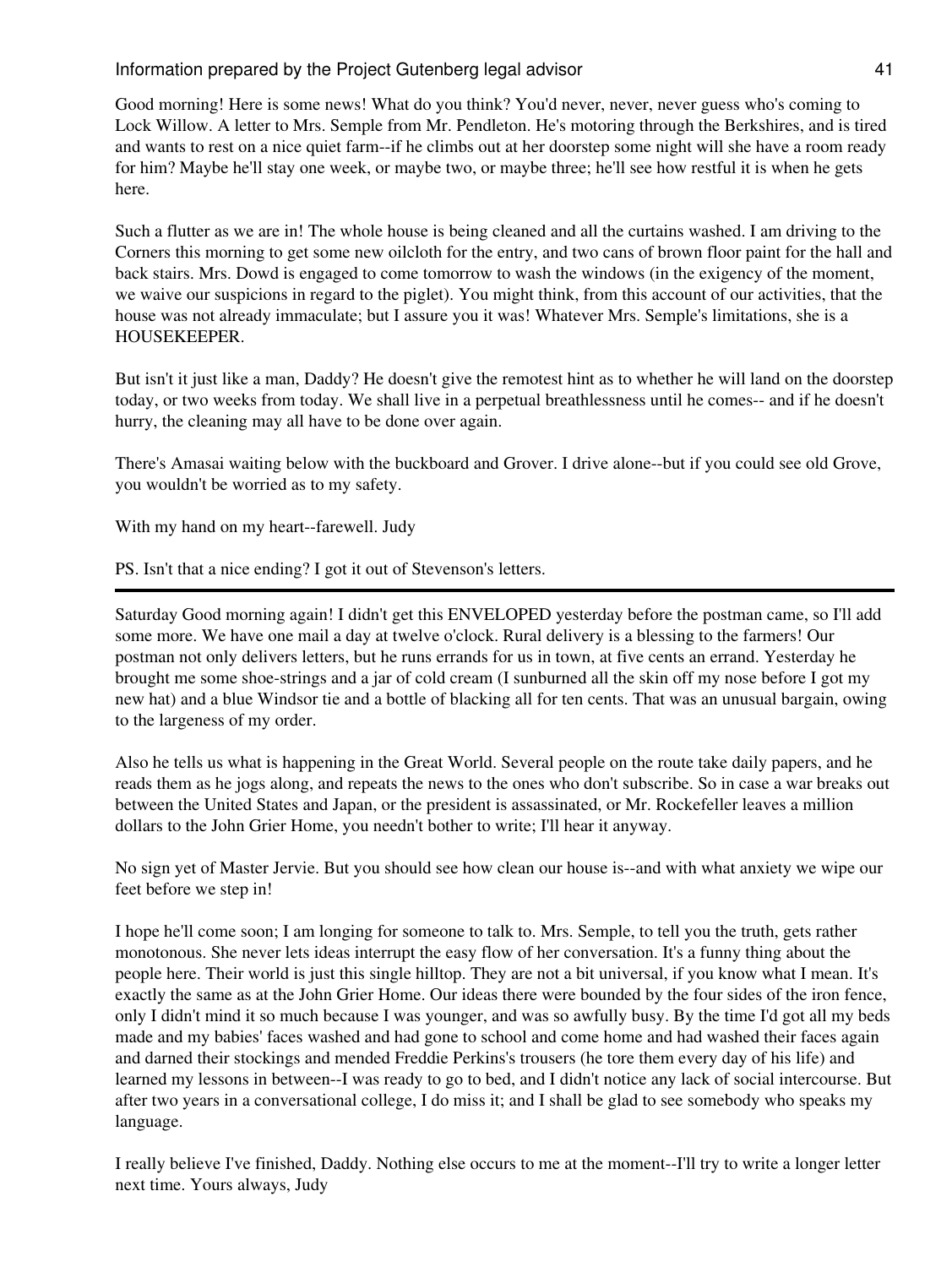PS. The lettuce hasn't done at all well this year. It was so dry early in the season.

## 25th August

Well, Daddy, Master Jervie's here. And such a nice time as we're having! At least I am, and I think he is, too--he has been here ten days and he doesn't show any signs of going. The way Mrs. Semple pampers that man is scandalous. If she indulged him as much when he was a baby, I don't know how he ever turned out so well.

He and I eat at a little table set on the side porch, or sometimes under the trees, or--when it rains or is cold--in the best parlour. He just picks out the spot he wants to eat in and Carrie trots after him with the table. Then if it has been an awful nuisance, and she has had to carry the dishes very far, she finds a dollar under the sugar bowl.

He is an awfully companionable sort of man, though you would never believe it to see him casually; he looks at first glance like a true Pendleton, but he isn't in the least. He is just as simple and unaffected and sweet as he can be--that seems a funny way to describe a man, but it's true. He's extremely nice with the farmers around here; he meets them in a sort of man-to-man fashion that disarms them immediately. They were very suspicious at first. They didn't care for his clothes! And I will say that his clothes are rather amazing. He wears knickerbockers and pleated jackets and white flannels and riding clothes with puffed trousers. Whenever he comes down in anything new, Mrs. Semple, beaming with pride, walks around and views him from every angle, and urges him to be careful where he sits down; she is so afraid he will pick up some dust. It bores him dreadfully. He's always saying to her:

`Run along, Lizzie, and tend to your work. You can't boss me any longer. I've grown up.'

It's awfully funny to think of that great big, long-legged man (he's nearly as long-legged as you, Daddy) ever sitting in Mrs. Semple's lap and having his face washed. Particularly funny when you see her lap! She has two laps now, and three chins. But he says that once she was thin and wiry and spry and could run faster than he.

Such a lot of adventures we're having! We've explored the country for miles, and I've learned to fish with funny little flies made of feathers. Also to shoot with a rifle and a revolver. Also to ride horseback--there's an astonishing amount of life in old Grove. We fed him on oats for three days, and he shied at a calf and almost ran away with me.

## Wednesday

We climbed Sky Hill Monday afternoon. That's a mountain near here; not an awfully high mountain, perhaps--no snow on the summit--but at least you are pretty breathless when you reach the top. The lower slopes are covered with woods, but the top is just piled rocks and open moor. We stayed up for the sunset and built a fire and cooked our supper. Master Jervie did the cooking; he said he knew how better than me and he did, too, because he's used to camping. Then we came down by moonlight, and, when we reached the wood trail where it was dark, by the light of an electric bulb that he had in his pocket. It was such fun! He laughed and joked all the way and talked about interesting things. He's read all the books I've ever read, and a lot of others besides. It's astonishing how many different things he knows.

We went for a long tramp this morning and got caught in a storm. Our clothes were drenched before we reached home but our spirits not even damp. You should have seen Mrs. Semple's face when we dripped into her kitchen.

`Oh, Master Jervie--Miss Judy! You are soaked through. Dear! Dear! What shall I do? That nice new coat is perfectly ruined.'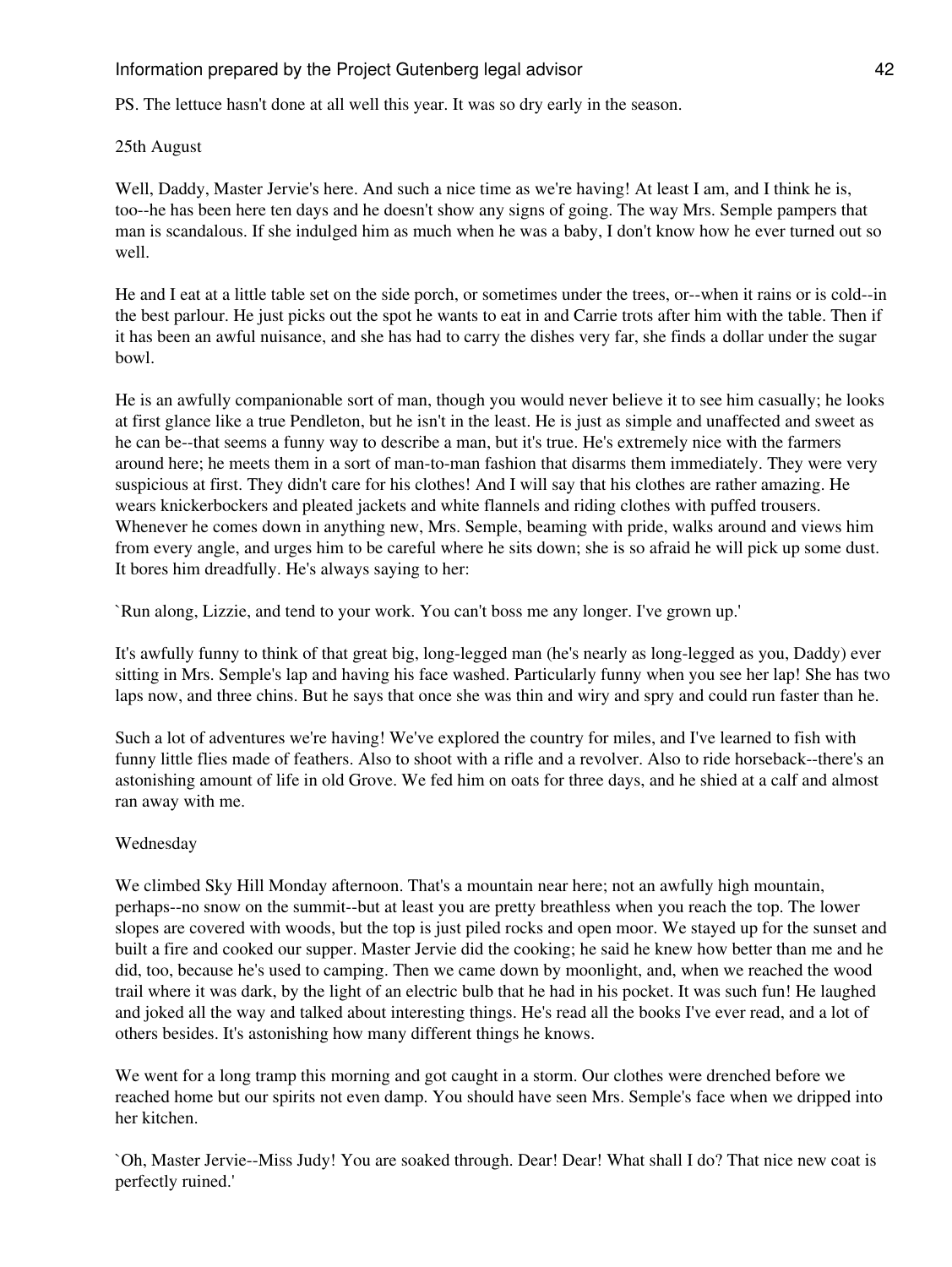She was awfully funny; you would have thought that we were ten years old, and she a distracted mother. I was afraid for a while that we weren't going to get any jam for tea.

## Saturday

I started this letter ages ago, but I haven't had a second to finish it.

Isn't this a nice thought from Stevenson?

The world is so full of a number of things, I am sure we should all be as happy as kings.

It's true, you know. The world is full of happiness, and plenty to go round, if you are only willing to take the kind that comes your way. The whole secret is in being PLIABLE. In the country, especially, there are such a lot of entertaining things. I can walk over everybody's land, and look at everybody's view, and dabble in everybody's brook; and enjoy it just as much as though I owned the land--and with no taxes to pay!

It's Sunday night now, about eleven o'clock, and I am supposed to be getting some beauty sleep, but I had black coffee for dinner, so--no beauty sleep for me!

This morning, said Mrs. Semple to Mr. Pendleton, with a very determined accent:

`We have to leave here at a quarter past ten in order to get to church by eleven.'

`Very well, Lizzie,' said Master Jervie, `you have the buggy ready, and if I'm not dressed, just go on without waiting.' 'We'll wait,' said she.

`As you please,' said he, `only don't keep the horses standing too long.'

Then while she was dressing, he told Carrie to pack up a lunch, and he told me to scramble into my walking clothes; and we slipped out the back way and went fishing.

It discommoded the household dreadfully, because Lock Willow of a Sunday dines at two. But he ordered dinner at seven--he orders meals whenever he chooses; you would think the place were a restaurant-- and that kept Carrie and Amasai from going driving. But he said it was all the better because it wasn't proper for them to go driving without a chaperon; and anyway, he wanted the horses himself to take me driving. Did you ever hear anything so funny?

And poor Mrs. Semple believes that people who go fishing on Sundays go afterwards to a sizzling hot hell! She is awfully troubled to think that she didn't train him better when he was small and helpless and she had the chance. Besides--she wished to show him off in church.

Anyway, we had our fishing (he caught four little ones) and we cooked them on a camp-fire for lunch. They kept falling off our spiked sticks into the fire, so they tasted a little ashy, but we ate them. We got home at four and went driving at five and had dinner at seven, and at ten I was sent to bed and here I am, writing to you.

I am getting a little sleepy, though. Good night.

Here is a picture of the one fish I caught.

Ship Ahoy, Cap'n Long-Legs!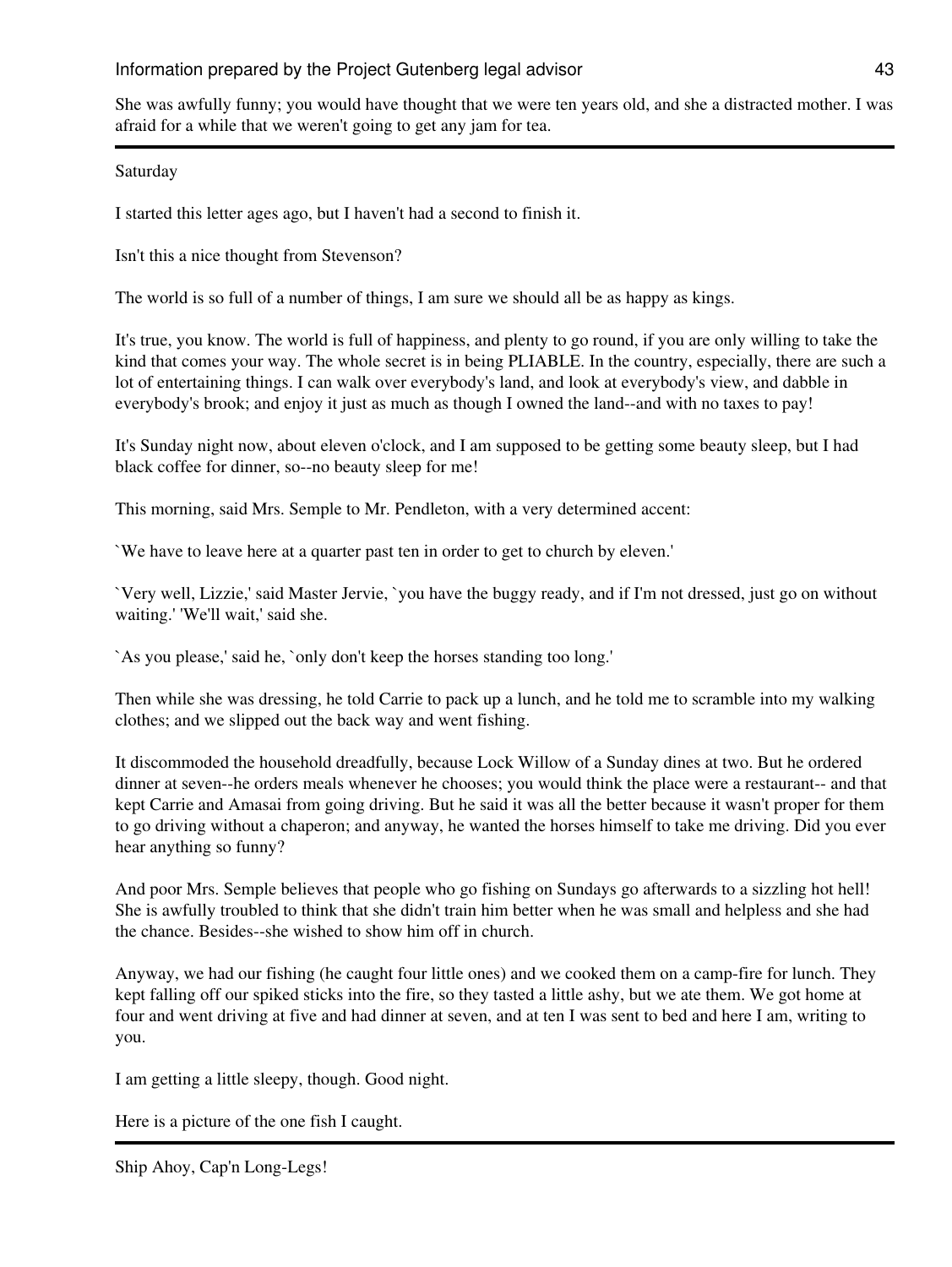Avast! Belay! Yo, ho, ho, and a bottle of rum. Guess what I'm reading? Our conversation these past two days has been nautical and piratical. Isn't Treasure Island fun? Did you ever read it, or wasn't it written when you were a boy? Stevenson only got thirty pounds for the serial rights--I don't believe it pays to be a great author. Maybe I'll be a school-teacher.

Excuse me for filling my letters so full of Stevenson; my mind is very much engaged with him at present. He comprises Lock Willow's library.

I've been writing this letter for two weeks, and I think it's about long enough. Never say, Daddy, that I don't give details. I wish you were here, too; we'd all have such a jolly time together. I like my different friends to know each other. I wanted to ask Mr. Pendleton if he knew you in New York--I should think he might; you must move in about the same exalted social circles, and you are both interested in reforms and things--but I couldn't, for I don't know your real name.

It's the silliest thing I ever heard of, not to know your name. Mrs. Lippett warned me that you were eccentric. I should think so! Affectionately, Judy

PS. On reading this over, I find that it isn't all Stevenson. There are one or two glancing references to Master Jervie.

10th September Dear Daddy,

He has gone, and we are missing him! When you get accustomed to people or places or ways of living, and then have them snatched away, it does leave an awfully empty, gnawing sort of sensation. I'm finding Mrs. Semple's conversation pretty unseasoned food.

College opens in two weeks and I shall be glad to begin work again. I have worked quite a lot this summer though--six short stories and seven poems. Those I sent to the magazines all came back with the most courteous promptitude. But I don't mind. It's good practice. Master Jervie read them--he brought in the post, so I couldn't help his knowing--and he said they were DREADFUL. They showed that I didn't have the slightest idea of what I was talking about. (Master Jervie doesn't let politeness interfere with truth.) But the last one I did--just a little sketch laid in college-- he said wasn't bad; and he had it typewritten, and I sent it to a magazine. They've had it two weeks; maybe they're thinking it over.

You should see the sky! There's the queerest orange-coloured light over everything. We're going to have a storm.

It commenced just that moment with tremendously big drops and all the shutters banging. I had to run to close the windows, while Carrie flew to the attic with an armful of milk pans to put under the places where the roof leaks and then, just as I was resuming my pen, I remembered that I'd left a cushion and rug and hat and Matthew Arnold's poems under a tree in the orchard, so I dashed out to get them, all quite soaked. The red cover of the poems had run into the inside; Dover Beach in the future will be washed by pink waves.

A storm is awfully disturbing in the country. You are always having to think of so many things that are out of doors and getting spoiled.

Thursday

Daddy! Daddy! What do you think? The postman has just come with two letters.

1st. My story is accepted. \$50.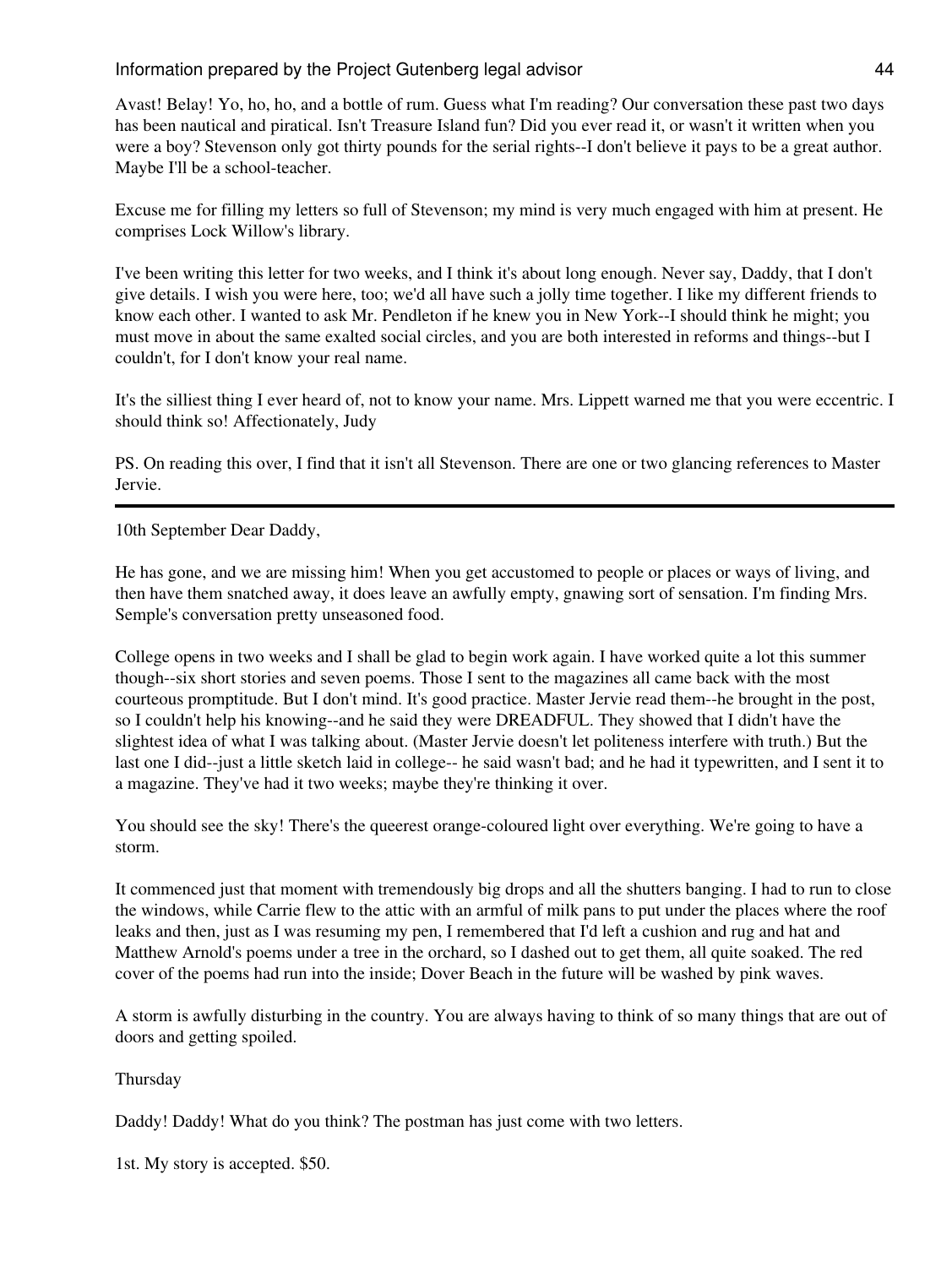ALORS! I'm an AUTHOR.

2nd. A letter from the college secretary. I'm to have a scholarship for two years that will cover board and tuition. It was founded for `marked proficiency in English with general excellency in other lines.' And I've won it! I applied for it before I left, but I didn't have an idea I'd get it, on account of my Freshman bad work in maths and Latin. But it seems I've made it up. I am awfully glad, Daddy, because now I won't be such a burden to you. The monthly allowance will be all I'll need, and maybe I can earn that with writing or tutoring or something.

I'm LONGING to go back and begin work. Yours ever, Jerusha Abbott,

Author of When the Sophomores Won the Game. For sale at all news stands, price ten cents.

26th September Dear Daddy-Long-Legs,

Back at college again and an upper classman. Our study is better than ever this year--faces the South with two huge windows and oh! so furnished. Julia, with an unlimited allowance, arrived two days early and was attacked with a fever for settling.

We have new wall paper and oriental rugs and mahogany chairs-- not painted mahogany which made us sufficiently happy last year, but real. It's very gorgeous, but I don't feel as though I belonged in it; I'm nervous all the time for fear I'll get an ink spot in the wrong place.

And, Daddy, I found your letter waiting for me--pardon--I mean your secretary's.

Will you kindly convey to me a comprehensible reason why I should not accept that scholarship? I don't understand your objection in the least. But anyway, it won't do the slightest good for you to object, for I've already accepted it and I am not going to change! That sounds a little impertinent, but I don't mean it so.

I suppose you feel that when you set out to educate me, you'd like to finish the work, and put a neat period, in the shape of a diploma, at the end.

But look at it just a second from my point of view. I shall owe my education to you just as much as though I let you pay for the whole of it, but I won't be quite so much indebted. I know that you don't want me to return the money, but nevertheless, I am going to want to do it, if I possibly can; and winning this scholarship makes it so much easier. I was expecting to spend the rest of my life in paying my debts, but now I shall only have to spend one-half of the rest of it.

I hope you understand my position and won't be cross. The allowance I shall still most gratefully accept. It requires an allowance to live up to Julia and her furniture! I wish that she had been reared to simpler tastes, or else that she were not my room-mate.

This isn't much of a letter; I meant to have written a lot--but I've been hemming four window curtains and three portieres (I'm glad you can't see the length of the stitches), and polishing a brass desk set with tooth powder (very uphill work), and sawing off picture wire with manicure scissors, and unpacking four boxes of books, and putting away two trunkfuls of clothes (it doesn't seem believable that Jerusha Abbott owns two trunks full of clothes, but she does!) and welcoming back fifty dear friends in between.

Opening day is a joyous occasion!

Good night, Daddy dear, and don't be annoyed because your chick is wanting to scratch for herself. She's growing up into an awfully energetic little hen--with a very determined cluck and lots of beautiful feathers (all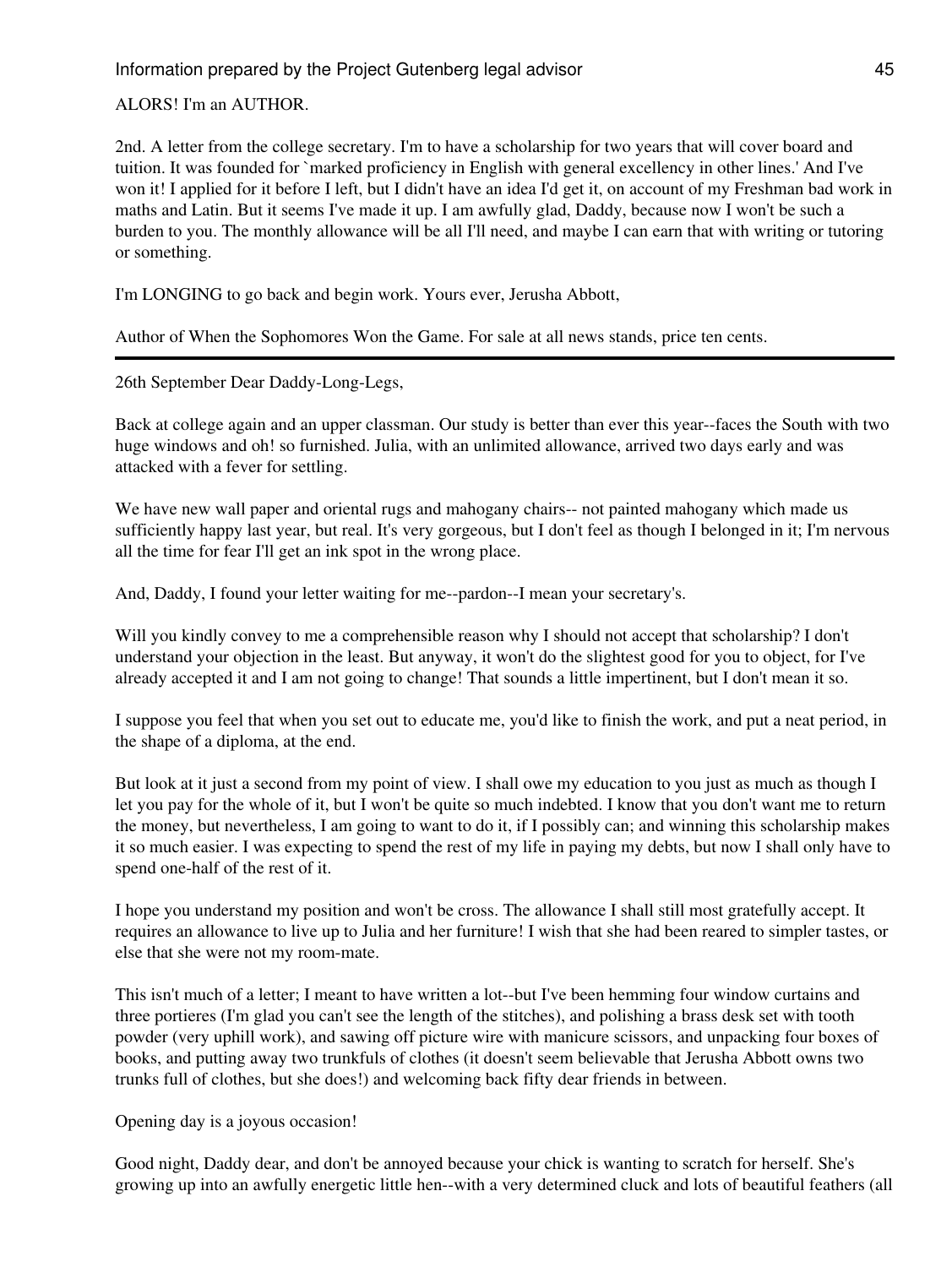due to you). Affectionately, Judy

30th September Dear Daddy,

Are you still harping on that scholarship? I never knew a man so obstinate, and stubborn and unreasonable, and tenacious, and bull-doggish, and unable-to-see-other-people's-point-of-view, as you.

You prefer that I should not be accepting favours from strangers.

Strangers!--And what are you, pray?

Is there anyone in the world that I know less? I shouldn't recognize you if I met you in the street. Now, you see, if you had been a sane, sensible person and had written nice, cheering fatherly letters to your little Judy, and had come occasionally and patted her on the head, and had said you were glad she was such a good girl--Then, perhaps, she wouldn't have flouted you in your old age, but would have obeyed your slightest wish like the dutiful daughter she was meant to be.

Strangers indeed! You live in a glass house, Mr. Smith.

And besides, this isn't a favour; it's like a prize--I earned it by hard work. If nobody had been good enough in English, the committee wouldn't have awarded the scholarship; some years they don't. Also-- But what's the use of arguing with a man? You belong, Mr. Smith, to a sex devoid of a sense of logic. To bring a man into line, there are just two methods: one must either coax or be disagreeable. I scorn to coax men for what I wish. Therefore, I must be disagreeable.

I refuse, sir, to give up the scholarship; and if you make any more fuss, I won't accept the monthly allowance either, but will wear myself into a nervous wreck tutoring stupid Freshmen.

That is my ultimatum!

And listen--I have a further thought. Since you are so afraid that by taking this scholarship I am depriving someone else of an education, I know a way out. You can apply the money that you would have spent for me towards educating some other little girl from the John Grier Home. Don't you think that's a nice idea? Only, Daddy, EDUCATE the new girl as much as you choose, but please don't LIKE her any better than me.

I trust that your secretary won't be hurt because I pay so little attention to the suggestions offered in his letter, but I can't help it if he is. He's a spoiled child, Daddy. I've meekly given in to his whims heretofore, but this time I intend to be FIRM.

Yours, With a mind, Completely and Irrevocably and World-without-End Made-up,

Jerusha Abbott

9th November Dear Daddy-Long-Legs,

I started down town today to buy a bottle of shoe blacking and some collars and the material for a new blouse and a jar of violet cream and a cake of Castile soap--all very necessary; I couldn't be happy another day without them--and when I tried to pay the car fare, I found that I had left my purse in the pocket of my other coat. So I had to get out and take the next car, and was late for gymnasium.

It's a dreadful thing to have no memory and two coats!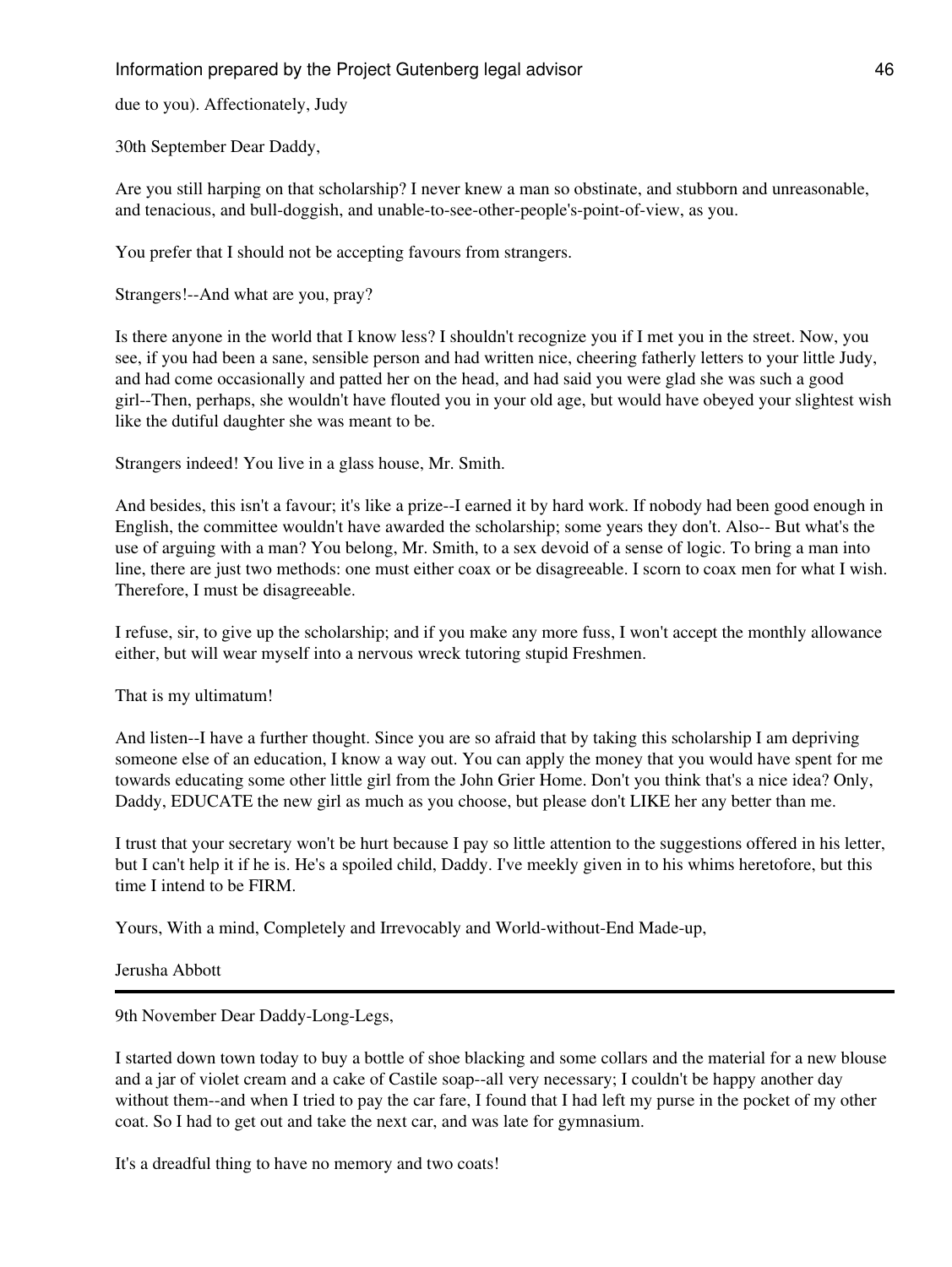Julia Pendleton has invited me to visit her for the Christmas holidays. How does that strike you, Mr. Smith? Fancy Jerusha Abbott, of the John Grier Home, sitting at the tables of the rich. I don't know why Julia wants me--she seems to be getting quite attached to me of late. I should, to tell the truth, very much prefer going to Sallie's, but Julia asked me first, so if I go anywhere it must be to New York instead of to Worcester. I'm rather awed at the prospect of meeting Pendletons EN MASSE, and also I'd have to get a lot of new clothes--so, Daddy dear, if you write that you would prefer having me remain quietly at college, I will bow to your wishes with my usual sweet docility.

I'm engaged at odd moments with the Life and Letters of Thomas Huxley-- it makes nice, light reading to pick up between times. Do you know what an archaeopteryx is? It's a bird. And a stereognathus? I'm not sure myself, but I think it's a missing link, like a bird with teeth or a lizard with wings. No, it isn't either; I've just looked in the book. It's a mesozoic mammal.

I've elected economics this year--very illuminating subject. When I finish that I'm going to take Charity and Reform; then, Mr. Trustee, I'll know just how an orphan asylum ought to be run. Don't you think I'd make an admirable voter if I had my rights? I was twenty-one last week. This is an awfully wasteful country to throw away such an honest, educated, conscientious, intelligent citizen as I would be. Yours always, Judy

7th December Dear Daddy-Long-Legs,

Thank you for permission to visit Julia--I take it that silence means consent.

Such a social whirl as we've been having! The Founder's dance came last week--this was the first year that any of us could attend; only upper classmen being allowed.

I invited Jimmie McBride, and Sallie invited his room-mate at Princeton, who visited them last summer at their camp--an awfully nice man with red hair--and Julia invited a man from New York, not very exciting, but socially irreproachable. He is connected with the De la Mater Chichesters. Perhaps that means something to you? It doesn't illuminate me to any extent.

However--our guests came Friday afternoon in time for tea in the senior corridor, and then dashed down to the hotel for dinner. The hotel was so full that they slept in rows on the billiard tables, they say. Jimmie McBride says that the next time he is bidden to a social event in this college, he is going to bring one of their Adirondack tents and pitch it on the campus.

At seven-thirty they came back for the President's reception and dance. Our functions commence early! We had the men's cards all made out ahead of time, and after every dance, we'd leave them in groups, under the letter that stood for their names, so that they could be readily found by their next partners. Jimmie McBride, for example, would stand patiently under `M' until he was claimed. (At least, he ought to have stood patiently, but he kept wandering off and getting mixed with `R's' and `S's' and all sorts of letters.) I found him a very difficult guest; he was sulky because he had only three dances with me. He said he was bashful about dancing with girls he didn't know!

The next morning we had a glee club concert--and who do you think wrote the funny new song composed for the occasion? It's the truth. She did. Oh, I tell you, Daddy, your little foundling is getting to be quite a prominent person!

Anyway, our gay two days were great fun, and I think the men enjoyed it. Some of them were awfully perturbed at first at the prospect of facing one thousand girls; but they got acclimated very quickly. Our two Princeton men had a beautiful time--at least they politely said they had, and they've invited us to their dance next spring. We've accepted, so please don't object, Daddy dear.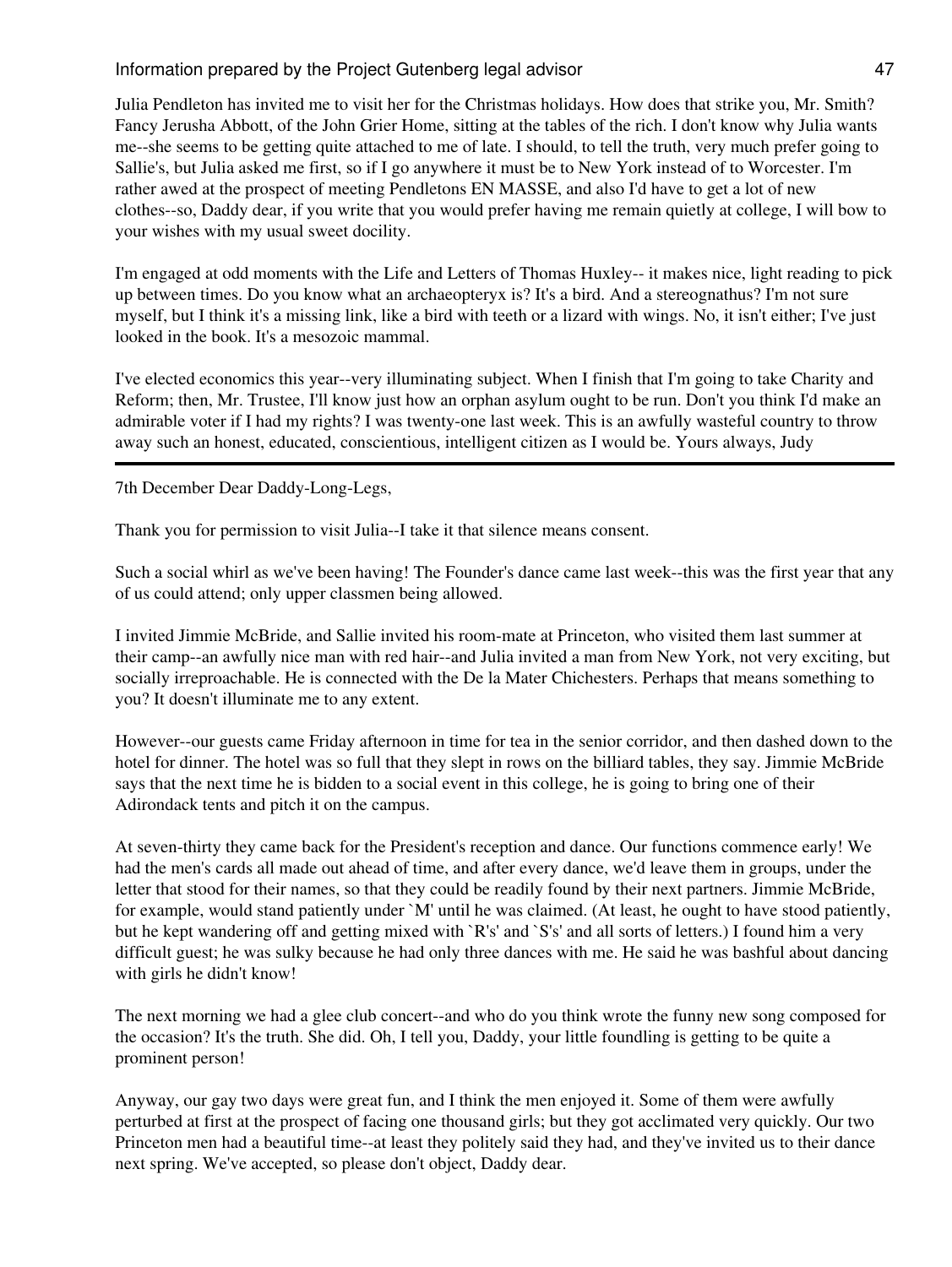Julia and Sallie and I all had new dresses. Do you want to hear about them? Julia's was cream satin and gold embroidery and she wore purple orchids. It was a DREAM and came from Paris, and cost a million dollars.

Sallie's was pale blue trimmed with Persian embroidery, and went beautifully with red hair. It didn't cost quite a million, but was just as effective as Julia's.

Mine was pale pink crepe de chine trimmed with ecru lace and rose satin. And I carried crimson roses which J. McB. sent (Sallie having told him what colour to get). And we all had satin slippers and silk stockings and chiffon scarfs to match.

You must be deeply impressed by these millinery details.

One can't help thinking, Daddy, what a colourless life a man is forced to lead, when one reflects that chiffon and Venetian point and hand embroidery and Irish crochet are to him mere empty words. Whereas a woman--whether she is interested in babies or microbes or husbands or poetry or servants or parallelograms or gardens or Plato or bridge--is fundamentally and always interested in clothes.

It's the one touch of nature that makes the whole world kin. (That isn't original. I got it out of one of Shakespeare's plays).

However, to resume. Do you want me to tell you a secret that I've lately discovered? And will you promise not to think me vain? Then listen:

I'm pretty.

I am, really. I'd be an awful idiot not to know it with three looking-glasses in the room. A Friend

PS. This is one of those wicked anonymous letters you read about in novels.

20th December Dear Daddy-Long-Legs,

I've just a moment, because I must attend two classes, pack a trunk and a suit-case, and catch the four-o'clock train--but I couldn't go without sending a word to let you know how much I appreciate my Christmas box.

I love the furs and the necklace and the Liberty scarf and the gloves and handkerchiefs and books and purse--and most of all I love you! But Daddy, you have no business to spoil me this way. I'm only human- and a girl at that. How can I keep my mind sternly fixed on a studious career, when you deflect me with such worldly frivolities?

I have strong suspicions now as to which one of the John Grier Trustees used to give the Christmas tree and the Sunday ice-cream. He was nameless, but by his works I know him! You deserve to be happy for all the good things you do.

Goodbye, and a very merry Christmas. Yours always, Judy

PS. I am sending a slight token, too. Do you think you would like her if you knew her?

11th January

I meant to write to you from the city, Daddy, but New York is an engrossing place.

I had an interesting--and illuminating--time, but I'm glad I don't belong to such a family! I should truly rather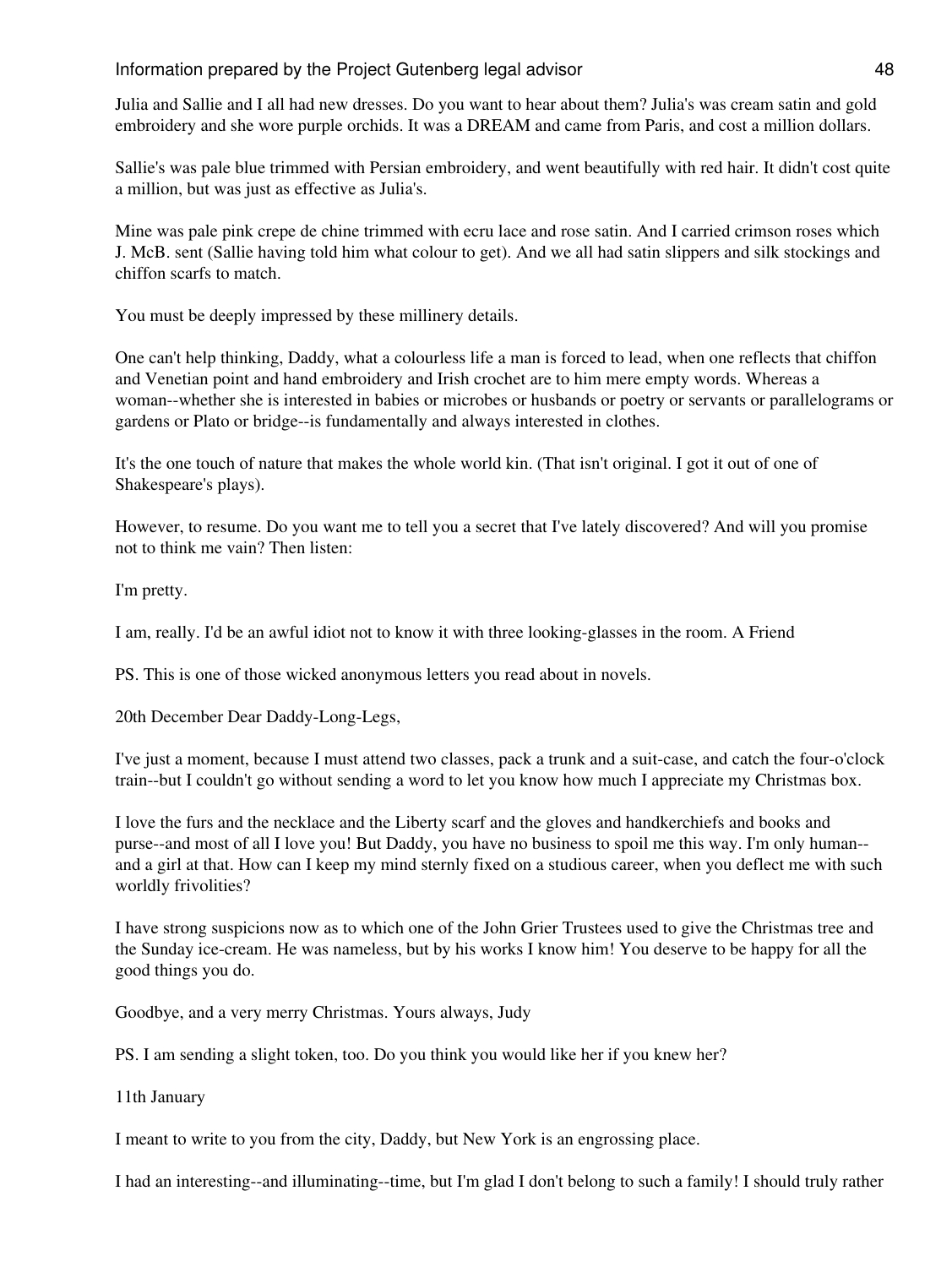have the John Grier Home for a background. Whatever the drawbacks of my bringing up, there was at least no pretence about it. I know now what people mean when they say they are weighed down by Things. The material atmosphere of that house was crushing; I didn't draw a deep breath until I was on an express train coming back. All the furniture was carved and upholstered and gorgeous; the people I met were beautifully dressed and low-voiced and well-bred, but it's the truth, Daddy, I never heard one word of real talk from the time we arrived until we left. I don't think an idea ever entered the front door.

Mrs. Pendleton never thinks of anything but jewels and dressmakers and social engagements. She did seem a different kind of mother from Mrs. McBride! If I ever marry and have a family, I'm going to make them as exactly like the McBrides as I can. Not for all the money in the world would I ever let any children of mine develop into Pendletons. Maybe it isn't polite to criticize people you've been visiting? If it isn't, please excuse. This is very confidential, between you and me.

I only saw Master Jervie once when he called at tea time, and then I didn't have a chance to speak to him alone. It was really disappointing after our nice time last summer. I don't think he cares much for his relatives--and I am sure they don't care much for him! Julia's mother says he's unbalanced. He's a Socialist--except, thank Heaven, he doesn't let his hair grow and wear red ties. She can't imagine where he picked up his queer ideas; the family have been Church of England for generations. He throws away his money on every sort of crazy reform, instead of spending it on such sensible things as yachts and automobiles and polo ponies. He does buy candy with it though! He sent Julia and me each a box for Christmas.

You know, I think I'll be a Socialist, too. You wouldn't mind, would you, Daddy? They're quite different from Anarchists; they don't believe in blowing people up. Probably I am one by rights; I belong to the proletariat. I haven't determined yet just which kind I am going to be. I will look into the subject over Sunday, and declare my principles in my next.

I've seen loads of theatres and hotels and beautiful houses. My mind is a confused jumble of onyx and gilding and mosaic floors and palms. I'm still pretty breathless but I am glad to get back to college and my books--I believe that I really am a student; this atmosphere of academic calm I find more bracing than New York. College is a very satisfying sort of life; the books and study and regular classes keep you alive mentally, and then when your mind gets tired, you have the gymnasium and outdoor athletics, and always plenty of congenial friends who are thinking about the same things you are. We spend a whole evening in nothing but talk-- talk--talk--and go to bed with a very uplifted feeling, as though we had settled permanently some pressing world problems. And filling in every crevice, there is always such a lot of nonsense--just silly jokes about the little things that come up but very satisfying. We do appreciate our own witticisms!

It isn't the great big pleasures that count the most; it's making a great deal out of the little ones--I've discovered the true secret of happiness, Daddy, and that is to live in the now. Not to be for ever regretting the past, or anticipating the future; but to get the most that you can out of this very instant. It's like farming. You can have extensive farming and intensive farming; well, I am going to have intensive living after this. I'm going to enjoy every second, and I'm going to KNOW I'm enjoying it while I'm enjoying it. Most people don't live; they just race. They are trying to reach some goal far away on the horizon, and in the heat of the going they get so breathless and panting that they lose all sight of the beautiful, tranquil country they are passing through; and then the first thing they know, they are old and worn out, and it doesn't make any difference whether they've reached the goal or not. I've decided to sit down by the way and pile up a lot of little happinesses, even if I never become a Great Author. Did you ever know such a philosopheress as I am developing into? Yours ever, Judy

PS. It's raining cats and dogs tonight. Two puppies and a kitten have just landed on the window-sill.

Dear Comrade,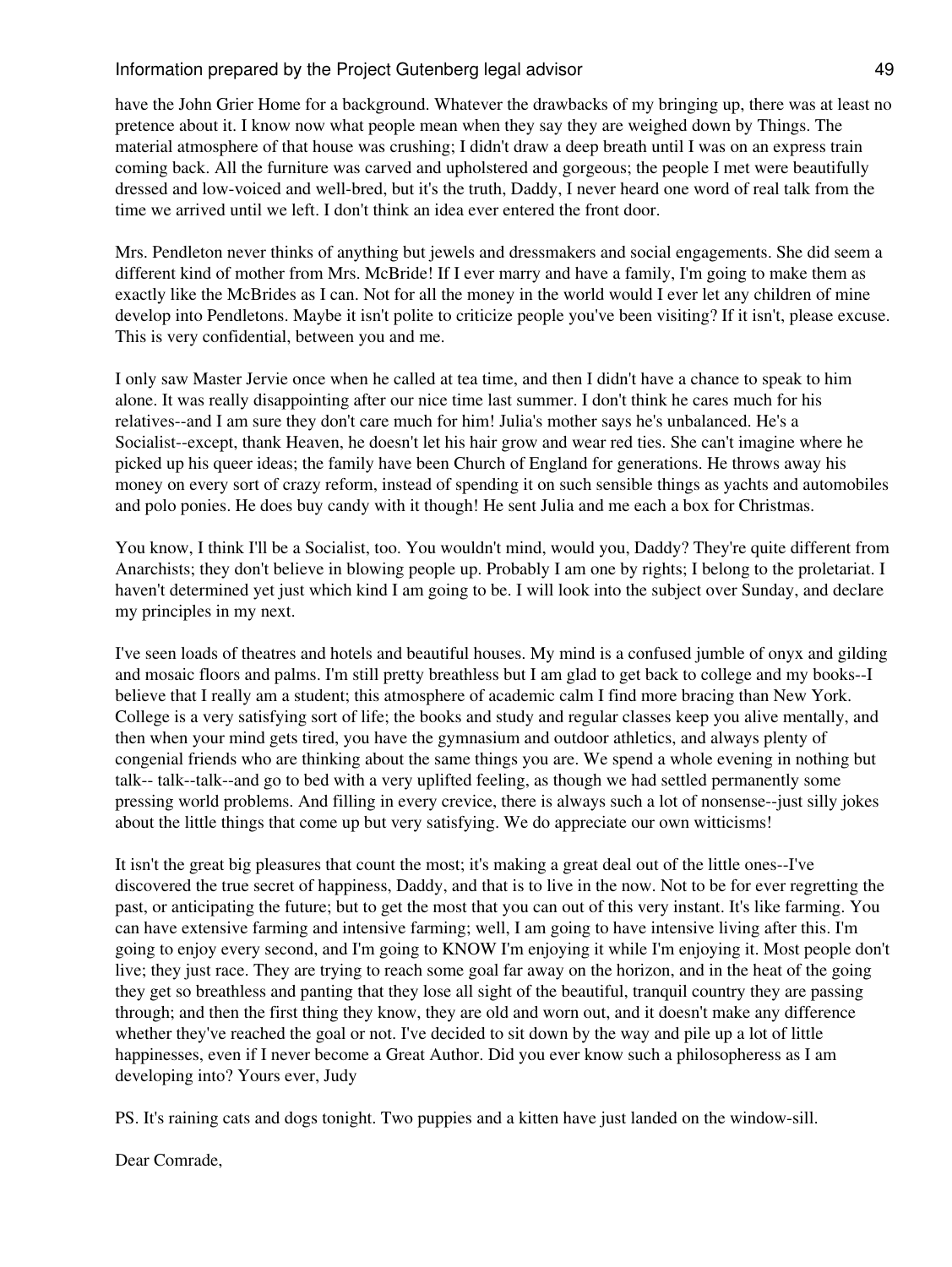Hooray! I'm a Fabian.

That's a Socialist who's willing to wait. We don't want the social revolution to come tomorrow morning; it would be too upsetting. We want it to come very gradually in the distant future, when we shall all be prepared and able to sustain the shock.

In the meantime, we must be getting ready, by instituting industrial, educational and orphan asylum reforms. Yours, with fraternal love, Judy Monday, 3rd hour

11th February Dear D.-L.-L.,

Don't be insulted because this is so short. It isn't a letter; it's just a LINE to say that I'm going to write a letter pretty soon when examinations are over. It is not only necessary that I pass, but pass WELL. I have a scholarship to live up to. Yours, studying hard, J. A.

5th March Dear Daddy-Long-Legs,

President Cuyler made a speech this evening about the modern generation being flippant and superficial. He says that we are losing the old ideals of earnest endeavour and true scholarship; and particularly is this falling-off noticeable in our disrespectful attitude towards organized authority. We no longer pay a seemly deference to our superiors.

I came away from chapel very sober.

Am I too familiar, Daddy? Ought I to treat you with more dignity and aloofness?--Yes, I'm sure I ought. I'll begin again.

My Dear Mr. Smith,

You will be pleased to hear that I passed successfully my mid-year examinations, and am now commencing work in the new semester. I am leaving chemistry--having completed the course in qualitative analysis-- and am entering upon the study of biology. I approach this subject with some hesitation, as I understand that we dissect angleworms and frogs.

An extremely interesting and valuable lecture was given in the chapel last week upon Roman Remains in Southern France. I have never listened to a more illuminating exposition of the subject.

We are reading Wordsworth's Tintern Abbey in connection with our course in English Literature. What an exquisite work it is, and how adequately it embodies his conceptions of Pantheism! The Romantic movement of the early part of the last century, exemplified in the works of such poets as Shelley, Byron, Keats, and Wordsworth, appeals to me very much more than the Classical period that preceded it. Speaking of poetry, have you ever read that charming little thing of Tennyson's called Locksley Hall?

I am attending gymnasium very regularly of late. A proctor system has been devised, and failure to comply with the rules causes a great deal of inconvenience. The gymnasium is equipped with a very beautiful swimming tank of cement and marble, the gift of a former graduate. My room-mate, Miss McBride, has given me her bathing-suit (it shrank so that she can no longer wear it) and I am about to begin swimming lessons.

We had delicious pink ice-cream for dessert last night. Only vegetable dyes are used in colouring the food. The college is very much opposed, both from aesthetic and hygienic motives, to the use of aniline dyes.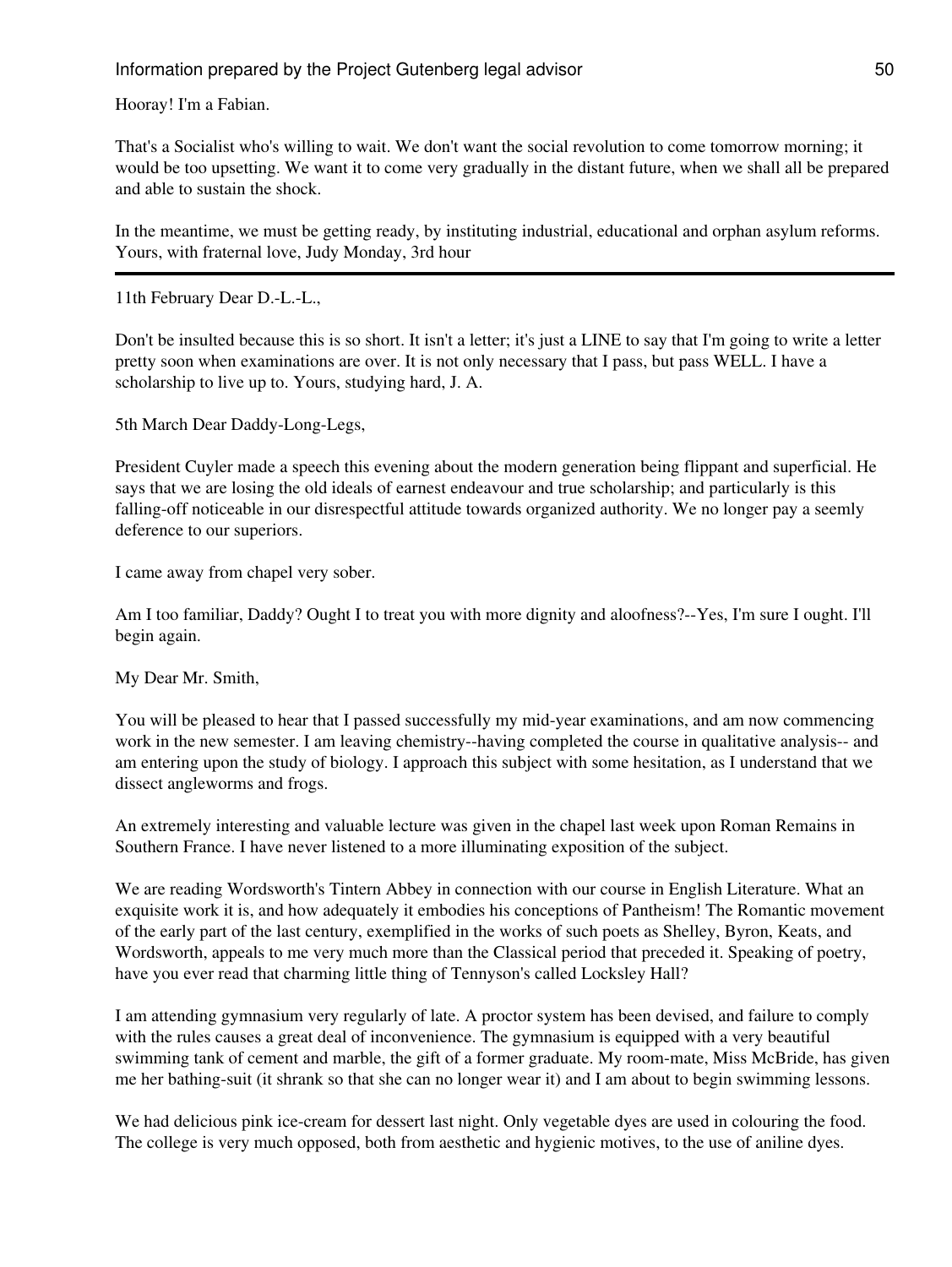The weather of late has been ideal--bright sunshine and clouds interspersed with a few welcome snow-storms. I and my companions have enjoyed our walks to and from classes--particularly from.

Trusting, my dear Mr. Smith, that this will find you in your usual good health, I remain, Most cordially yours, Jerusha Abbott

## 24th April Dear Daddy,

Spring has come again! You should see how lovely the campus is. I think you might come and look at it for yourself. Master Jervie dropped in again last Friday--but he chose a most unpropitious time, for Sallie and Julia and I were just running to catch a train. And where do you think we were going? To Princeton, to attend a dance and a ball game, if you please! I didn't ask you if I might go, because I had a feeling that your secretary would say no. But it was entirely regular; we had leave-of-absence from college, and Mrs. McBride chaperoned us. We had a charming time--but I shall have to omit details; they are too many and complicated.

#### Saturday

Up before dawn! The night watchman called us--six of us--and we made coffee in a chafing dish (you never saw so many grounds!) and walked two miles to the top of One Tree Hill to see the sun rise. We had to scramble up the last slope! The sun almost beat us! And perhaps you think we didn't bring back appetites to breakfast!

Dear me, Daddy, I seem to have a very ejaculatory style today; this page is peppered with exclamations.

I meant to have written a lot about the budding trees and the new cinder path in the athletic field, and the awful lesson we have in biology for tomorrow, and the new canoes on the lake, and Catherine Prentiss who has pneumonia, and Prexy's Angora kitten that strayed from home and has been boarding in Fergussen Hall for two weeks until a chambermaid reported it, and about my three new dresses-- white and pink and blue polka dots with a hat to match--but I am too sleepy. I am always making this an excuse, am I not? But a girls' college is a busy place and we do get tired by the end of the day! Particularly when the day begins at dawn. Affectionately, Judy

15th May Dear Daddy-Long-Legs,

Is it good manners when you get into a car just to stare straight ahead and not see anybody else?

A very beautiful lady in a very beautiful velvet dress got into the car today, and without the slightest expression sat for fifteen minutes and looked at a sign advertising suspenders. It doesn't seem polite to ignore everybody else as though you were the only important person present. Anyway, you miss a lot. While she was absorbing that silly sign, I was studying a whole car full of interesting human beings.

The accompanying illustration is hereby reproduced for the first time. It looks like a spider on the end of a string, but it isn't at all; it's a picture of me learning to swim in the tank in the gymnasium.

The instructor hooks a rope into a ring in the back of my belt, and runs it through a pulley in the ceiling. It would be a beautiful system if one had perfect confidence in the probity of one's instructor. I'm always afraid, though, that she will let the rope get slack, so I keep one anxious eye on her and swim with the other, and with this divided interest I do not make the progress that I otherwise might.

Very miscellaneous weather we're having of late. It was raining when I commenced and now the sun is shining. Sallie and I are going out to play tennis--thereby gaining exemption from Gym.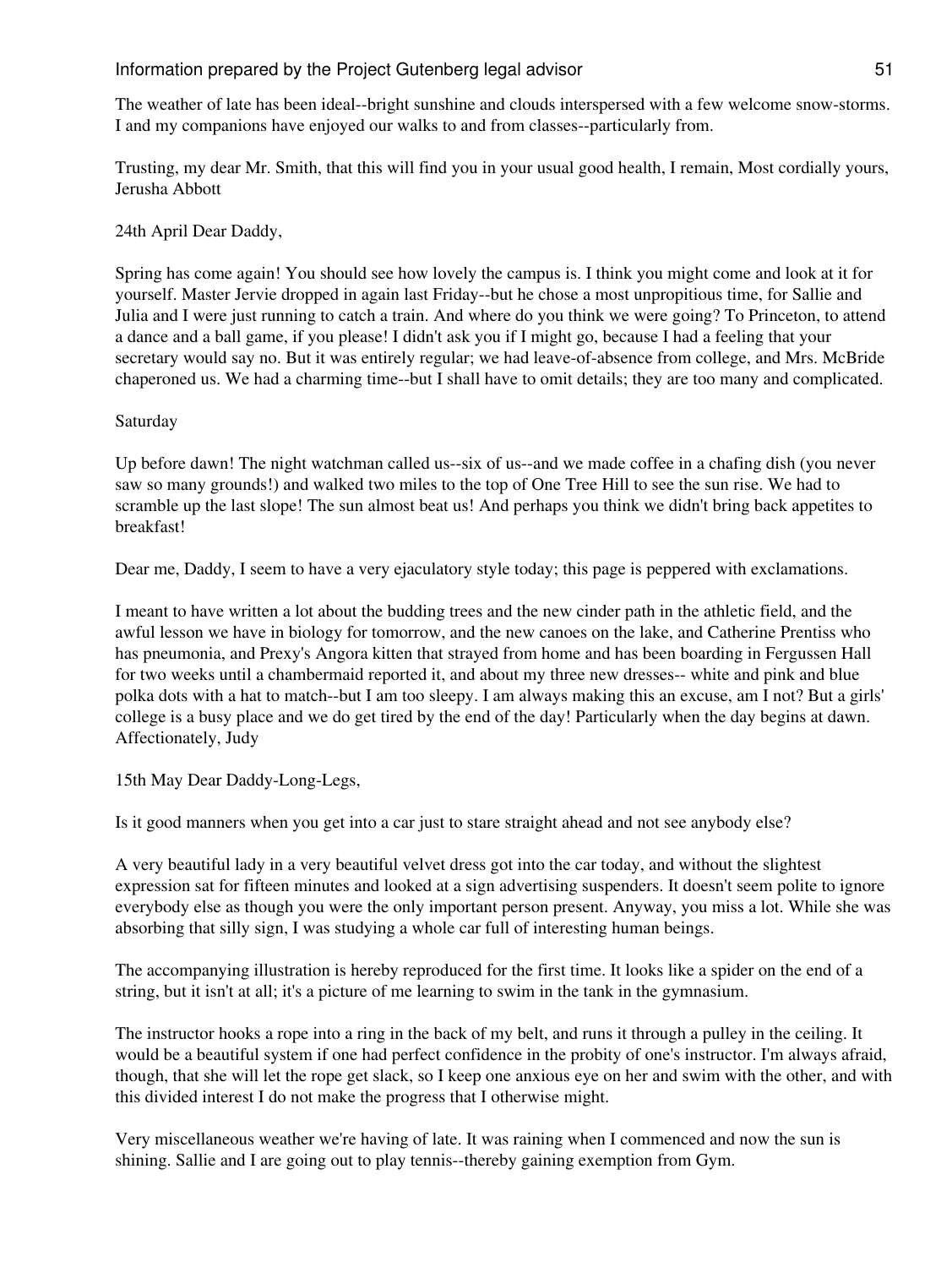A week later

I should have finished this letter long ago, but I didn't. You don't mind, do you, Daddy, if I'm not very regular? I really do love to write to you; it gives me such a respectable feeling of having some family. Would you like me to tell you something? You are not the only man to whom I write letters. There are two others! I have been receiving beautiful long letters this winter from Master Jervie (with typewritten envelopes so Julia won't recognize the writing). Did you ever hear anything so shocking? And every week or so a very scrawly epistle, usually on yellow tablet paper, arrives from Princeton. All of which I answer with business-like promptness. So you see--I am not so different from other girls--I get letters, too.

Did I tell you that I have been elected a member of the Senior Dramatic Club? Very recherche organization. Only seventy-five members out of one thousand. Do you think as a consistent Socialist that I ought to belong?

What do you suppose is at present engaging my attention in sociology? I am writing (figurez vous!) a paper on the Care of Dependent Children. The Professor shuffled up his subjects and dealt them out promiscuously, and that fell to me. C'est drole ca n'est pas?

There goes the gong for dinner. I'll post this as I pass the box. Affectionately, J.

4th June Dear Daddy,

Very busy time--commencement in ten days, examinations tomorrow; lots of studying, lots of packing, and the outdoor world so lovely that it hurts you to stay inside.

But never mind, vacation's coming. Julia is going abroad this summer-- it makes the fourth time. No doubt about it, Daddy, goods are not distributed evenly. Sallie, as usual, goes to the Adirondacks. And what do you think I am going to do? You may have three guesses. Lock Willow? Wrong. The Adirondacks with Sallie? Wrong. (I'll never attempt that again; I was discouraged last year.) Can't you guess anything else? You're not very inventive. I'll tell you, Daddy, if you'll promise not to make a lot of objections. I warn your secretary in advance that my mind is made up.

I am going to spend the summer at the seaside with a Mrs. Charles Paterson and tutor her daughter who is to enter college in the autumn. I met her through the McBrides, and she is a very charming woman. I am to give lessons in English and Latin to the younger daughter, too, but I shall have a little time to myself, and I shall be earning fifty dollars a month! Doesn't that impress you as a perfectly exorbitant amount? She offered it; I should have blushed to ask for more than twenty-five.

I finish at Magnolia (that's where she lives) the first of September, and shall probably spend the remaining three weeks at Lock Willow-- I should like to see the Semples again and all the friendly animals.

How does my programme strike you, Daddy? I am getting quite independent, you see. You have put me on my feet and I think I can almost walk alone by now.

Princeton commencement and our examinations exactly coincide-- which is an awful blow. Sallie and I did so want to get away in time for it, but of course that is utterly impossible.

Goodbye, Daddy. Have a nice summer and come back in the autumn rested and ready for another year of work. (That's what you ought to be writing to me!) I haven't any idea what you do in the summer, or how you amuse yourself. I can't visualize your surroundings. Do you play golf or hunt or ride horseback or just sit in the sun and meditate?

Anyway, whatever it is, have a good time and don't forget Judy.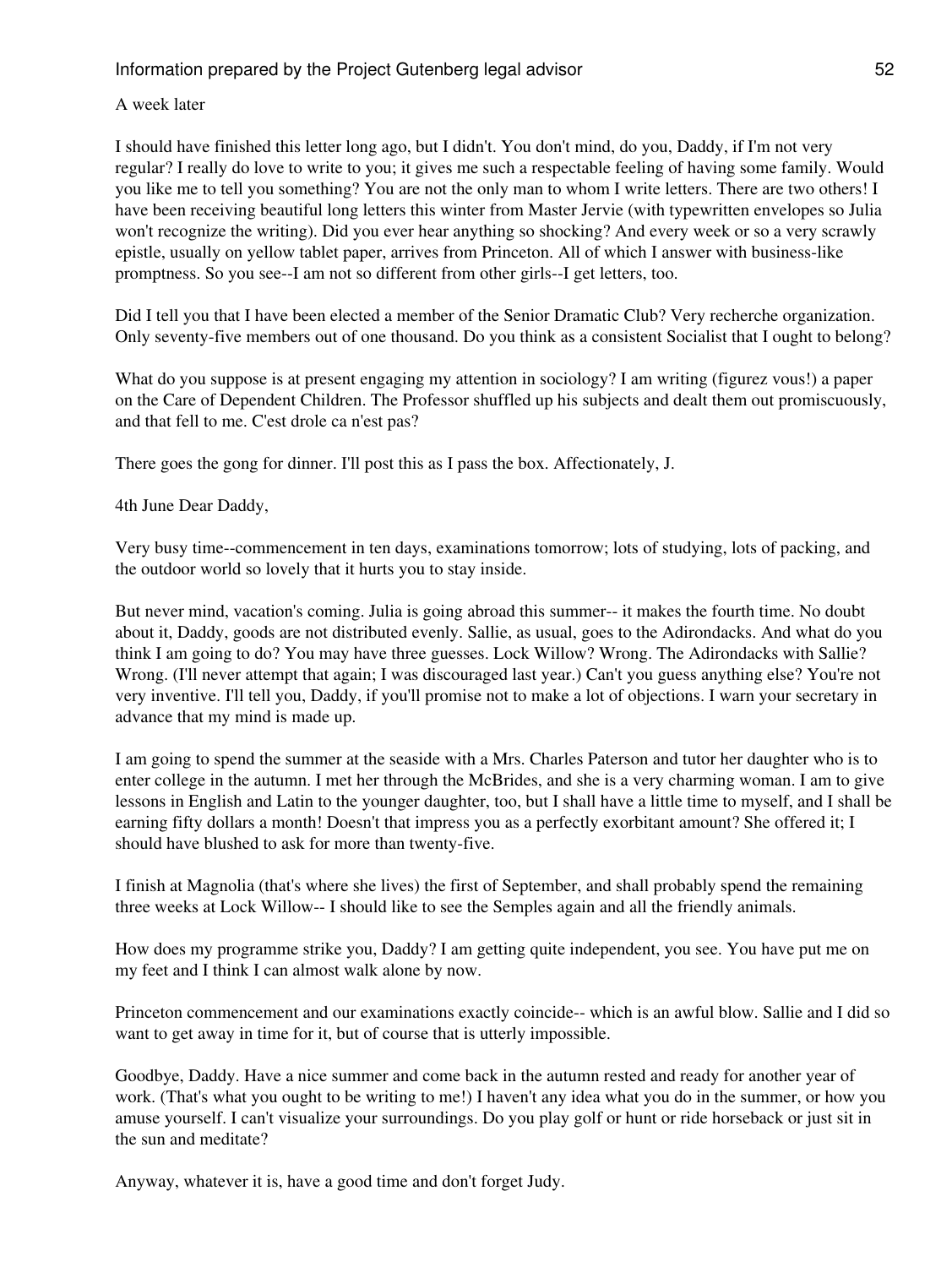## 10th June Dear Daddy,

This is the hardest letter I ever wrote, but I have decided what I must do, and there isn't going to be any turning back. It is very sweet and generous and dear of you to wish to send me to Europe this summer--for the moment I was intoxicated by the idea; but sober second thoughts said no. It would be rather illogical of me to refuse to take your money for college, and then use it instead just for amusement! You mustn't get me used to too many luxuries. One doesn't miss what one has never had; but it's awfully hard going without things after one has commenced thinking they are his-- hers (English language needs another pronoun) by natural right. Living with Sallie and Julia is an awful strain on my stoical philosophy. They have both had things from the time they were babies; they accept happiness as a matter of course. The World, they think, owes them everything they want. Maybe the World does--in any case, it seems to acknowledge the debt and pay up. But as for me, it owes me nothing, and distinctly told me so in the beginning. I have no right to borrow on credit, for there will come a time when the World will repudiate my claim.

I seem to be floundering in a sea of metaphor--but I hope you grasp my meaning? Anyway, I have a very strong feeling that the only honest thing for me to do is to teach this summer and begin to support myself.

## MAGNOLIA, Four days later

I'd got just that much written, when--what do you think happened? The maid arrived with Master Jervie's card. He is going abroad too this summer; not with Julia and her family, but entirely by himself I told him that you had invited me to go with a lady who is chaperoning a party of girls. He knows about you, Daddy. That is, he knows that my father and mother are dead, and that a kind gentleman is sending me to college; I simply didn't have the courage to tell him about the John Grier Home and all the rest. He thinks that you are my guardian and a perfectly legitimate old family friend. I have never told him that I didn't know you--that would seem too queer!

Anyway, he insisted on my going to Europe. He said that it was a necessary part of my education and that I mustn't think of refusing. Also, that he would be in Paris at the same time, and that we would run away from the chaperon occasionally and have dinner together at nice, funny, foreign restaurants.

Well, Daddy, it did appeal to me! I almost weakened; if he hadn't been so dictatorial, maybe I should have entirely weakened. I can be enticed step by step, but I WON'T be forced. He said I was a silly, foolish, irrational, quixotic, idiotic, stubborn child (those are a few of his abusive adjectives; the rest escape me), and that I didn't know what was good for me; I ought to let older people judge. We almost quarrelled--I am not sure but that we entirely did!

In any case, I packed my trunk fast and came up here. I thought I'd better see my bridges in flames behind me before I finished writing to you. They are entirely reduced to ashes now. Here I am at Cliff Top (the name of Mrs. Paterson's cottage) with my trunk unpacked and Florence (the little one) already struggling with first declension nouns. And it bids fair to be a struggle! She is a most uncommonly spoiled child; I shall have to teach her first how to study--she has never in her life concentrated on anything more difficult than ice-cream soda water.

We use a quiet corner of the cliffs for a schoolroom--Mrs. Paterson wishes me to keep them out of doors--and I will say that I find it difficult to concentrate with the blue sea before me and ships a-sailing by! And when I think I might be on one, sailing off to foreign lands-- but I WON'T let myself think of anything but Latin Grammar.

The prepositions a or ab, absque, coram, cum, de e or ex, prae, pro, sine, tenus, in, subter, sub and super govern the ablative.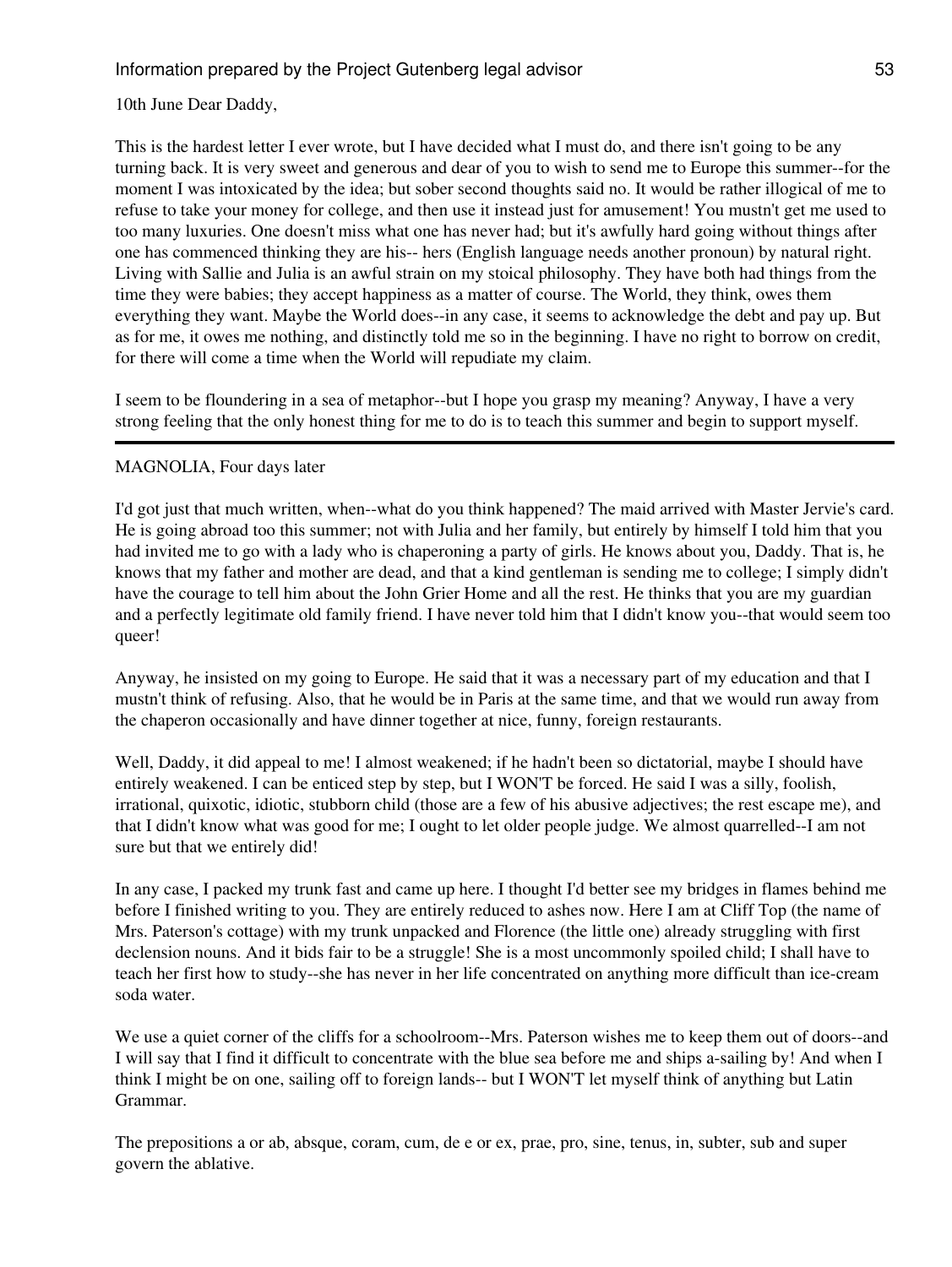So you see, Daddy, I am already plunged into work with my eyes persistently set against temptation. Don't be cross with me, please, and don't think that I do not appreciate your kindness, for I do--always--always. The only way I can ever repay you is by turning out a Very Useful Citizen (Are women citizens? I don't suppose they are.) Anyway, a Very Useful Person. And when you look at me you can say, `I gave that Very Useful Person to the world.'

That sounds well, doesn't it, Daddy? But I don't wish to mislead you. The feeling often comes over me that I am not at all remarkable; it is fun to plan a career, but in all probability I shan't turn out a bit different from any other ordinary person. I may end by marrying an undertaker and being an inspiration to him in his work. Yours ever, Judy

19th August Dear Daddy-Long-Legs,

My window looks out on the loveliest landscape--ocean-scape, rather-- nothing but water and rocks.

The summer goes. I spend the morning with Latin and English and algebra and my two stupid girls. I don't know how Marion is ever going to get into college, or stay in after she gets there. And as for Florence, she is hopeless--but oh! such a little beauty. I don't suppose it matters in the least whether they are stupid or not so long as they are pretty? One can't help thinking, though, how their conversation will bore their husbands, unless they are fortunate enough to obtain stupid husbands. I suppose that's quite possible; the world seems to be filled with stupid men; I've met a number this summer.

In the afternoon we take a walk on the cliffs, or swim, if the tide is right. I can swim in salt water with the utmost ease you see my education is already being put to use!

A letter comes from Mr. Jervis Pendleton in Paris, rather a short concise letter; I'm not quite forgiven yet for refusing to follow his advice. However, if he gets back in time, he will see me for a few days at Lock Willow before college opens, and if I am very nice and sweet and docile, I shall (I am led to infer) be received into favour again.

Also a letter from Sallie. She wants me to come to their camp for two weeks in September. Must I ask your permission, or haven't I yet arrived at the place where I can do as I please? Yes, I am sure I have--I'm a Senior, you know. Having worked all summer, I feel like taking a little healthful recreation; I want to see the Adirondacks; I want to see Sallie; I want to see Sallie's brother-- he's going to teach me to canoe--and (we come to my chief motive, which is mean) I want Master Jervie to arrive at Lock Willow and find me not there.

I MUST show him that he can't dictate to me. No one can dictate to me but you, Daddy--and you can't always! I'm off for the woods. Judy

CAMP MCBRIDE, 6th September

Dear Daddy,

Your letter didn't come in time (I am pleased to say). If you wish your instructions to be obeyed, you must have your secretary transmit them in less than two weeks. As you observe, I am here, and have been for five days.

The woods are fine, and so is the camp, and so is the weather, and so are the McBrides, and so is the whole world. I'm very happy!

There's Jimmie calling for me to come canoeing. Goodbye--sorry to have disobeyed, but why are you so persistent about not wanting me to play a little? When I've worked all the summer I deserve two weeks. You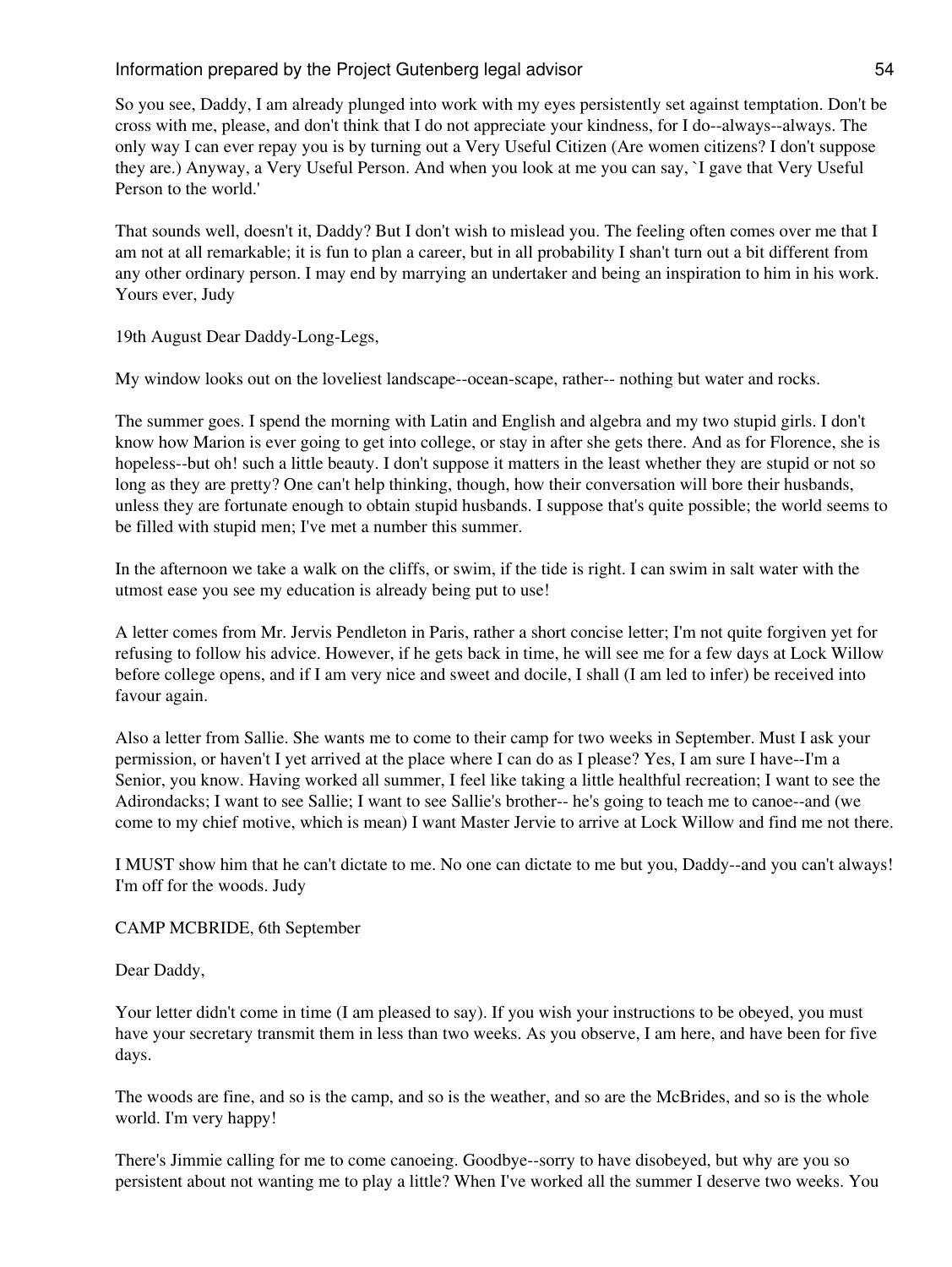are awfully dog-in-the-mangerish.

However--I love you still, Daddy, in spite of all your faults. Judy

3rd October Dear Daddy-Long-Legs,

Back at college and a Senior--also editor of the Monthly. It doesn't seem possible, does it, that so sophisticated a person, just four years ago, was an inmate of the John Grier Home? We do arrive fast in America!

What do you think of this? A note from Master Jervie directed to Lock Willow and forwarded here. He's sorry, but he finds that he can't get up there this autumn; he has accepted an invitation to go yachting with some friends. Hopes I've had a nice summer and am enjoying the country.

And he knew all the time that I was with the McBrides, for Julia told him so! You men ought to leave intrigue to women; you haven't a light enough touch.

Julia has a trunkful of the most ravishing new clothes--an evening gown of rainbow Liberty crepe that would be fitting raiment for the angels in Paradise. And I thought that my own clothes this year were unprecedentedly (is there such a word?) beautiful. I copied Mrs. Paterson's wardrobe with the aid of a cheap dressmaker, and though the gowns didn't turn out quite twins of the originals, I was entirely happy until Julia unpacked. But now--I live to see Paris!

Dear Daddy, aren't you glad you're not a girl? I suppose you think that the fuss we make over clothes is too absolutely silly? It is. No doubt about it. But it's entirely your fault.

Did you ever hear about the learned Herr Professor who regarded unnecessary adornment with contempt and favoured sensible, utilitarian clothes for women? His wife, who was an obliging creature, adopted `dress reform.' And what do you think he did? He eloped with a chorus girl. Yours ever, Judy

PS. The chamber-maid in our corridor wears blue checked gingham aprons. I am going to get her some brown ones instead, and sink the blue ones in the bottom of the lake. I have a reminiscent chill every time I look at them.

17th November Dear Daddy-Long-Legs,

Such a blight has fallen over my literary career. I don't know whether to tell you or not, but I would like some sympathy-- silent sympathy, please; don't re-open the wound by referring to it in your next letter.

I've been writing a book, all last winter in the evenings, and all the summer when I wasn't teaching Latin to my two stupid children. I just finished it before college opened and sent it to a publisher. He kept it two months, and I was certain he was going to take it; but yesterday morning an express parcel came (thirty cents due) and there it was back again with a letter from the publisher, a very nice, fatherly letter--but frank! He said he saw from the address that I was still at college, and if I would accept some advice, he would suggest that I put all of my energy into my lessons and wait until I graduated before beginning to write. He enclosed his reader's opinion. Here it is:

`Plot highly improbable. Characterization exaggerated. Conversation unnatural. A good deal of humour but not always in the best of taste. Tell her to keep on trying, and in time she may produce a real book.'

Not on the whole flattering, is it, Daddy? And I thought I was making a notable addition to American literature. I did truly. I was planning to surprise you by writing a great novel before I graduated. I collected the material for it while I was at Julia's last Christmas. But I dare say the editor is right. Probably two weeks was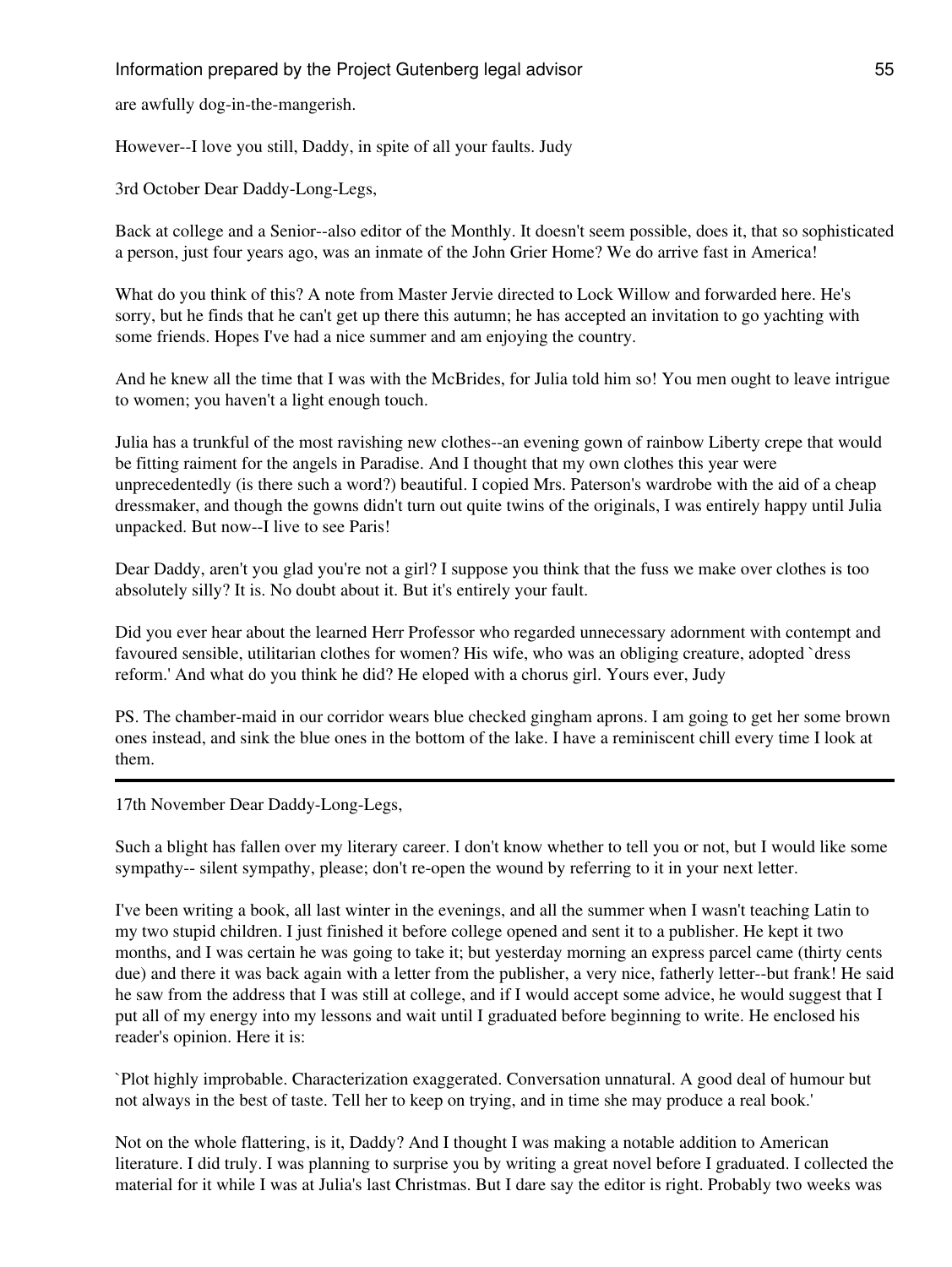not enough in which to observe the manners and customs of a great city.

I took it walking with me yesterday afternoon, and when I came to the gas house, I went in and asked the engineer if I might borrow his furnace. He politely opened the door, and with my own hands I chucked it in. I felt as though I had cremated my only child!

I went to bed last night utterly dejected; I thought I was never going to amount to anything, and that you had thrown away your money for nothing. But what do you think? I woke up this morning with a beautiful new plot in my head, and I've been going about all day planning my characters, just as happy as I could be. No one can ever accuse me of being a pessimist! If I had a husband and twelve children swallowed by an earthquake one day, I'd bob up smilingly the next morning and commence to look for another set. Affectionately, Judy

## 14th December Dear Daddy-Long-Legs,

I dreamed the funniest dream last night. I thought I went into a book store and the clerk brought me a new book named The Life and Letters of Judy Abbott. I could see it perfectly plainly-- red cloth binding with a picture of the John Grier Home on the cover, and my portrait for a frontispiece with, `Very truly yours, Judy Abbott,' written below. But just as I was turning to the end to read the inscription on my tombstone, I woke up. It was very annoying! I almost found out whom I'm going to marry and when I'm going to die.

Don't you think it would be interesting if you really could read the story of your life--written perfectly truthfully by an omniscient author? And suppose you could only read it on this condition: that you would never forget it, but would have to go through life knowing ahead of time exactly how everything you did would turn out, and foreseeing to the exact hour the time when you would die. How many people do you suppose would have the courage to read it then? or how many could suppress their curiosity sufficiently to escape from reading it, even at the price of having to live without hope and without surprises?

Life is monotonous enough at best; you have to eat and sleep about so often. But imagine how DEADLY monotonous it would be if nothing unexpected could happen between meals. Mercy! Daddy, there's a blot, but I'm on the third page and I can't begin a new sheet.

I'm going on with biology again this year--very interesting subject; we're studying the alimentary system at present. You should see how sweet a cross-section of the duodenum of a cat is under the microscope.

Also we've arrived at philosophy--interesting but evanescent. I prefer biology where you can pin the subject under discussion to a board. There's another! And another! This pen is weeping copiously. Please excuse its tears.

Do you believe in free will? I do--unreservedly. I don't agree at all with the philosophers who think that every action is the absolutely inevitable and automatic resultant of an aggregation of remote causes. That's the most immoral doctrine I ever heard-- nobody would be to blame for anything. If a man believed in fatalism, he would naturally just sit down and say, `The Lord's will be done,' and continue to sit until he fell over dead.

I believe absolutely in my own free will and my own power to accomplish-- and that is the belief that moves mountains. You watch me become a great author! I have four chapters of my new book finished and five more drafted.

This is a very abstruse letter--does your head ache, Daddy? I think we'll stop now and make some fudge. I'm sorry I can't send you a piece; it will be unusually good, for we're going to make it with real cream and three butter balls. Yours affectionately, Judy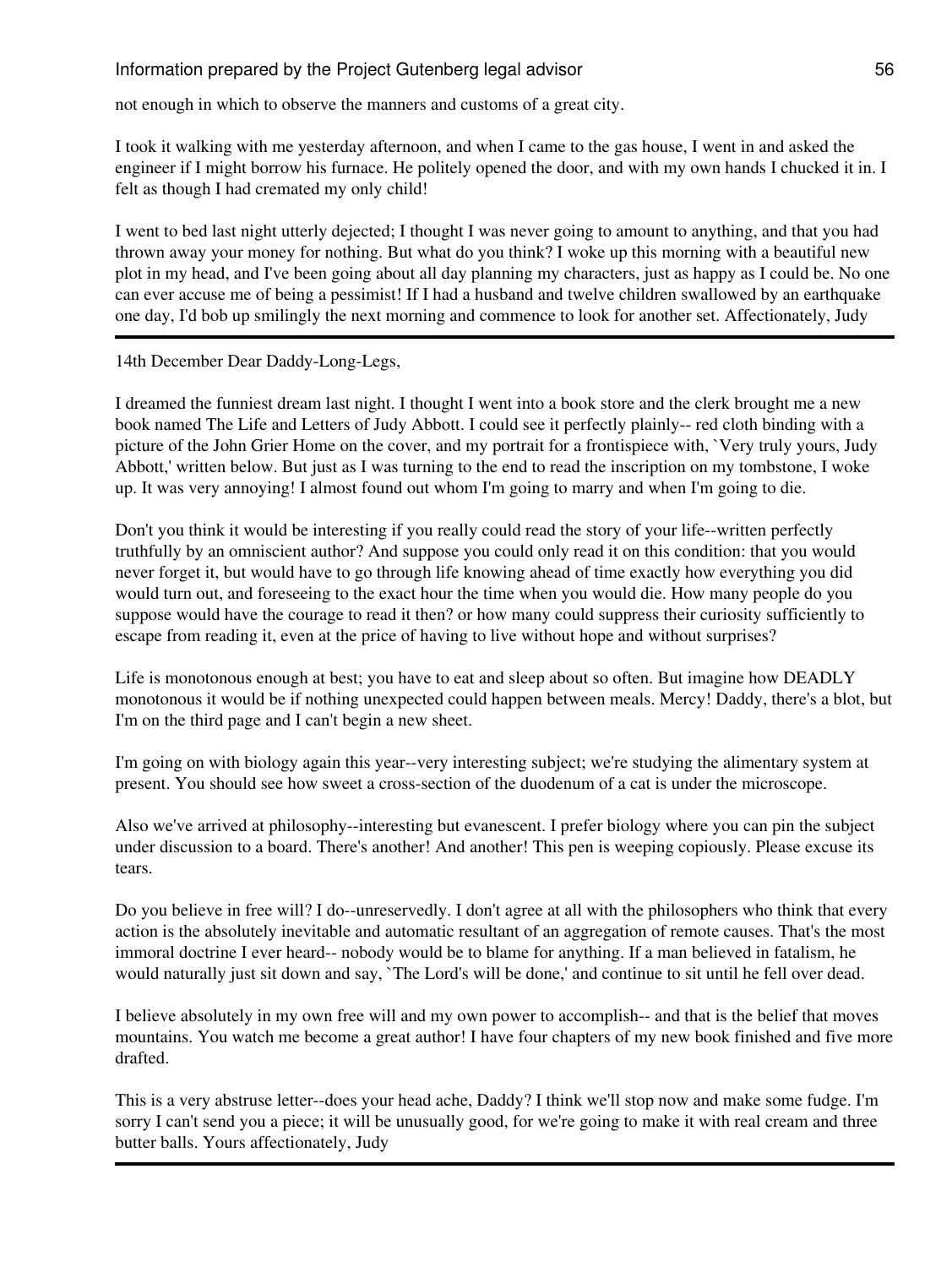PS. We're having fancy dancing in gymnasium class. You can see by the accompanying picture how much we look like a real ballet. The one at the end accomplishing a graceful pirouette is me--I mean I.

26th December My Dear, Dear, Daddy,

Haven't you any sense? Don't you KNOW that you mustn't give one girl seventeen Christmas presents? I'm a Socialist, please remember; do you wish to turn me into a Plutocrat?

Think how embarrassing it would be if we should ever quarrel! I should have to engage a moving-van to return your gifts.

I am sorry that the necktie I sent was so wobbly; I knit it with my own hands (as you doubtless discovered from internal evidence). You will have to wear it on cold days and keep your coat buttoned up tight.

Thank you, Daddy, a thousand times. I think you're the sweetest man that ever lived--and the foolishest! Judy

Here's a four-leaf clover from Camp McBride to bring you good luck for the New Year.

9th January

Do you wish to do something, Daddy, that will ensure your eternal salvation? There is a family here who are in awfully desperate straits. A mother and father and four visible children-- the two older boys have disappeared into the world to make their fortune and have not sent any of it back. The father worked in a glass factory and got consumption--it's awfully unhealthy work-- and now has been sent away to a hospital. That took all their savings, and the support of the family falls upon the oldest daughter, who is twenty-four. She dressmakes for \$1.50 a day (when she can get it) and embroiders centrepieces in the evening. The mother isn't very strong and is extremely ineffectual and pious. She sits with her hands folded, a picture of patient resignation, while the daughter kills herself with overwork and responsibility and worry; she doesn't see how they are going to get through the rest of the winter--and I don't either. One hundred dollars would buy some coal and some shoes for three children so that they could go to school, and give a little margin so that she needn't worry herself to death when a few days pass and she doesn't get work.

You are the richest man I know. Don't you suppose you could spare one hundred dollars? That girl deserves help a lot more than I ever did. I wouldn't ask it except for the girl; I don't care much what happens to the mother--she is such a jelly-fish.

The way people are for ever rolling their eyes to heaven and saying, `Perhaps it's all for the best,' when they are perfectly dead sure it's not, makes me enraged. Humility or resignation or whatever you choose to call it, is simply impotent inertia. I'm for a more militant religion!

We are getting the most dreadful lessons in philosophy--all of Schopenhauer for tomorrow. The professor doesn't seem to realize that we are taking any other subject. He's a queer old duck; he goes about with his head in the clouds and blinks dazedly when occasionally he strikes solid earth. He tries to lighten his lectures with an occasional witticism--and we do our best to smile, but I assure you his jokes are no laughing matter. He spends his entire time between classes in trying to figure out whether matter really exists or whether he only thinks it exists.

I'm sure my sewing girl hasn't any doubt but that it exists!

Where do you think my new novel is? In the waste-basket. I can see myself that it's no good on earth, and when a loving author realizes that, what WOULD be the judgment of a critical public?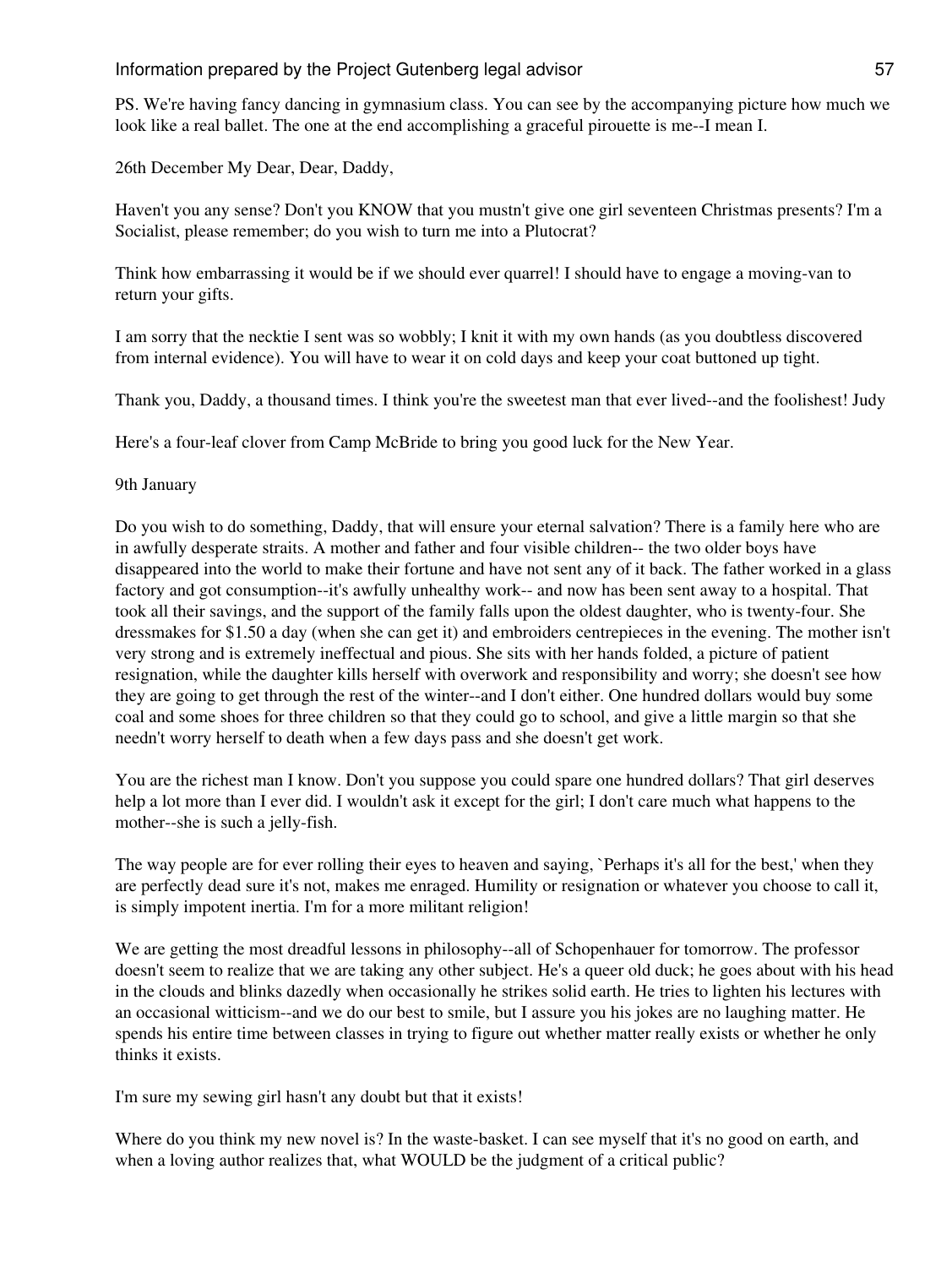Later

I address you, Daddy, from a bed of pain. For two days I've been laid up with swollen tonsils; I can just swallow hot milk, and that is all. `What were your parents thinking of not to have those tonsils out when you were a baby?' the doctor wished to know. I'm sure I haven't an idea, but I doubt if they were thinking much about me. Yours, J. A.

## Next morning

I just read this over before sealing it. I don't know WHY I cast such a misty atmosphere over life. I hasten to assure you that I am young and happy and exuberant; and I trust you are the same. Youth has nothing to do with birthdays, only with ALIVEDNESS of spirit, so even if your hair is grey, Daddy, you can still be a boy. Affectionately, Judy

12th Jan. Dear Mr. Philanthropist,

Your cheque for my family came yesterday. Thank you so much! I cut gymnasium and took it down to them right after luncheon, and you should have seen the girl's face! She was so surprised and happy and relieved that she looked almost young; and she's only twenty-four. Isn't it pitiful?

Anyway, she feels now as though all the good things were coming together. She has steady work ahead for two months--someone's getting married, and there's a trousseau to make.

`Thank the good Lord!' cried the mother, when she grasped the fact that that small piece of paper was one hundred dollars.

`It wasn't the good Lord at all,' said I, `it was Daddy-Long-Legs.' (Mr. Smith, I called you.)

`But it was the good Lord who put it in his mind,' said she.

`Not at all! I put it in his mind myself,' said I.

But anyway, Daddy, I trust the good Lord will reward you suitably. You deserve ten thousand years out of purgatory. Yours most gratefully, Judy Abbott

15th Feb. May it please Your Most Excellent Majesty:

This morning I did eat my breakfast upon a cold turkey pie and a goose, and I did send for a cup of tee (a china drink) of which I had never drank before.

Don't be nervous, Daddy--I haven't lost my mind; I'm merely quoting Sam'l Pepys. We're reading him in connection with English History, original sources. Sallie and Julia and I converse now in the language of 1660. Listen to this:

`I went to Charing Cross to see Major Harrison hanged, drawn and quartered: he looking as cheerful as any man could do in that condition.' And this: `Dined with my lady who is in handsome mourning for her brother who died yesterday of spotted fever.'

Seems a little early to commence entertaining, doesn't it? A friend of Pepys devised a very cunning manner whereby the king might pay his debts out of the sale to poor people of old decayed provisions. What do you, a reformer, think of that? I don't believe we're so bad today as the newspapers make out.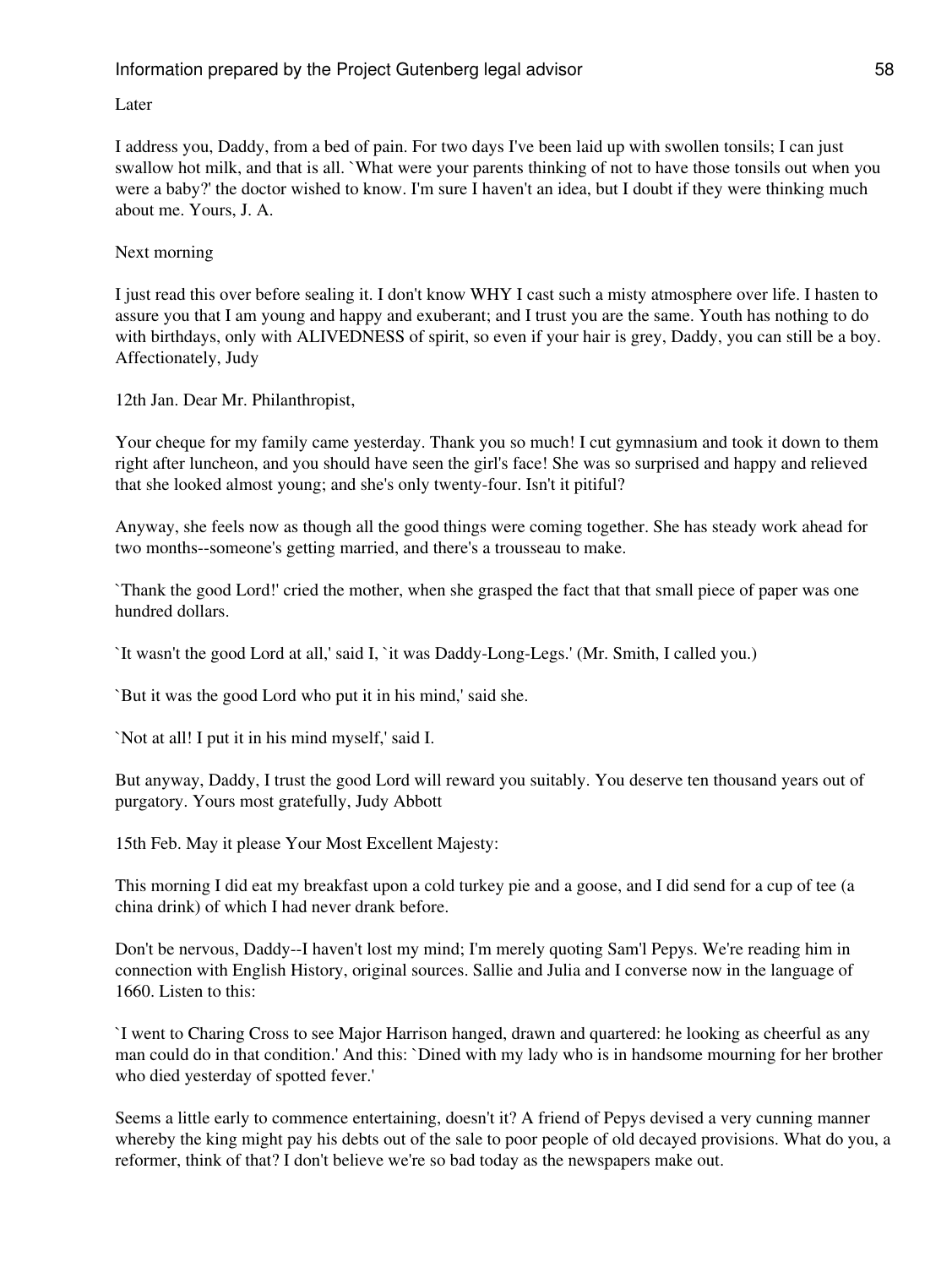Samuel was as excited about his clothes as any girl; he spent five times as much on dress as his wife--that appears to have been the Golden Age of husbands. Isn't this a touching entry? You see he really was honest. `Today came home my fine Camlett cloak with gold buttons, which cost me much money, and I pray God to make me able to pay for it.'

Excuse me for being so full of Pepys; I'm writing a special topic on him.

What do you think, Daddy? The Self-Government Association has abolished the ten o'clock rule. We can keep our lights all night if we choose, the only requirement being that we do not disturb others-- we are not supposed to entertain on a large scale. The result is a beautiful commentary on human nature. Now that we may stay up as long as we choose, we no longer choose. Our heads begin to nod at nine o'clock, and by nine-thirty the pen drops from our nerveless grasp. It's nine-thirty now. Good night.

#### Sunday

Just back from church--preacher from Georgia. We must take care, he says, not to develop our intellects at the expense of our emotional natures-- but methought it was a poor, dry sermon (Pepys again). It doesn't matter what part of the United States or Canada they come from, or what denomination they are, we always get the same sermon. Why on earth don't they go to men's colleges and urge the students not to allow their manly natures to be crushed out by too much mental application?

It's a beautiful day--frozen and icy and clear. As soon as dinner is over, Sallie and Julia and Marty Keene and Eleanor Pratt (friends of mine, but you don't know them) and I are going to put on short skirts and walk 'cross country to Crystal Spring Farm and have a fried chicken and waffle supper, and then have Mr. Crystal Spring drive us home in his buckboard. We are supposed to be inside the campus at seven, but we are going to stretch a point tonight and make it eight.

Farewell, kind Sir. I have the honour of subscribing myself, Your most loyall, dutifull, faithfull and obedient servant, J. Abbott

## March Fifth Dear Mr. Trustee,

Tomorrow is the first Wednesday in the month--a weary day for the John Grier Home. How relieved they'll be when five o'clock comes and you pat them on the head and take yourselves off! Did you (individually) ever pat me on the head, Daddy? I don't believe so-- my memory seems to be concerned only with fat Trustees.

Give the Home my love, please--my TRULY love. I have quite a feeling of tenderness for it as I look back through a haze of four years. When I first came to college I felt quite resentful because I'd been robbed of the normal kind of childhood that the other girls had had; but now, I don't feel that way in the least. I regard it as a very unusual adventure. It gives me a sort of vantage point from which to stand aside and look at life. Emerging full grown, I get a perspective on the world, that other people who have been brought up in the thick of things entirely lack.

I know lots of girls (Julia, for instance) who never know that they are happy. They are so accustomed to the feeling that their senses are deadened to it; but as for me--I am perfectly sure every moment of my life that I am happy. And I'm going to keep on being, no matter what unpleasant things turn up. I'm going to regard them (even toothaches) as interesting experiences, and be glad to know what they feel like. `Whatever sky's above me, I've a heart for any fate.'

However, Daddy, don't take this new affection for the J.G.H. too literally. If I have five children, like Rousseau, I shan't leave them on the steps of a foundling asylum in order to insure their being brought up simply.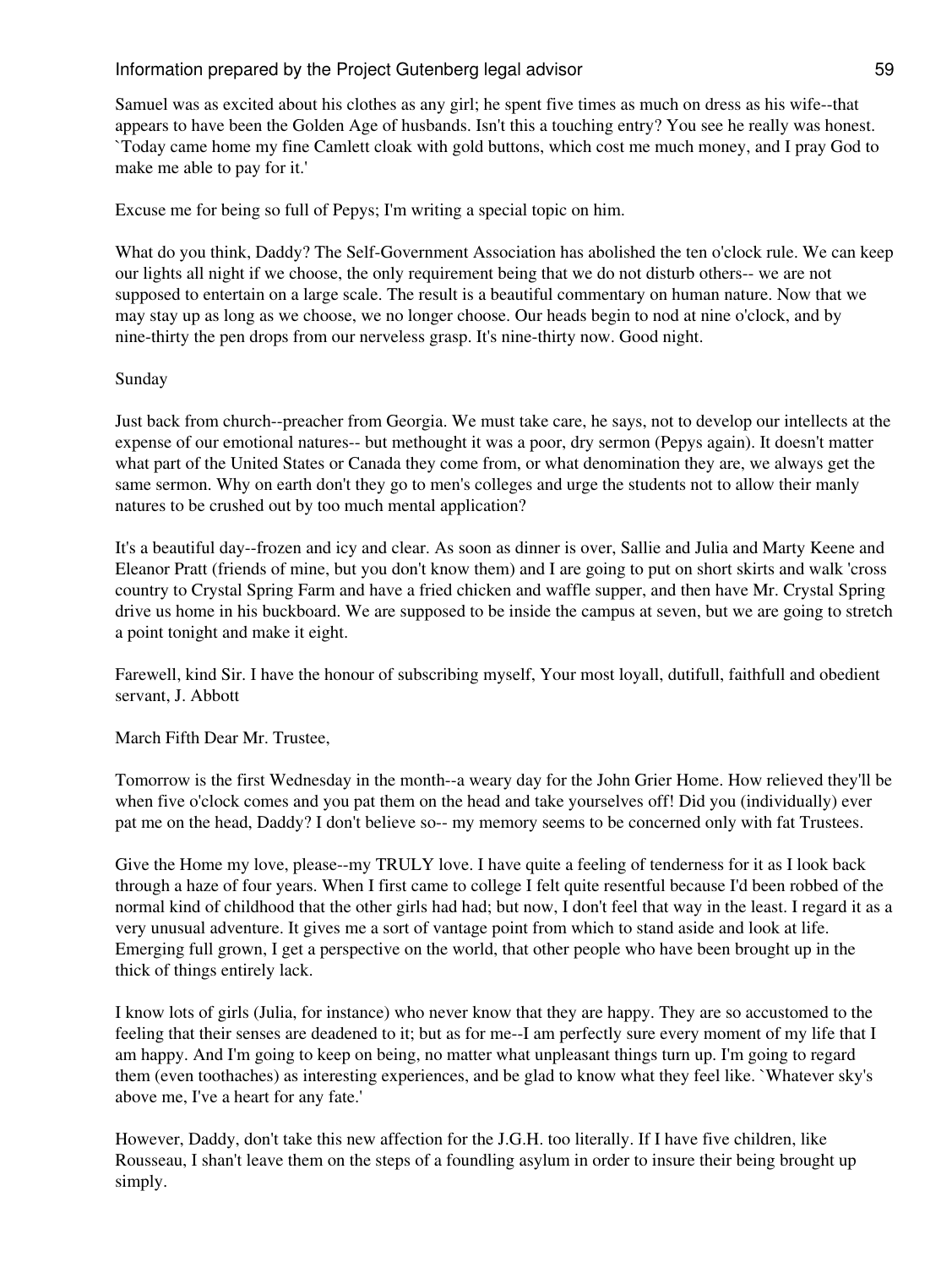Give my kindest regards to Mrs. Lippett (that, I think, is truthful; love would be a little strong) and don't forget to tell her what a beautiful nature I've developed. Affectionately, Judy

LOCK WILLOW, 4th April Dear Daddy,

Do you observe the postmark? Sallie and I are embellishing Lock Willow with our presence during the Easter Vacation. We decided that the best thing we could do with our ten days was to come where it is quiet. Our nerves had got to the point where they wouldn't stand another meal in Fergussen. Dining in a room with four hundred girls is an ordeal when you are tired. There is so much noise that you can't hear the girls across the table speak unless they make their hands into a megaphone and shout. That is the truth.

We are tramping over the hills and reading and writing, and having a nice, restful time. We climbed to the top of `Sky Hill' this morning where Master Jervie and I once cooked supper-- it doesn't seem possible that it was nearly two years ago. I could still see the place where the smoke of our fire blackened the rock. It is funny how certain places get connected with certain people, and you never go back without thinking of them. I was quite lonely without him--for two minutes.

What do you think is my latest activity, Daddy? You will begin to believe that I am incorrigible--I am writing a book. I started it three weeks ago and am eating it up in chunks. I've caught the secret. Master Jervie and that editor man were right; you are most convincing when you write about the things you know. And this time it is about something that I do know--exhaustively. Guess where it's laid? In the John Grier Home! And it's good, Daddy, I actually believe it is--just about the tiny little things that happened every day. I'm a realist now. I've abandoned romanticism; I shall go back to it later though, when my own adventurous future begins.

This new book is going to get itself finished--and published! You see if it doesn't. If you just want a thing hard enough and keep on trying, you do get it in the end. I've been trying for four years to get a letter from you--and I haven't given up hope yet.

Goodbye, Daddy dear,

(I like to call you Daddy dear; it's so alliterative.) Affectionately, Judy

PS. I forgot to tell you the farm news, but it's very distressing. Skip this postscript if you don't want your sensibilities all wrought up.

Poor old Grove is dead. He got so that he couldn't chew and they had to shoot him.

Nine chickens were killed by a weasel or a skunk or a rat last week.

One of the cows is sick, and we had to have the veterinary surgeon out from Bonnyrigg Four Corners. Amasai stayed up all night to give her linseed oil and whisky. But we have an awful suspicion that the poor sick cow got nothing but linseed oil.

Sentimental Tommy (the tortoise-shell cat) has disappeared; we are afraid he has been caught in a trap.

There are lots of troubles in the world!

17th May Dear Daddy-Long-Legs,

This is going to be extremely short because my shoulder aches at the sight of a pen. Lecture notes all day, immortal novel all evening, make too much writing.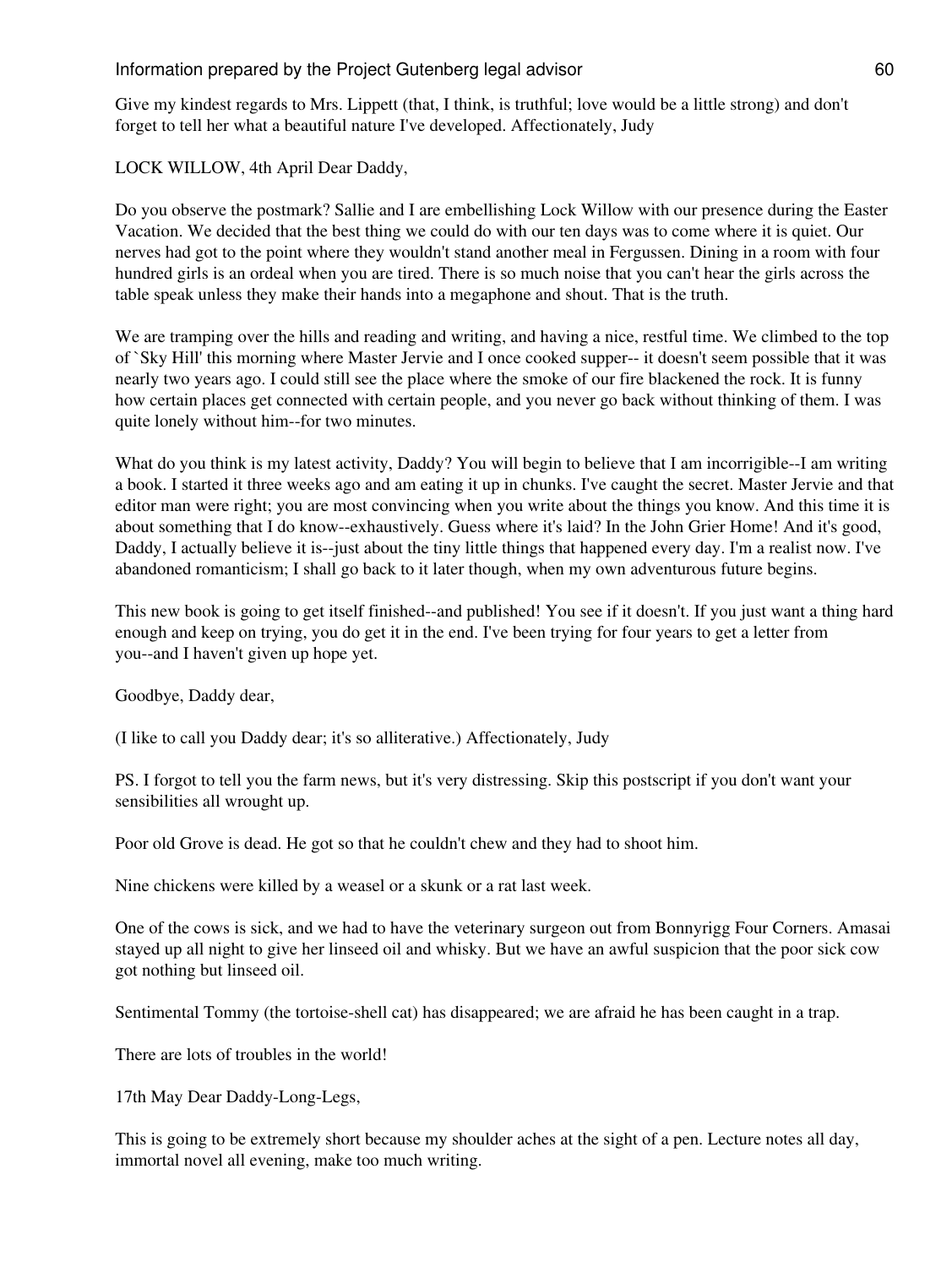Commencement three weeks from next Wednesday. I think you might come and make my acquaintance--I shall hate you if you don't! Julia's inviting Master Jervie, he being her family, and Sallie's inviting Jimmie McB., he being her family, but who is there for me to invite? Just you and Lippett, and I don't want her. Please come.

Yours, with love and writer's cramp. Judy

LOCK WILLOW, 19th June Dear Daddy-Long-Legs,

I'm educated! My diploma is in the bottom bureau drawer with my two best dresses. Commencement was as usual, with a few showers at vital moments. Thank you for your rosebuds. They were lovely. Master Jervie and Master Jimmie both gave me roses, too, but I left theirs in the bath tub and carried yours in the class procession.

Here I am at Lock Willow for the summer--for ever maybe. The board is cheap; the surroundings quiet and conducive to a literary life. What more does a struggling author wish? I am mad about my book. I think of it every waking moment, and dream of it at night. All I want is peace and quiet and lots of time to work (interspersed with nourishing meals).

Master Jervie is coming up for a week or so in August, and Jimmie McBride is going to drop in sometime through the summer. He's connected with a bond house now, and goes about the country selling bonds to banks. He's going to combine the `Farmers' National' at the Corners and me on the same trip.

You see that Lock Willow isn't entirely lacking in society. I'd be expecting to have you come motoring through--only I know now that that is hopeless. When you wouldn't come to my commencement, I tore you from my heart and buried you for ever. Judy Abbott, A.B.

24th July Dearest Daddy-Long-Legs,

Isn't it fun to work--or don't you ever do it? It's especially fun when your kind of work is the thing you'd rather do more than anything else in the world. I've been writing as fast as my pen would go every day this summer, and my only quarrel with life is that the days aren't long enough to write all the beautiful and valuable and entertaining thoughts I'm thinking.

I've finished the second draft of my book and am going to begin the third tomorrow morning at half-past seven. It's the sweetest book you ever saw--it is, truly. I think of nothing else. I can barely wait in the morning to dress and eat before beginning; then I write and write and write till suddenly I'm so tired that I'm limp all over. Then I go out with Colin (the new sheep dog) and romp through the fields and get a fresh supply of ideas for the next day. It's the most beautiful book you ever saw--Oh, pardon--I said that before.

You don't think me conceited, do you, Daddy dear?

I'm not, really, only just now I'm in the enthusiastic stage. Maybe later on I'll get cold and critical and sniffy. No, I'm sure I won't! This time I've written a real book. Just wait till you see it.

I'll try for a minute to talk about something else. I never told you, did I, that Amasai and Carrie got married last May? They are still working here, but so far as I can see it has spoiled them both. She used to laugh when he tramped in mud or dropped ashes on the floor, but now--you should hear her scold! And she doesn't curl her hair any longer. Amasai, who used to be so obliging about beating rugs and carrying wood, grumbles if you suggest such a thing. Also his neckties are quite dingy--black and brown, where they used to be scarlet and purple. I've determined never to marry. It's a deteriorating process, evidently.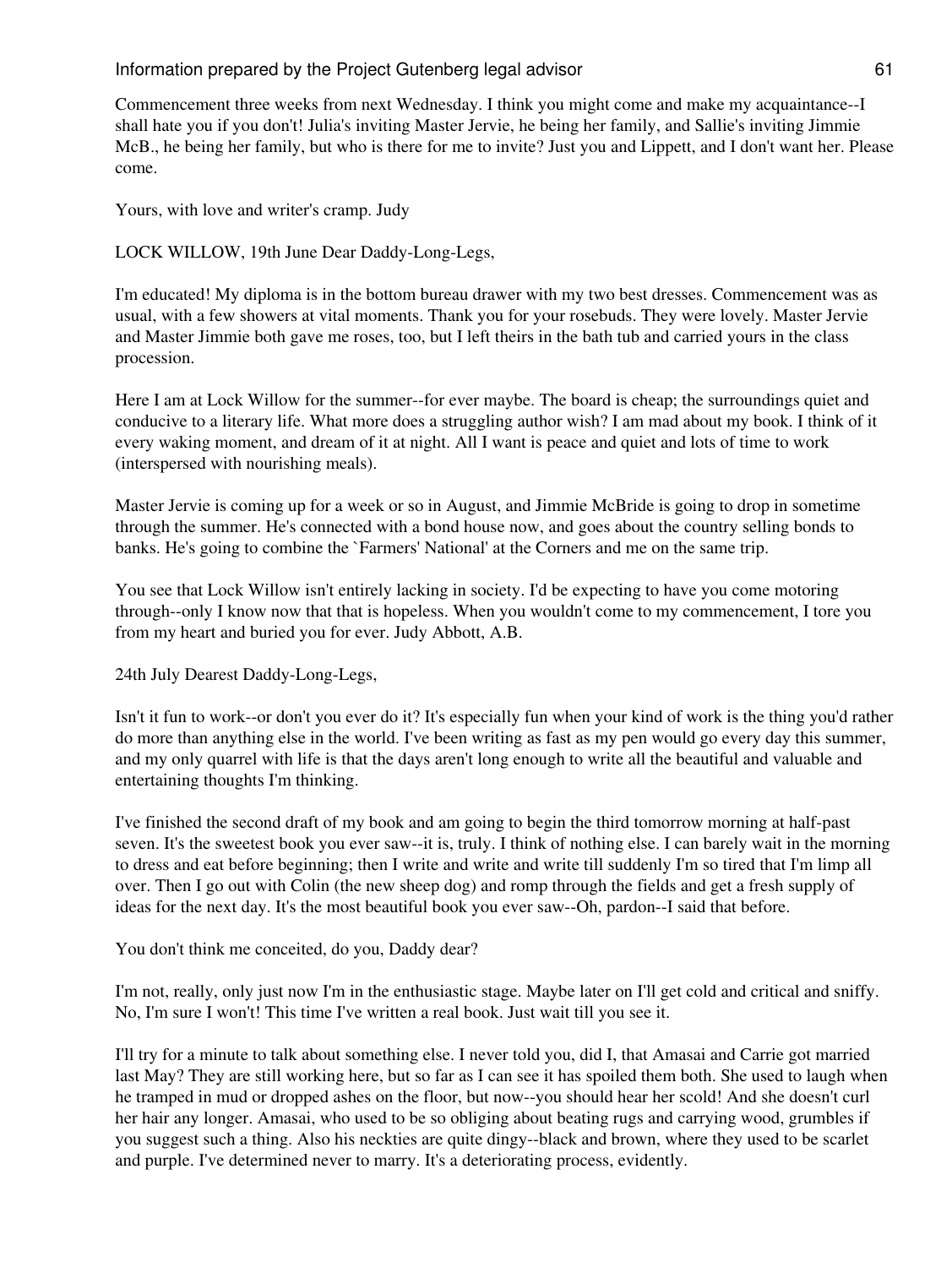There isn't much of any farm news. The animals are all in the best of health. The pigs are unusually fat, the cows seem contented and the hens are laying well. Are you interested in poultry? If so, let me recommend that invaluable little work, 200 Eggs per Hen per Year. I am thinking of starting an incubator next spring and raising broilers. You see I'm settled at Lock Willow permanently. I have decided to stay until I've written 114 novels like Anthony Trollope's mother. Then I shall have completed my life work and can retire and travel.

Mr. James McBride spent last Sunday with us. Fried chicken and ice-cream for dinner, both of which he appeared to appreciate. I was awfully glad to see him; he brought a momentary reminder that the world at large exists. Poor Jimmie is having a hard time peddling his bonds. The `Farmers' National' at the Corners wouldn't have anything to do with them in spite of the fact that they pay six per cent. interest and sometimes seven. I think he'll end up by going home to Worcester and taking a job in his father's factory. He's too open and confiding and kind-hearted ever to make a successful financier. But to be the manager of a flourishing overall factory is a very desirable position, don't you think? Just now he turns up his nose at overalls, but he'll come to them.

I hope you appreciate the fact that this is a long letter from a person with writer's cramp. But I still love you, Daddy dear, and I'm very happy. With beautiful scenery all about, and lots to eat and a comfortable four-post bed and a ream of blank paper and a pint of ink--what more does one want in the world? Yours as always, Judy

PS. The postman arrives with some more news. We are to expect Master Jervie on Friday next to spend a week. That's a very pleasant prospect--only I am afraid my poor book will suffer. Master Jervie is very demanding.

27th August Dear Daddy-Long-Legs,

Where are you, I wonder?

I never know what part of the world you are in, but I hope you're not in New York during this awful weather. I hope you're on a mountain peak (but not in Switzerland; somewhere nearer) looking at the snow and thinking about me. Please be thinking about me. I'm quite lonely and I want to be thought about. Oh, Daddy, I wish I knew you! Then when we were unhappy we could cheer each other up.

I don't think I can stand much more of Lock Willow. I'm thinking of moving. Sallie is going to do settlement work in Boston next winter. Don't you think it would be nice for me to go with her, then we could have a studio together? I would write while she SETTLED and we could be together in the evenings. Evenings are very long when there's no one but the Semples and Carrie and Amasai to talk to. I know in advance that you won't like my studio idea. I can read your secretary's letter now:

`Miss Jerusha Abbott. `DEAR MADAM,

`Mr. Smith prefers that you remain at Lock Willow. `Yours truly, `ELMER H. GRIGGS.'

I hate your secretary. I am certain that a man named Elmer H. Griggs must be horrid. But truly, Daddy, I think I shall have to go to Boston. I can't stay here. If something doesn't happen soon, I shall throw myself into the silo pit out of sheer desperation.

Mercy! but it's hot. All the grass is burnt up and the brooks are dry and the roads are dusty. It hasn't rained for weeks and weeks.

This letter sounds as though I had hydrophobia, but I haven't. I just want some family.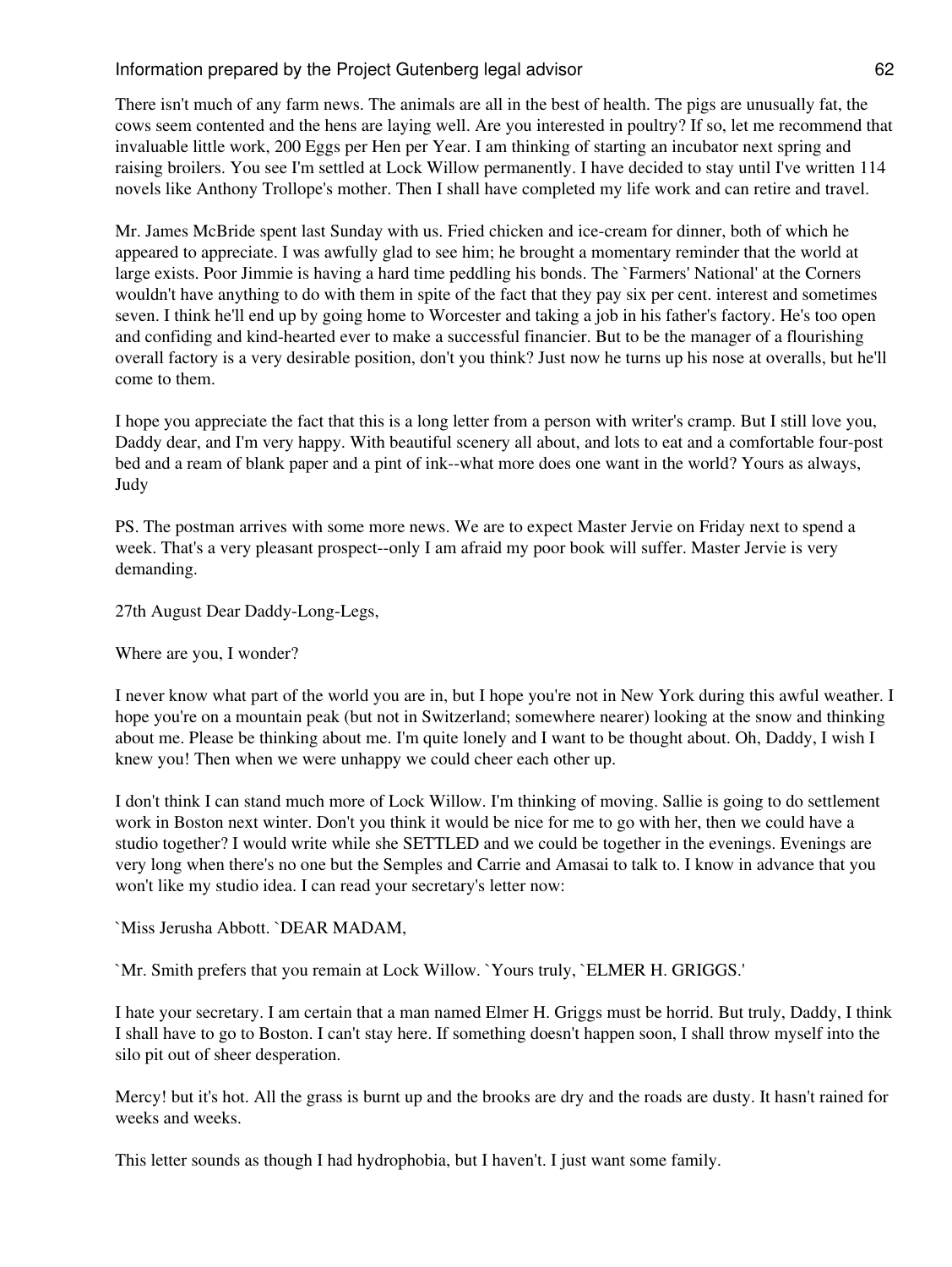Goodbye, my dearest Daddy. I wish I knew you. Judy

LOCK WILLOW, 19th September Dear Daddy,

Something has happened and I need advice. I need it from you, and from nobody else in the world. Wouldn't it be possible for me to see you? It's so much easier to talk than to write; and I'm afraid your secretary might open the letter. Judy

PS. I'm very unhappy.

LOCK WILLOW, 3rd October Dear Daddy-Long-Legs,

Your note written in your own hand--and a pretty wobbly hand!-- came this morning. I am so sorry that you have been ill; I wouldn't have bothered you with my affairs if I had known. Yes, I will tell you the trouble, but it's sort of complicated to write, and VERY PRIVATE. Please don't keep this letter, but burn it.

Before I begin--here's a cheque for one thousand dollars. It seems funny, doesn't it, for me to be sending a cheque to you? Where do you think I got it?

I've sold my story, Daddy. It's going to be published serially in seven parts, and then in a book! You might think I'd be wild with joy, but I'm not. I'm entirely apathetic. Of course I'm glad to begin paying you--I owe you over two thousand more. It's coming in instalments. Now don't be horrid, please, about taking it, because it makes me happy to return it. I owe you a great deal more than the mere money, and the rest I will continue to pay all my life in gratitude and affection.

And now, Daddy, about the other thing; please give me your most worldly advice, whether you think I'll like it or not.

You know that I've always had a very special feeling towards you; you sort of represented my whole family; but you won't mind, will you, if I tell you that I have a very much more special feeling for another man? You can probably guess without much trouble who he is. I suspect that my letters have been very full of Master Jervie for a very long time.

I wish I could make you understand what he is like and how entirely companionable we are. We think the same about everything-- I am afraid I have a tendency to make over my ideas to match his! But he is almost always right; he ought to be, you know, for he has fourteen years' start of me. In other ways, though, he's just an overgrown boy, and he does need looking after-- he hasn't any sense about wearing rubbers when it rains. He and I always think the same things are funny, and that is such a lot; it's dreadful when two people's senses of humour are antagonistic. I don't believe there's any bridging that gulf!

And he is--Oh, well! He is just himself, and I miss him, and miss him, and miss him. The whole world seems empty and aching. I hate the moonlight because it's beautiful and he isn't here to see it with me. But maybe you've loved somebody, too, and you know? If you have, I don't need to explain; if you haven't, I can't explain.

Anyway, that's the way I feel--and I've refused to marry him.

I didn't tell him why; I was just dumb and miserable. I couldn't think of anything to say. And now he has gone away imagining that I want to marry Jimmie McBride--I don't in the least, I wouldn't think of marrying Jimmie; he isn't grown up enough. But Master Jervie and I got into a dreadful muddle of misunderstanding and we both hurt each other's feelings. The reason I sent him away was not because I didn't care for him, but because I cared for him so much. I was afraid he would regret it in the future-- and I couldn't stand that! It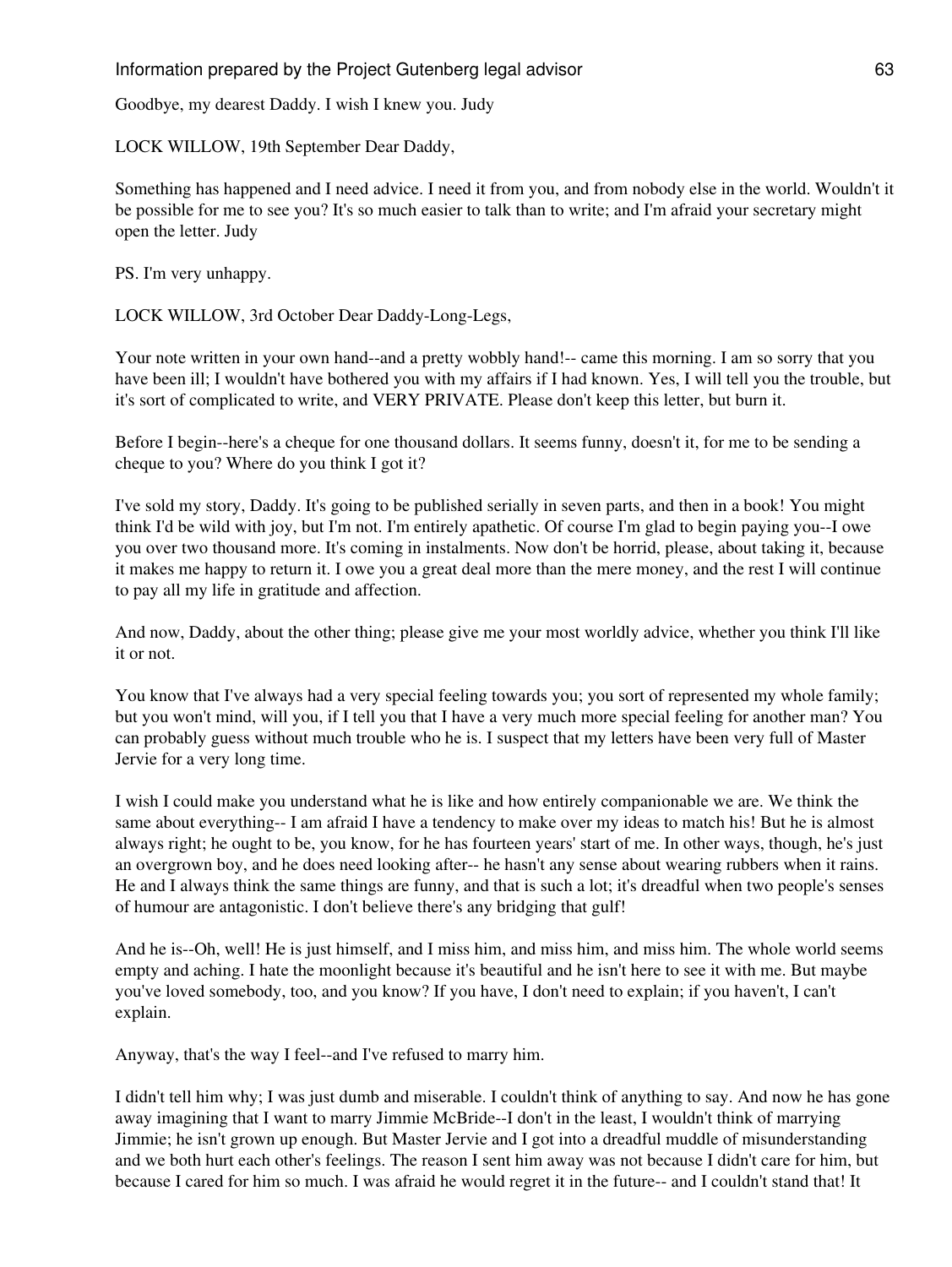didn't seem right for a person of my lack of antecedents to marry into any such family as his. I never told him about the orphan asylum, and I hated to explain that I didn't know who I was. I may be DREADFUL, you know. And his family are proud--and I'm proud, too!

Also, I felt sort of bound to you. After having been educated to be a writer, I must at least try to be one; it would scarcely be fair to accept your education and then go off and not use it. But now that I am going to be able to pay back the money, I feel that I have partially discharged that debt--besides, I suppose I could keep on being a writer even if I did marry. The two professions are not necessarily exclusive.

I've been thinking very hard about it. Of course he is a Socialist, and he has unconventional ideas; maybe he wouldn't mind marrying into the proletariat so much as some men might. Perhaps when two people are exactly in accord, and always happy when together and lonely when apart, they ought not to let anything in the world stand between them. Of course I WANT to believe that! But I'd like to get your unemotional opinion. You probably belong to a Family also, and will look at it from a worldly point of view and not just a sympathetic, human point of view--so you see how brave I am to lay it before you.

Suppose I go to him and explain that the trouble isn't Jimmie, but is the John Grier Home--would that be a dreadful thing for me to do? It would take a great deal of courage. I'd almost rather be miserable for the rest of my life.

This happened nearly two months ago; I haven't heard a word from him since he was here. I was just getting sort of acclimated to the feeling of a broken heart, when a letter came from Julia that stirred me all up again. She said--very casually--that `Uncle Jervis' had been caught out all night in a storm when he was hunting in Canada, and had been ill ever since with pneumonia. And I never knew it. I was feeling hurt because he had just disappeared into blankness without a word. I think he's pretty unhappy, and I know I am!

What seems to you the right thing for me to do? Judy

6th October Dearest Daddy-Long-Legs,

Yes, certainly I'll come--at half-past four next Wednesday afternoon. Of COURSE I can find the way. I've been in New York three times and am not quite a baby. I can't believe that I am really going to see you-- I've been just THINKING you so long that it hardly seems as though you are a tangible flesh-and-blood person.

You are awfully good, Daddy, to bother yourself with me, when you're not strong. Take care and don't catch cold. These fall rains are very damp. Affectionately, Judy

PS. I've just had an awful thought. Have you a butler? I'm afraid of butlers, and if one opens the door I shall faint upon the step. What can I say to him? You didn't tell me your name. Shall I ask for Mr. Smith?

Thursday Morning My Very Dearest Master-Jervie-Daddy-Long-Legs Pendleton-Smith,

Did you sleep last night? I didn't. Not a single wink. I was too amazed and excited and bewildered and happy. I don't believe I ever shall sleep again--or eat either. But I hope you slept; you must, you know, because then you will get well faster and can come to me.

Dear Man, I can't bear to think how ill you've been--and all the time I never knew it. When the doctor came down yesterday to put me in the cab, he told me that for three days they gave you up. Oh, dearest, if that had happened, the light would have gone out of the world for me. I suppose that some day in the far future-- one of us must leave the other; but at least we shall have had our happiness and there will be memories to live with.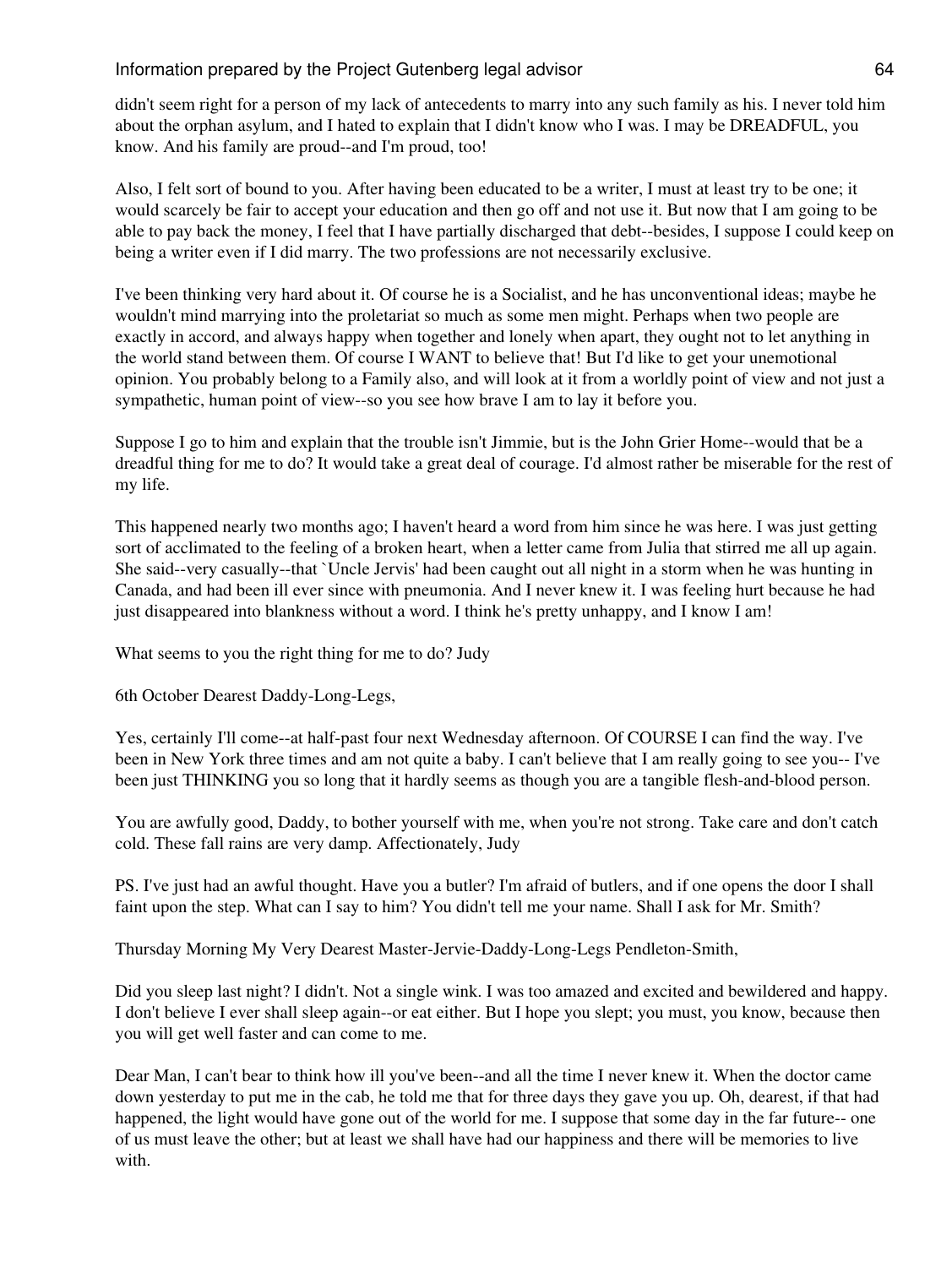I meant to cheer you up--and instead I have to cheer myself. For in spite of being happier than I ever dreamed I could be, I'm also soberer. The fear that something may happen rests like a shadow on my heart. Always before I could be frivolous and care-free and unconcerned, because I had nothing precious to lose. But now--I shall have a Great Big Worry all the rest of my life. Whenever you are away from me I shall be thinking of all the automobiles that can run over you, or the sign-boards that can fall on your head, or the dreadful, squirmy germs that you may be swallowing. My peace of mind is gone for ever--but anyway, I never cared much for just plain peace.

Please get well--fast--fast--fast. I want to have you close by where I can touch you and make sure you are tangible. Such a little half hour we had together! I'm afraid maybe I dreamed it. If I were only a member of your family (a very distant fourth cousin) then I could come and visit you every day, and read aloud and plump up your pillow and smooth out those two little wrinkles in your forehead and make the corners of your mouth turn up in a nice cheerful smile. But you are cheerful again, aren't you? You were yesterday before I left. The doctor said I must be a good nurse, that you looked ten years younger. I hope that being in love doesn't make every one ten years younger. Will you still care for me, darling, if I turn out to be only eleven?

Yesterday was the most wonderful day that could ever happen. If I live to be ninety-nine I shall never forget the tiniest detail. The girl that left Lock Willow at dawn was a very different person from the one who came back at night. Mrs. Semple called me at half-past four. I started wide awake in the darkness and the first thought that popped into my head was, `I am going to see Daddy-Long-Legs!' I ate breakfast in the kitchen by candle-light, and then drove the five miles to the station through the most glorious October colouring. The sun came up on the way, and the swamp maples and dogwood glowed crimson and orange and the stone walls and cornfields sparkled with hoar frost; the air was keen and clear and full of promise. I knew something was going to happen. All the way in the train the rails kept singing, `You're going to see Daddy-Long-Legs.' It made me feel secure. I had such faith in Daddy's ability to set things right. And I knew that somewhere another man--dearer than Daddy-- was wanting to see me, and somehow I had a feeling that before the journey ended I should meet him, too. And you see!

When I came to the house on Madison Avenue it looked so big and brown and forbidding that I didn't dare go in, so I walked around the block to get up my courage. But I needn't have been a bit afraid; your butler is such a nice, fatherly old man that he made me feel at home at once. `Is this Miss Abbott?' he said to me, and I said, `Yes,' so I didn't have to ask for Mr. Smith after all. He told me to wait in the drawing-room. It was a very sombre, magnificent, man's sort of room. I sat down on the edge of a big upholstered chair and kept saying to myself:

`I'm going to see Daddy-Long-Legs! I'm going to see Daddy-Long-Legs!'

Then presently the man came back and asked me please to step up to the library. I was so excited that really and truly my feet would hardly take me up. Outside the door he turned and whispered, `He's been very ill, Miss. This is the first day he's been allowed to sit up. You'll not stay long enough to excite him?' I knew from the way he said it that he loved you--an I think he's an old dear!

Then he knocked and said, `Miss Abbott,' and I went in and the door closed behind me.

It was so dim coming in from the brightly lighted hall that for a moment I could scarcely make out anything; then I saw a big easy chair before the fire and a shining tea table with a smaller chair beside it. And I realized that a man was sitting in the big chair propped up by pillows with a rug over his knees. Before I could stop him he rose--rather shakily--and steadied himself by the back of the chair and just looked at me without a word. And then-- and then--I saw it was you! But even with that I didn't understand. I thought Daddy had had you come there to meet me or a surprise.

Then you laughed and held out your hand and said, `Dear little Judy, couldn't you guess that I was